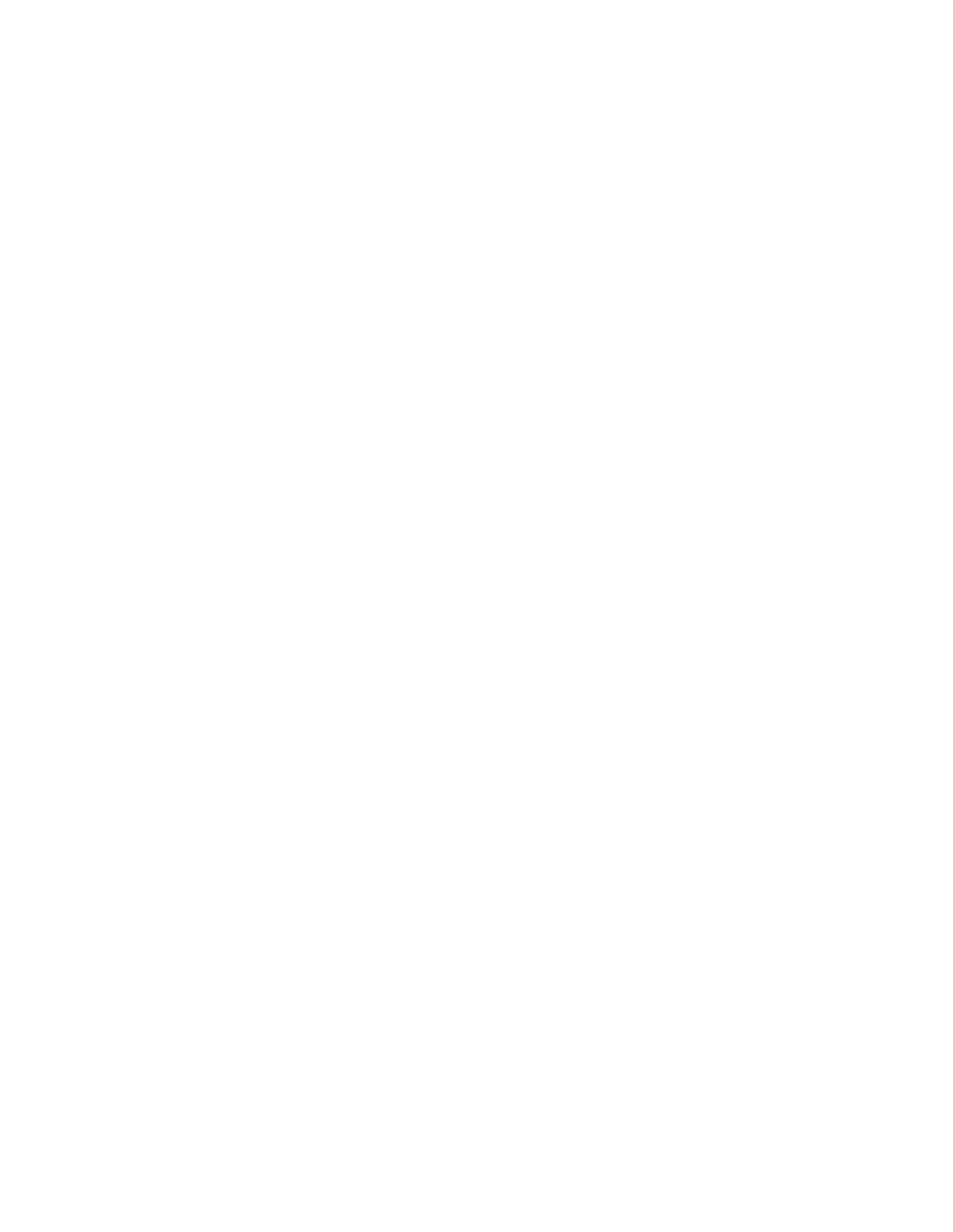## **Table of Contents**  $\mathbf{r}$

## Page

| 1.0 |     |       |                                                                                                                |  |  |  |  |
|-----|-----|-------|----------------------------------------------------------------------------------------------------------------|--|--|--|--|
|     |     |       |                                                                                                                |  |  |  |  |
|     | 1.2 |       |                                                                                                                |  |  |  |  |
|     |     |       |                                                                                                                |  |  |  |  |
|     |     |       |                                                                                                                |  |  |  |  |
| 2.0 |     |       |                                                                                                                |  |  |  |  |
|     |     |       |                                                                                                                |  |  |  |  |
|     |     | 2.1.1 |                                                                                                                |  |  |  |  |
|     |     | 2.1.2 |                                                                                                                |  |  |  |  |
|     |     | 2.1.3 |                                                                                                                |  |  |  |  |
|     |     | 2.1.4 |                                                                                                                |  |  |  |  |
|     |     | 2.1.5 |                                                                                                                |  |  |  |  |
| 3.0 |     |       |                                                                                                                |  |  |  |  |
|     |     |       |                                                                                                                |  |  |  |  |
|     |     | 3.1.1 |                                                                                                                |  |  |  |  |
|     |     | 3.1.2 |                                                                                                                |  |  |  |  |
|     |     | 3.1.3 |                                                                                                                |  |  |  |  |
|     |     | 3.1.4 |                                                                                                                |  |  |  |  |
|     | 3.2 |       |                                                                                                                |  |  |  |  |
|     |     | 3.2.1 |                                                                                                                |  |  |  |  |
|     |     | 3.2.2 |                                                                                                                |  |  |  |  |
|     |     | 3.2.3 |                                                                                                                |  |  |  |  |
|     |     | 3.2.4 | Sentencing Circles manual manual contract and the contract of the sense of the sense of the sense of the sense |  |  |  |  |
|     |     | 3.2.5 |                                                                                                                |  |  |  |  |
|     | 3.3 |       |                                                                                                                |  |  |  |  |
|     |     | 3.3.1 |                                                                                                                |  |  |  |  |
|     |     | 3.3.2 |                                                                                                                |  |  |  |  |
|     |     | 3.3.3 |                                                                                                                |  |  |  |  |
|     |     | 3.3.4 |                                                                                                                |  |  |  |  |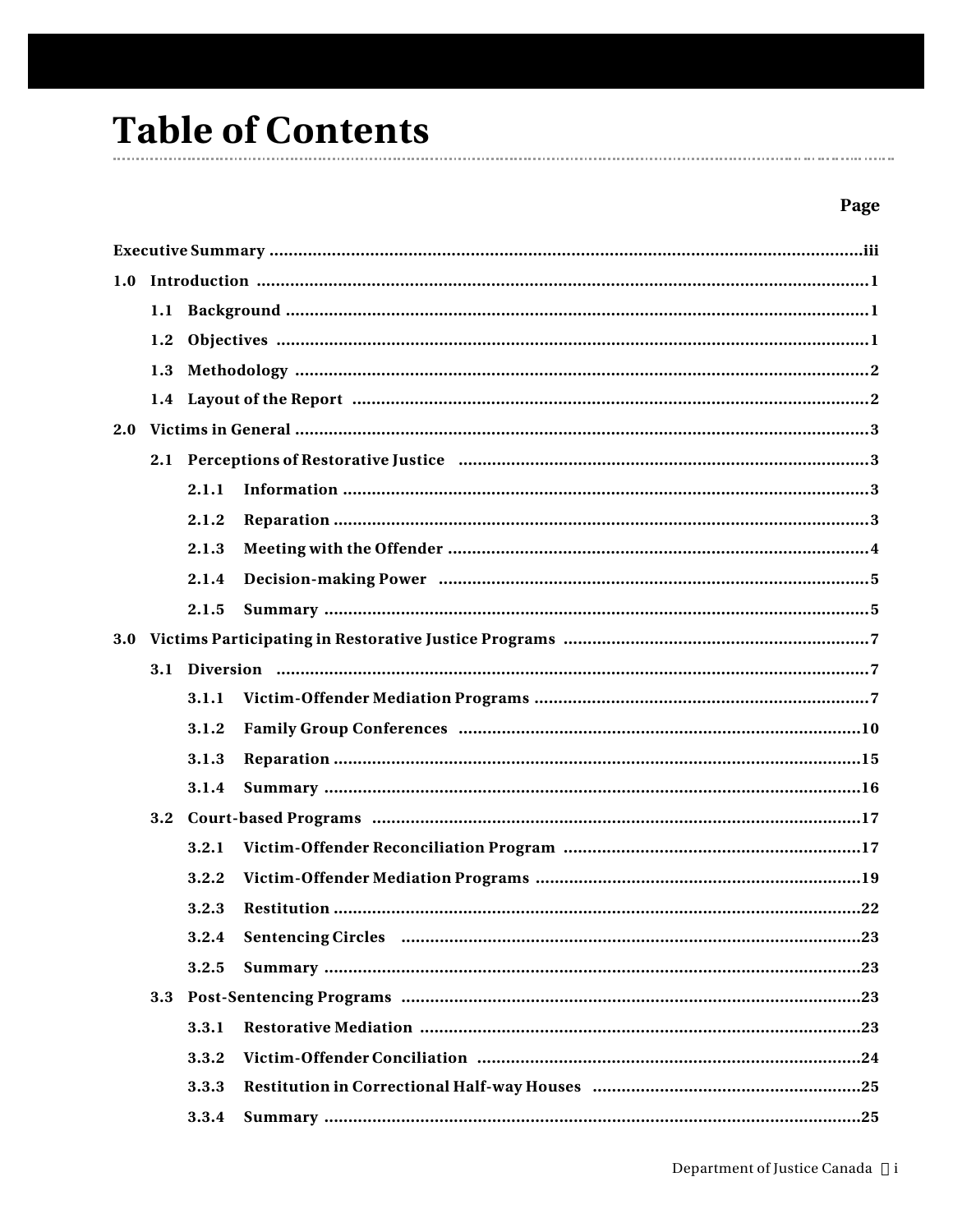| 4.0 |     |       |                                                                    |  |  |  |
|-----|-----|-------|--------------------------------------------------------------------|--|--|--|
|     |     |       |                                                                    |  |  |  |
|     |     | 4.1.1 |                                                                    |  |  |  |
|     |     | 4.1.2 |                                                                    |  |  |  |
|     |     | 4.1.3 |                                                                    |  |  |  |
|     |     | 4.1.4 |                                                                    |  |  |  |
|     |     |       |                                                                    |  |  |  |
|     |     | 4.2.1 |                                                                    |  |  |  |
|     |     | 4.2.2 |                                                                    |  |  |  |
|     |     | 4.2.3 |                                                                    |  |  |  |
|     | 4.3 |       |                                                                    |  |  |  |
|     |     | 4.3.1 |                                                                    |  |  |  |
|     |     | 4.3.2 |                                                                    |  |  |  |
|     |     |       |                                                                    |  |  |  |
| 5.0 |     |       |                                                                    |  |  |  |
|     | 5.1 |       |                                                                    |  |  |  |
|     |     | 5.1.1 |                                                                    |  |  |  |
|     |     | 5.1.2 |                                                                    |  |  |  |
|     |     | 5.1.3 |                                                                    |  |  |  |
|     | 5.2 |       |                                                                    |  |  |  |
|     |     | 5.2.1 | Future Research minimum minimum minimum minimum minimum minimum 36 |  |  |  |
|     |     | 5.2.2 |                                                                    |  |  |  |
|     |     |       |                                                                    |  |  |  |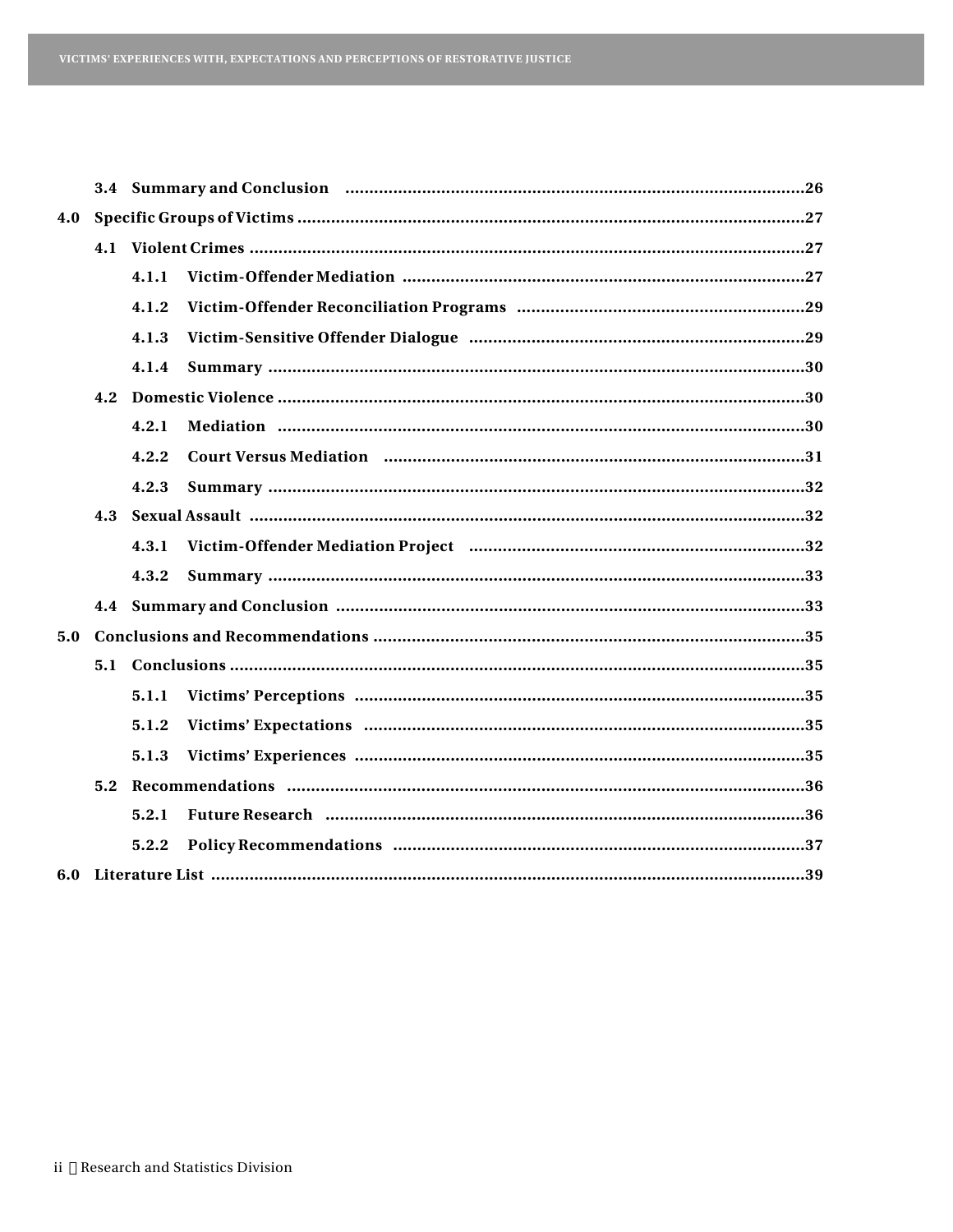## **Executive Summary**

The topic of restorative justice has become<br>increasingly popular both in Canada and abroad.<br>However, there is some debate as to whether<br>restorative justice programs adequately address victims' The topic of restorative justice has become increasingly popular both in Canada and abroad. However, there is some debate as to whether needs. To this end, the present review of the literature on victims' experiences with, expectations and perceptions of restorative justice was conducted.

In general, victims are in favour of restorative justice practices provided participation is fully voluntary. Victims like the fact that restorative justice programs recognize their interest in the case. Restorative justice programs provide victims with notification of the developments in their case and an opportunity to ask for restitution. Victims also like the idea that offenders are held accountable for their actions.

The available research is relatively consistent regarding victims' expectations. Victims participate in restorative justice programs to seek reparation, help the offender, confront the offender with the consequences of the crime, and to ask questions such as why the offence was committed. Interestingly, regardless of the seriousness of the offence, the reasons given by victims for their participation in restorative justice programs remain quite consistent. Victims decline the offer to participate in restorative justice programs because they do not think it is worth the effort (loss too small or too trivial), they fear the offender, they are too angry with the offender or disbelieve his or her sincerity. Unfortunately, the available research tells us very little about the experiences of victims who refuse to participate in restorative justice programs.

Studies reveal that most victims who have participated in restorative justice programs are satisfied with the experience. However, when compared to offenders, victims tend to be less satisfied (Umbreit, 1994). Moreover, when compared to victims whose cases were handled in the traditional criminal justice system, there is no clear evidence to conclude that restorative programs enhance victim satisfaction. Clearly, restorative justice programs are not a panacea for victims.

There has been no systematic study of victims' needs and how restorative justice programs can best meet those needs. While the available research has its limitations, it is clear, however, that there is a demand for restorative justice programs among victims. The question is therefore not whether restorative justice

programs should be offered to victims, but how they should be offered.

Plainly, restorative justice programs must attend to victims' needs. An important concern about existing programs is the exclusion, or minimization, of the role of crime victims. Some programs place victims' needs far behind other priorities such as diversion or prevention. Victims' needs must always be given priority, regardless of the aim of the program.

Despite their shortcomings, most victims who participate in restorative programs feel they benefit from them. Benefits for victims can involve the payment of restitution as well as psychological benefits. Restitution is particularly important for victims of property crimes. However, programs often fail to monitor compliance and to sanction non-payment by the offender. Regarding the psychological benefits, most victims pass through a phase of searching for an explanation as to why the crime has occurred (Reeves, 1989). While most of the research does not isolate the impact of participating in restorative justice programs on victims' psychological well-being, there is evidence that meeting with the offender helps victims of violent crimes cope with their anger (Strang, 2000).

Placing victims' needs first requires that programs be flexible. Different victims will have different needs. Rather than trying to impose a single ideology of what victim-offender mediation should be like, programs should strive for flexibility in response to victims' wishes. Programs should offer a variety of services, such as indirect mediation, the exchange of videos or letters, and the offer of a meeting with the offender.

An important aspect of program organization is when to offer restorative justice programs. Clearly, there is not one time that will be good for all victims. The research shows that victims have to be "ready" for it. This makes program organization particularly challenging, as the organizer cannot know when a victim is ready. However, if victims are provided with information regarding the availability of restorative justice programs in their area, they can contact programs when they are ready. This passive approach may be most suitable for victims of serious crimes.

Mediators play a key role in restorative justice programs and must receive proper training. They must be made aware of the impact their behaviour can have on victims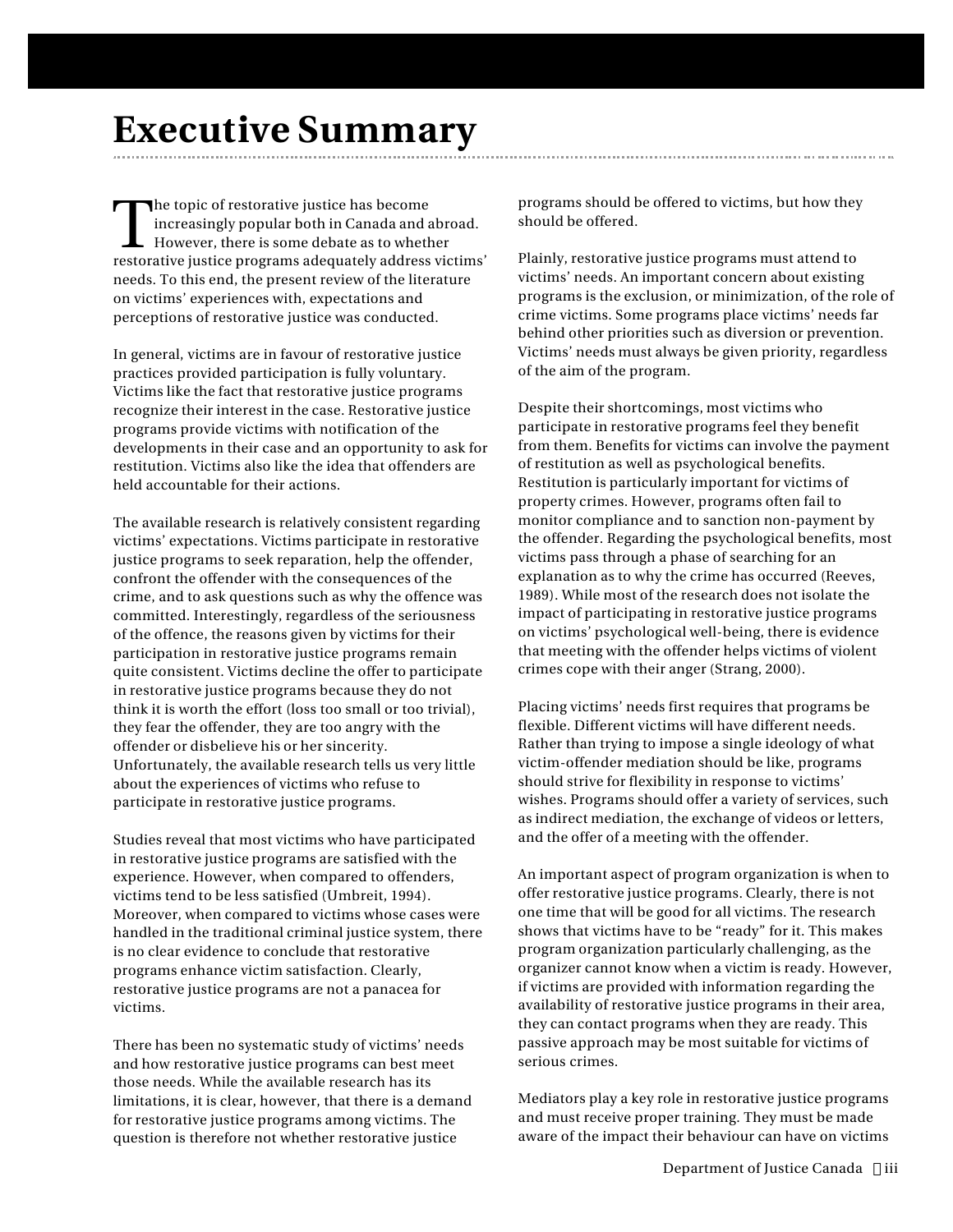and how they can avoid revictimizing victims. Mediators must not think that their job is over after a meeting between victims and offenders has taken place. They have a responsibility to monitor the compliance by offenders. In addition, mediators should provide followup counselling to victims.

Restorative justice programs cannot replace the traditional criminal justice system. There will always be victims and offenders who choose to have their cases remain in the traditional criminal justice system. While the criminal justice system should offer victims many of

the services that are offered in restorative justice programs, such as notification and restitution, it is often only within the context of restorative justice programs that these services are provided (Sherman et al., 1998). Restorative justice programs cannot replace the responsibility of criminal justice authorities to carry out victim policy, as reflected in the Statement of Basic Principles of Justice for Victims of Crime (Federal-Provincial-Territorial Working Group on Victims of Crime, 1988), and efforts must always be instituted to treat victims in the system with dignity and respect.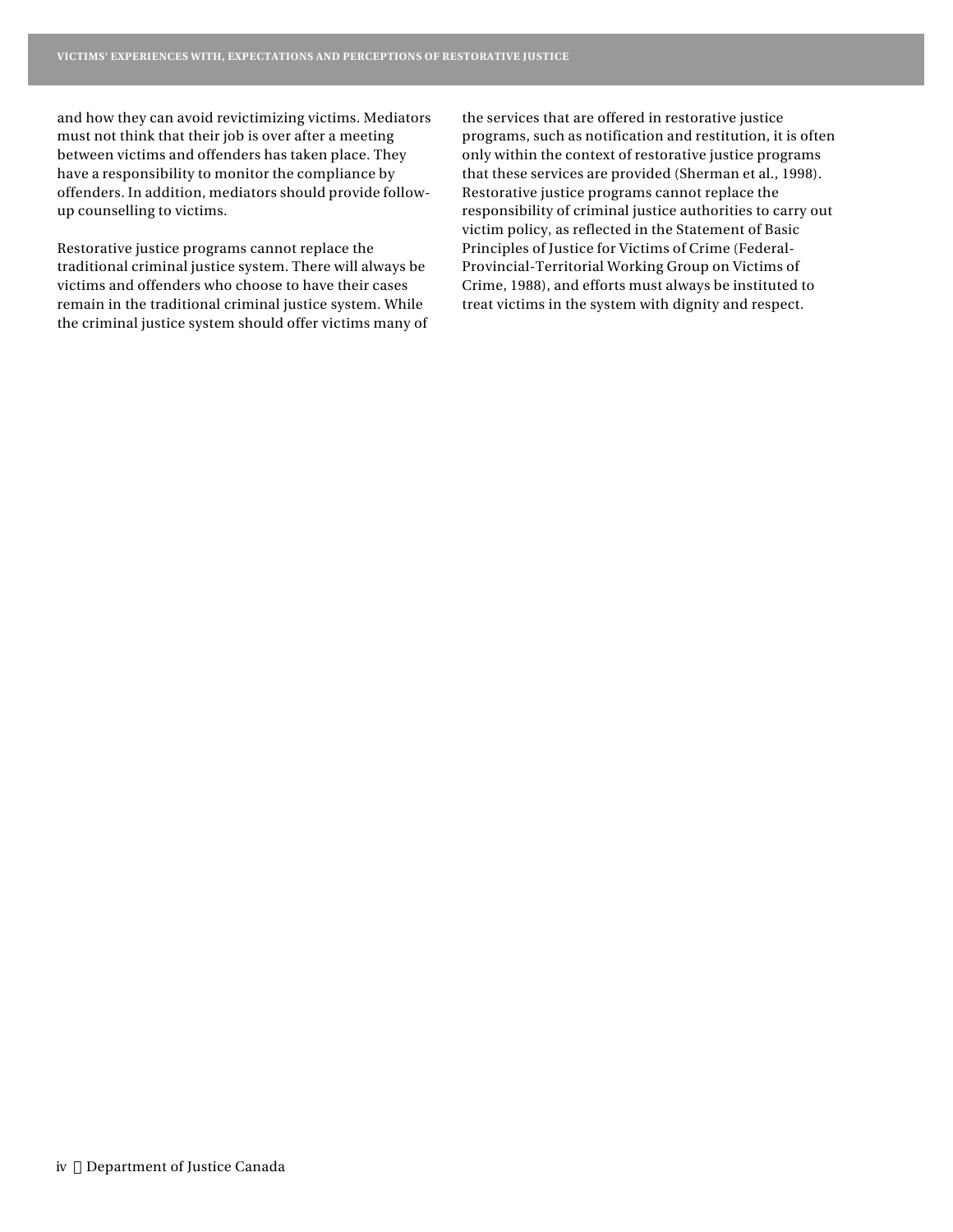# **1.0 Introduction**

## **1.1 Background**

I In its October 12, 1999 Speech From the Throne, the federal government signalled its intention to "launch a program of restorative justice to help victims overcome the trauma of crime and provide non-violent offenders with a chance to help repair the damage caused by their actions" (Department of Justice Canada, 2000: Restorative Justice section, para. 1). Increasingly, criminal justice policy has incorporated restorative justice concepts in an effort to respond effectively to crime. Examples include the new Youth Criminal Justice Act (Bill C-7) with its statement of restorative principles and increased opportunities and encouragement for the use of restorative approaches, and the report by the House of Commons Standing Committee on Justice and Human Rights, entitled: Victims of Crime – A Voice Not a Veto (1998).

The term "restorative justice" has been defined in many ways. In this paper, the following definition by Tony Marshall (1999) is used: "Restorative Justice is a process whereby all parties with a stake in a specific offence come together to resolve collectively how to deal with the aftermath of the offence and its implications for the future." Restorative justice approaches crime as an injury or wrong done to another person rather than solely as a matter of breaking the law or offending against the state. Accordingly, it is concerned with reparation, either materially or symbolically, and it encourages the victim and the offender to play active roles in resolving conflict through discussion and negotiation.

However, while most restorative justice programs rely on victim participation for their success, they have usually evolved from probation services and are offender oriented (Wemmers, 1997; Marshall and Merry, 1990). From the selection of cases to the mediated outcome, victims' interests are systematically neglected (Marshall and Merry, 1990). This has led to concern about the adequacy of restorative justice programs for victims of crime. While victims often suffer damages for which they desire reparation, the prospect of meeting with and negotiating a settlement with the offender can be daunting for crime victims (Wemmers, 1996). Participation for both the victim and the offender is voluntary; however, there is some concern that victims may feel pressured into taking part (Department of Justice, 2000; Wemmers, 1996; Marshall and Merry, 1990). For example, a victim who is told that the young

offender could avoid a criminal record if he or she is able to negotiate a settlement with the victim may feel pressure to cooperate to avoid destroying the young person's future. Another concern is that victims will take part simply because of the absence of any real alternatives in the existing criminal justice system (Wemmers and Van Hecke, 1992). A victim who desires restitution may find that the possibilities for restitution within the criminal justice system are largely theoretical and may feel forced to turn to restorative programs to request compensation from the offender. Respect and protection of victim interests must be ensured both in restorative justice programs and the traditional criminal justice system. In addition, there is some concern that contacting the victim months after the offence and asking if he or she is interested in meeting with the offender may in itself stir up painful memories of the victimization and add to the victim's suffering (Reeves, 2000). If confronting victims with the possibility of meeting their offender(s) exacerbates victims' suffering, this should be discouraged.

Supporters of restorative justice argue that these programs recognize victims' interest in their own case. The active role played by victims means that they can make demands and accept or reject a decision. For example, Roach (1999) argued that because victims maintain decision-making power, restorative justice is a more satisfying alternative for victims of crime than the traditional criminal justice system. Others, such as Wemmers (2000), suggested that restorative justice programs are attractive to victims not because they give victims decision-making power, but because they offer them input into the decision-making process. The question is, what do victims want and are their wants or needs addressed in restorative justice programs?

This review of the literature on victims' experiences with, expectations and perceptions of restorative justice has been commissioned by the Department of Justice Canada in efforts to support the Government of Canada's commitment to ensure that the views and concerns of victims are considered at every stage of their involvement in the criminal justice system.

## **1.2 Objectives**

The aim of this review is to provide a comprehensive overview of victims' views and concerns, based on a selected examination of the existing research on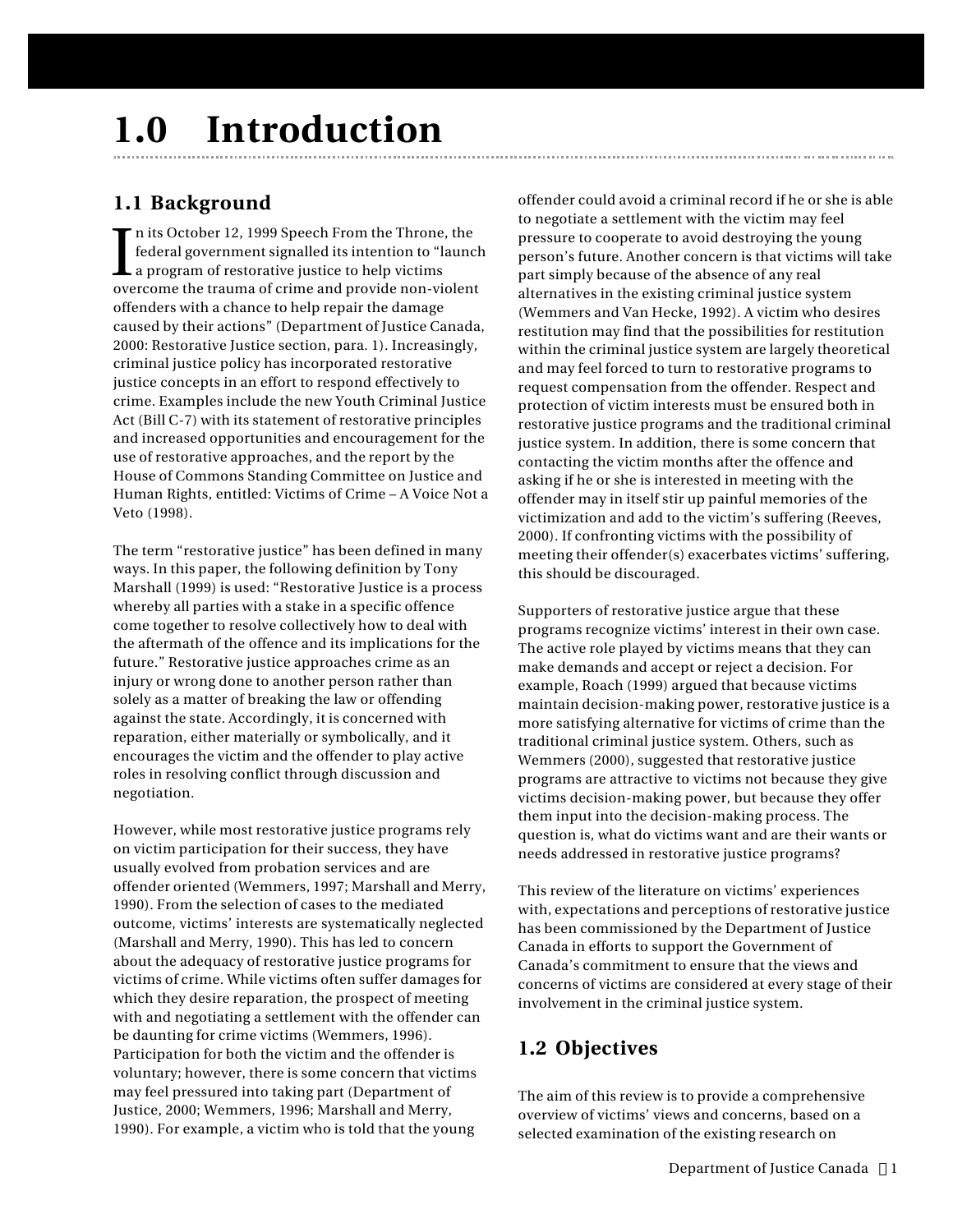restorative justice. In addition, the study will identify strengths and weaknesses of the existing literature. It will also highlight areas that may be of future concern or relevance for the Department of Justice, in particular regarding future policy development and strategies.

## **1.3 Methodology**

The review of the literature on victims' experiences with restorative justice will be based on studies involving victims who participated in restorative justice programs. In addition to their experiences, it is important to know whether or not, and to what extent, their experiences met their expectations. In other words, how satisfied were they? In the review, a distinction will be made between victims' satisfaction with the outcome (i.e. what did they agree on) and satisfaction with the process (i.e. how was an agreement reached). <sup>1</sup> The third topic of the literature review, victims' perceptions of restorative justice, is not necessarily restricted to victims who participated in a restorative justice program. Depending on the available research, it may include victims in general, as well as victims who refused to participate in a restorative justice program.

The present review will examine available program evaluations that include information concerning victims' experiences and attitudes. In addition, any general survey information on victims' attitudes toward restorative justice, if available, will be included. Besides evaluation research, discussion papers addressing

critical issues and developments in restorative justice will also be included. The review will be based on available publications of Canadian as well as foreign research.

In the search for documentation, university libraries and documentation centres were queried. Electronic databases, in particular National Criminal Justice Reference Service (NCJRS), Access to Justice, Criminal Justice Abstracts (CJA), International Abstracts, Sociofile and Current Contents were included in the search. The search also included the Web sites of advocacy groups, such as the Canadian Resource Centre for Victims of Crime, as well as government Web sites. In addition, the researcher contacted colleagues working in the field regarding new research and publications.

## **1.4 Layout of the Report**

The report is divided into six chapters. Chapter 2 is based on the research on victims of crime and is not limited to those victims who participated in restorative justice programs. Victims' expectations and experiences in restorative justice programs are the focus of chapter 3. The findings are presented within the framework of the various programs. In chapter 4, research on restorative justice and special groups of victims is addressed. Chapter 5 contains the findings and their implications for future research and policy development. The literature looked at in this report is listed in chapter 6.

<sup>&</sup>lt;sup>1</sup>Research and theory on procedural justice suggests that satisfaction with the process is more important than satisfaction with the outcome and that fair procedures provide a cushion of support, thereby making negative outcomes more palatable. (See Wemmers, 1996; Tyler, 1990; Lind and Tyler, 1988.)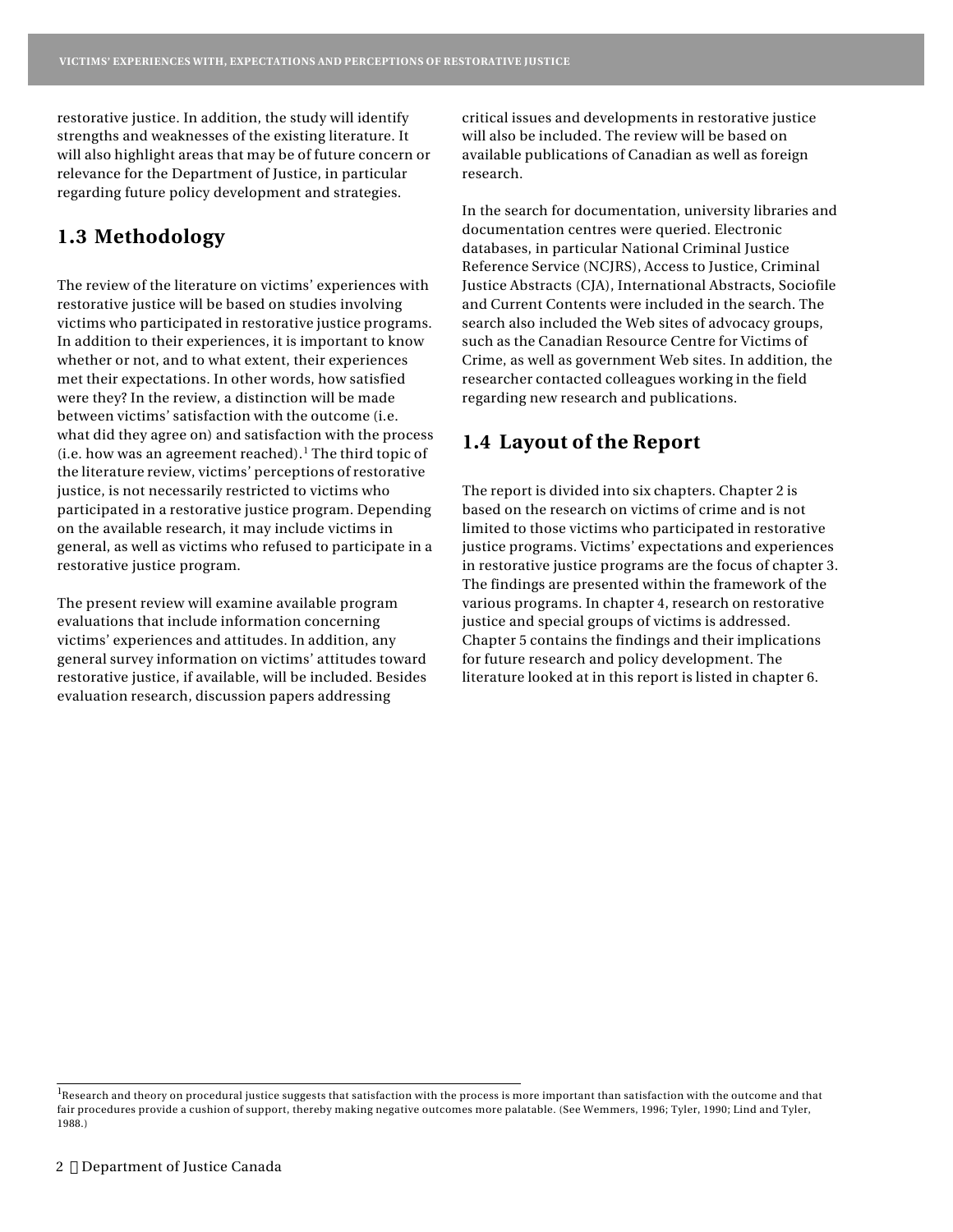## **2.1 Perceptions of Restorative Justice**

Restorative justice approaches crime as an injury<br>
as a matter of breaking the law or offending<br>
against the state. Accordingly, it is about reparation by estorative justice approaches crime as an injury or wrong done to another person rather than solely Las a matter of breaking the law or offending the offender to the victim and it is about negotiation and discussion between victims and offenders. Inherent in restorative justice programs is victim notification; victims are informed that the offender(s) has been caught. Finally, restorative justice offers both parties, victims and offenders, decision-making power. In this section of the report, victims' views on each of these aspects will be addressed in order to understand their perceptions of restorative justice.

It is well known that victims of crime often feel marginalized and dissatisfied with the treatment they receive from criminal justice authorities. Repeatedly, studies have shown that victims are unhappy with the lack of information they receive and their general exclusion from the criminal justice process (Wemmers, 1996; Resick, 1987; Shapland *et al.*, 1985). While it is well established that victims want more participation in the judicial process (Wemmers, 1996; Shapland *et al.*, 1985), it is yet unclear what that means. Just how actively do victims want to participate in the criminal justice system? Is passive participation (i.e. keeping the victim informed of the developments in his or her case) sufficient? Do victims want to be able to decide on how their case should be dealt with? Do they want to confront the offender? Or, do they want to form demands, determining how to punish their offender?

## **2.1.1 Information**

Victims want to be included in the criminal justice process. In particular, they often want to be notified of the developments in their case. For example, Kilchling (1991) reported that 40% of the victims and former victims (more than 5 years since their victimization) in his study felt that victims should have the right to obtain information regarding their case from police at any time. Kilchling conducted over 3000 interviews with victims, former victims and non-victims. Similar findings are reported by Shapland *et al.* (1985) concerning victims of violent crime. They found that victims feel neglected and angry about the lack of information they are given regarding the progress of their case.

Information is probably the most common need that can be found in the literature (see Maguire, 1991). Victims want information on the developments in their case and feel they have a right to it given the time and effort that they gave police (Bazemore, 1999; Shapland *et al.*, 1985). For many victims, their need for basic information centred on simple explanations about key decisions related to their cases (Bazemore, 1999; Shapland et al., 1985). Information may be the most important thing the system can provide to reduce victim fear (Umbreit, 1994) and enhance victim coping skills (Wemmers, 1996).

## **2.1.2 Reparation**

Victims do not report crimes to the police in order to obtain restitution. Most victims report their victimization to the police out of a sense of duty, or for insurance purposes (especially property crimes) (Besserer and Trainor, 2000; Mayhew and Van Dijk, 1997). Victims are generally well aware that the police will probably be unable to solve their case (Baurmann and Schadler, 1991; Shapland *et al.*, 1985).

If, however, the police do solve the case, many victims are interested in securing reparation from the offender. For example, Baurmann and Schadler (1991) reported that nearly two thirds (62.5%) of all victims in their study, which included 169 victims of violent crimes and property crimes, expressed an interest in restitution, without the interviewers having asked about it. Upon direct questioning, the number of victims interested in restitution was even higher – 72.5%.

Restitution appears to be particularly appropriate for victims of property crimes. Victims of property crimes are more likely to express an interest in restitution than victims of violent crimes: 85% versus 37%, respectively (Baurmann and Schadler, 1991).

Similar findings are reported by Sessar (1990) in his survey of public views of restitution as a sanction. Based on interviews with 843 victims of property crime and violent crime, Sessar reported that 82% of the victims responded positively when asked the question: "Suppose that the judge in your case makes the following proposal: the offender will be sentenced to make restitution. If he performs this imposed sanction, then the penalty will be reduced or remitted."

Victims' interest in reparation is not surprising when one considers that victims often suffer material damages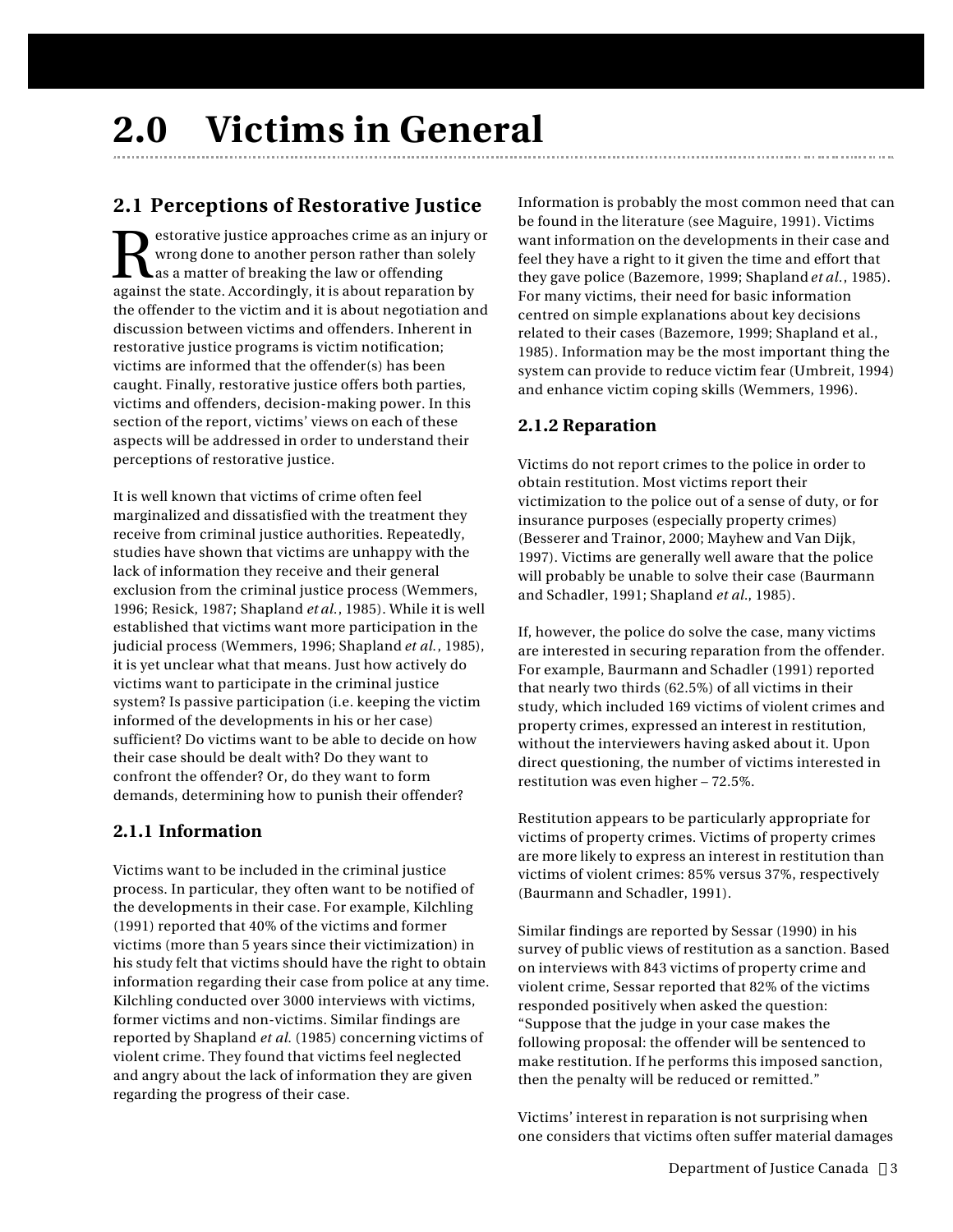and that these damages are not compensated. In a study based on a random sample of 2000 felony offences, Junger and Van Hecke (1988) found that as many as 74% of the cases involved material damages. Victims with damages frequently do not receive any form of compensation for their financial losses. Research from the Netherlands shows that while the Dutch population is generally well insured (Van Dijk and Mayhew, 1992), as many as 71% of victims with financial losses are not compensated (Mulder, 1989).

Victims may suffer many different types of damages. Material damages, such as damage to property, are just one type of injury as victims can also suffer emotional injuries such as fear and anxiety. In their study on victims' needs and perceptions, Baurmann and Schadler (1991) reported that when asked to name the single most severe injury they had sustained, 49% of victims indicated emotional injuries. Differentiating between victims of violent crime and property crime, Baurmann and Schadler (1991) found the percentages to be 79% and 25%, respectively. As such, financial restitution may not be appropriate for these types of damages.

However, victims' interest in restitution is not based solely on material damages; it is also about holding the offender accountable for his or her behaviour. Based on focus group meetings with 18 victims of serious violent and property crimes, Bazemore (1999) reported that for some victims financial compensation is related to offender accountability. Interestingly, Bazemore found that the better victims felt they were treated by the system, the less significant monetary restitution became.

Besides restitution, an apology is another way in which offenders can show accountability for their behaviour. Bazemore (1999) reported that, for many victims, a sincere admission of responsibility and expression of remorse may be an important part of being acknowledged as a victim and may help in the healing experience. However, when mandatory, apologies become cold, impersonal and offensive to victims. According to most of the victims in Bazemore's study, one must always first determine if the victim is interested in receiving an apology.

## **2.1.3 Meeting with the Offender**

Many restorative justice programs bring victims and offenders face-to-face with one another. An important question is how do victims feel about the idea of meeting their offender. Is this something victims feel they want?

Bazemore (1999) reported that in his previously mentioned study, which used focus groups, only one victim spontaneously mentioned that victims should always be given the opportunity to confront the perpetrator. However, when directly asked about restorative justice practices, most victims were in favour of such practices provided participation was voluntary.

In the 1999 General Social Survey conducted by Statistics Canada, victims were asked whether, with respect to their case, they would be interested in mediation. Mediation was defined in terms of a face-toface meeting with the offender, mediated by a trained professional. Overall, 24% of victims claimed they would be very interested and 27% would be relatively interested in mediation. However, 46% were not at all interested. The researchers found a significant difference between victims of personal crimes versus victims of property crimes, the latter group being more likely to express an interest in mediation than the former. However, even among victims of serious violent crimes, there was an interest in mediation. For example, 28% of the victims of sexual assault expressed some interest in mediation (Tufts, 2000).

In his study on the preferred role of victims in the criminal justice system, Kilchling (1991) asked victims if, hypothetically, they would be interested in mediation and an out-of-court settlement with the offender. He reported that 42% of the victims in his study expressed an interest in mediation. However, a meeting with the offender in order to reach a satisfactory agreement with that person was rejected by the majority of victims (55.6%). The reasons for rejecting a meeting with the offender that were most often given were:

- refusal in principle to meeting the offender (33%),
- no interest in talking to or arguing with the offender (16%), and
- fear of meeting the offender again (13%).

Kilchling pointed out that about one third of the respondents would have approved of a settlement out of court provided that no direct contact and no personal meeting with the offender would take place.

British research shows similar results. In a 1985 study by Hough and Mayhew (see Reeves, 1989), victims were asked their views toward mediation. The authors reported that 49% of the victims said that, in principle, they would agree to meet the offender in order to work out an agreement. This percentage was lower for assault and robbery victims (33%) than for victims of property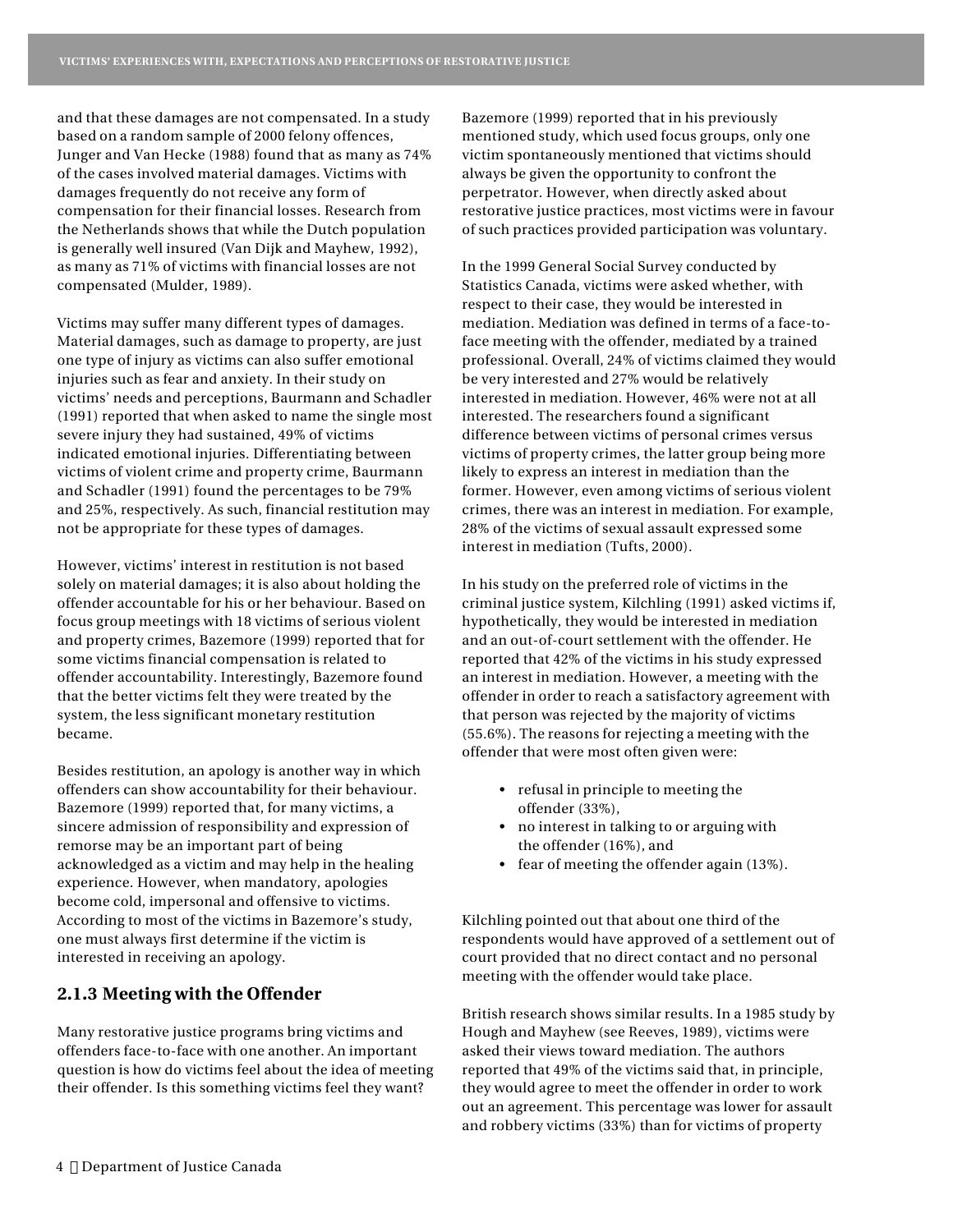crimes (60%). Like Kilchling, they found that the percentage of victims willing to participate in mediation jumped from 49% to 69% when they did not have to meet the offender (as cited in Reeves, 1989).

In another British study, Maguire and Corbett (1987) asked victims if they would be interested in mediation. In this study, as in the other studies mentioned above, mediation did not take place. The researchers were simply interested in polling victims' views. They found that most victims rejected the possibility of meeting the offender. Interestingly, victims who had been visited by a victim assistance volunteer were more willing to meet with the offender (43%) than those who had not been in contact with victim assistance (32%). As to why they would want to meet the offender, victims gave the following reasons:

- to ask why,
- to see what the offender was like,
- to arrange financial restitution,
- to let the offender see the effect of the crime, and
- to tell the offender what they thought of him or her.

Reasons for not wanting to participate in mediation were:

- fear,
- anger, and
- lack of interest.

## **2.1.4 Decision-making Power**

Advocates of restorative justice argue that in contrast to the traditional criminal justice system, it offers victims an active role in the decision-making process (Roach, 1999; Umbreit, 1995). However, according to Shapland

*et al.* (1985), victims do not want the "burden" of decision-making power. This finding is supported by Kilchling (1991). He presented respondents with the statement: "After reporting the crime to the police, the victim normally loses control of the further development in his own case" and then asked them to indicate whether they agreed or disagreed with a number of statements regarding the desired role of the victim in the criminal justice process. He reported that 47% of victims, 61% of former victims and 56% of non-victims agreed with the statement that losing control over their own case to the police "can be helpful for the victim." In addition, 70% of victims, 80% of former victims and 77% of non-victims agreed with the statement that "the victim should neither have to be concerned about (reaching) a settlement with the offender nor about his punishment." These findings suggest that victims are often quite willing to hand over responsibility to criminal justice authorities.

## **2.1.5 Summary**

Victims support many of the elements of restorative justice; they want notification and restitution. However, they do not seem to want to usurp the power of the courts. Victims are divided in their views when it comes to meeting their offender; some are in favour of it while others are opposed. Victims of property crimes are generally more often interested in mediation than victims of violent crime. However, even victims of violent crime are sometimes interested in mediation. There is a clear consensus among victims that participation in restorative justice programs must be completely voluntary. However, the victims in the studies examined in this chapter do not have experience with restorative justice programs and their views may merely reflect the fact that they have not experienced a joint meeting with the offender. In the next chapter, the expectations and experiences of victims who have directly experienced restorative justice programs will be explored.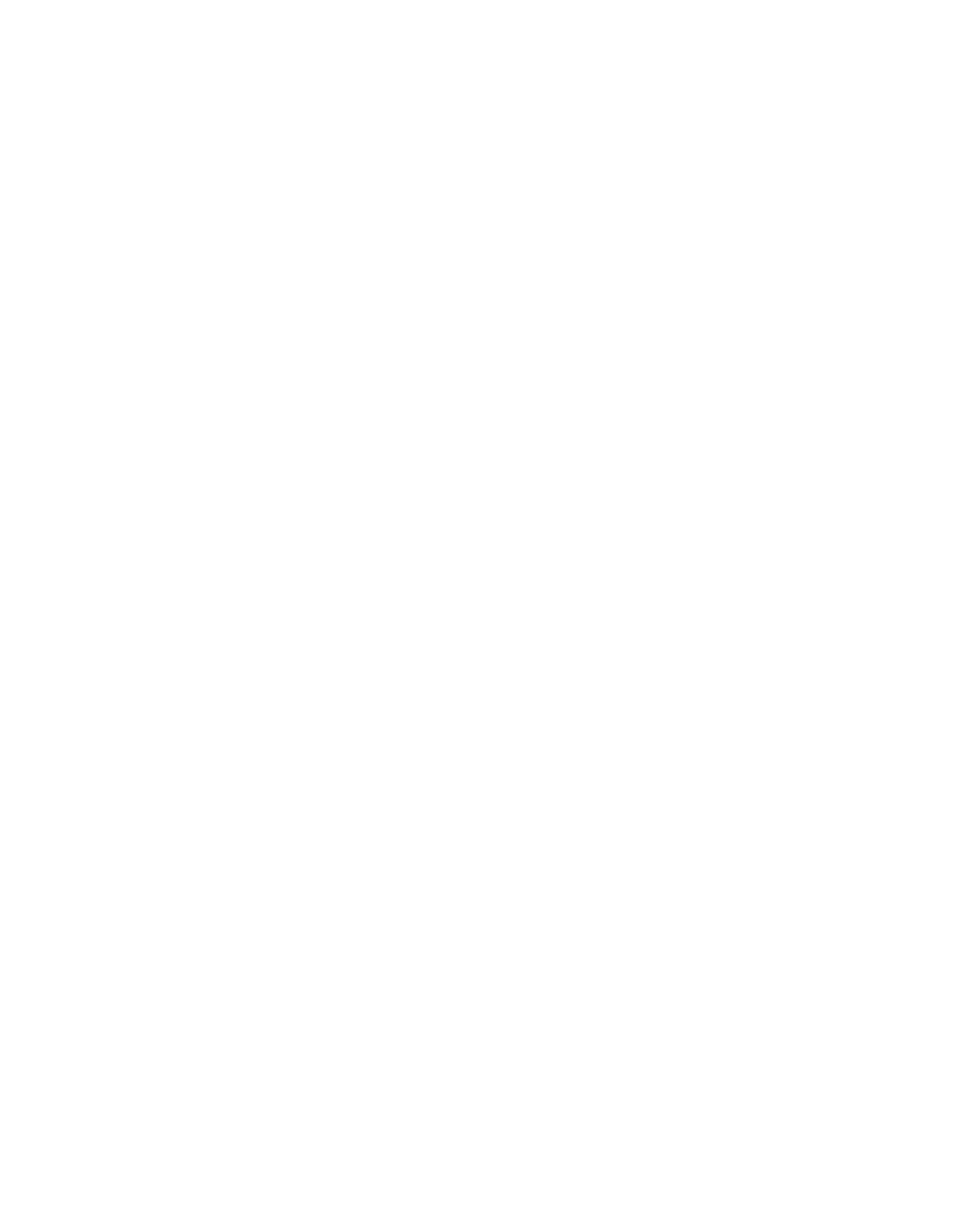## **3.0 Victims Participating in Restorative Justice Programs**

 $\begin{array}{c} \displaystyle\prod\limits_{\rm following\; their\; victimization.\; Immediately} \displaystyle\int\limits_{\rm following\;the\; crime,\;victims\;often\; experience} \displaystyle\int\limits_{\rm anger\;and\; fear.\;Later,\;most\;victims\;pass\;through\;a\;phase} \end{array}$ **Tictims of crime pass through various phases** following their victimization. Immediately following the crime, victims often experience of searching for an explanation as to why the crime occurred. Consequently, Reeves (1989) argued that the length of time between the offence and the offer of a meeting is of critical importance for victims. Given the significance of time as a factor, the research presented below is divided into three groups based on the stage in the criminal justice process at which the research took place. Data are presented for programs operating in the pre-court phase (diversion), court-based programs and post-sentencing programs. The chapter concludes with a summary of the findings.

## **3.1 Diversion**

In this section, a number of very different programs are discussed. The common factor among them is that each uses restorative justice practices in order to divert offenders out of the traditional criminal justice system. Typically, these programs take place at the police level and are directed at young offenders who have committed minor offences. However, a few programs, targeting adult offenders and moderately serious offences, have used diversion at a later stage in the criminal justice process. In addition, some of the studies discussed below examine both diversion and courtbased programs.

## **3.1.1 Victim-Offender Mediation Programs**

## United States

In his book, *Victim Meets Offender: The Impact of Restorative Justice and Mediation*, Umbreit (1994) examined four different victim-offender mediation programs in the United States. The four programs in the study do not follow a single procedure. Each one is different and, within any one program, different procedures may exist. For example, at one site cases were referred to the program either as diversion (prior to adjudication), after the offender had entered a guilty plea (post-adjudication), or even after the disposition hearing. In all four programs, most of the cases were referred to at the pre-adjudication level (59% to 98%). In two of the three programs, the mediator would meet

separately with the offender and the victim and then schedule a mediation session. At one site, the mediator had no prior contact with the parties and the court staff developed the cases for mediation.

All four programs are limited to juvenile offenders, especially young, first-time offenders. Most of the crimes are property offences (73% to 89%), although all four programs did include some minor violent offences. In all four programs, restitution was typically financial, although personal service and community service were also possible.

Umbreit's research used three groups of respondents:

- 1. those referred to mediation and for whom mediation was carried out (experimental group),
- 2. those referred to mediation and for whom mediation was not carried out (1st comparison group), and
- 3. cases not referred to mediation (2nd comparison group).

Umbreit also claimed to have pre-test as well as posttest data; however, pre-test data are not available for all three groups. It is available only for the mediation group (experimental group). Moreover, the pre-test did not take place before the mediation. Therefore, by and large, the design is a so-called "after only" experiment. This design makes it impossible to attribute any observed differences between groups to the treatment they received.

The data on victims are based on interviews. In all, interviews were held with 280 victims who participated in mediation (experimental group), 103 victims whose cases were referred to mediation but who did not participate in mediation (1st comparison group) and 157 victims whose cases were not referred to mediation (2nd comparison group).

## *Expectations*

Umbreit reported that among the victims participating in mediation, the primary expectation was both to recover their losses and to help the offender. This was followed in frequency by the opportunity to tell the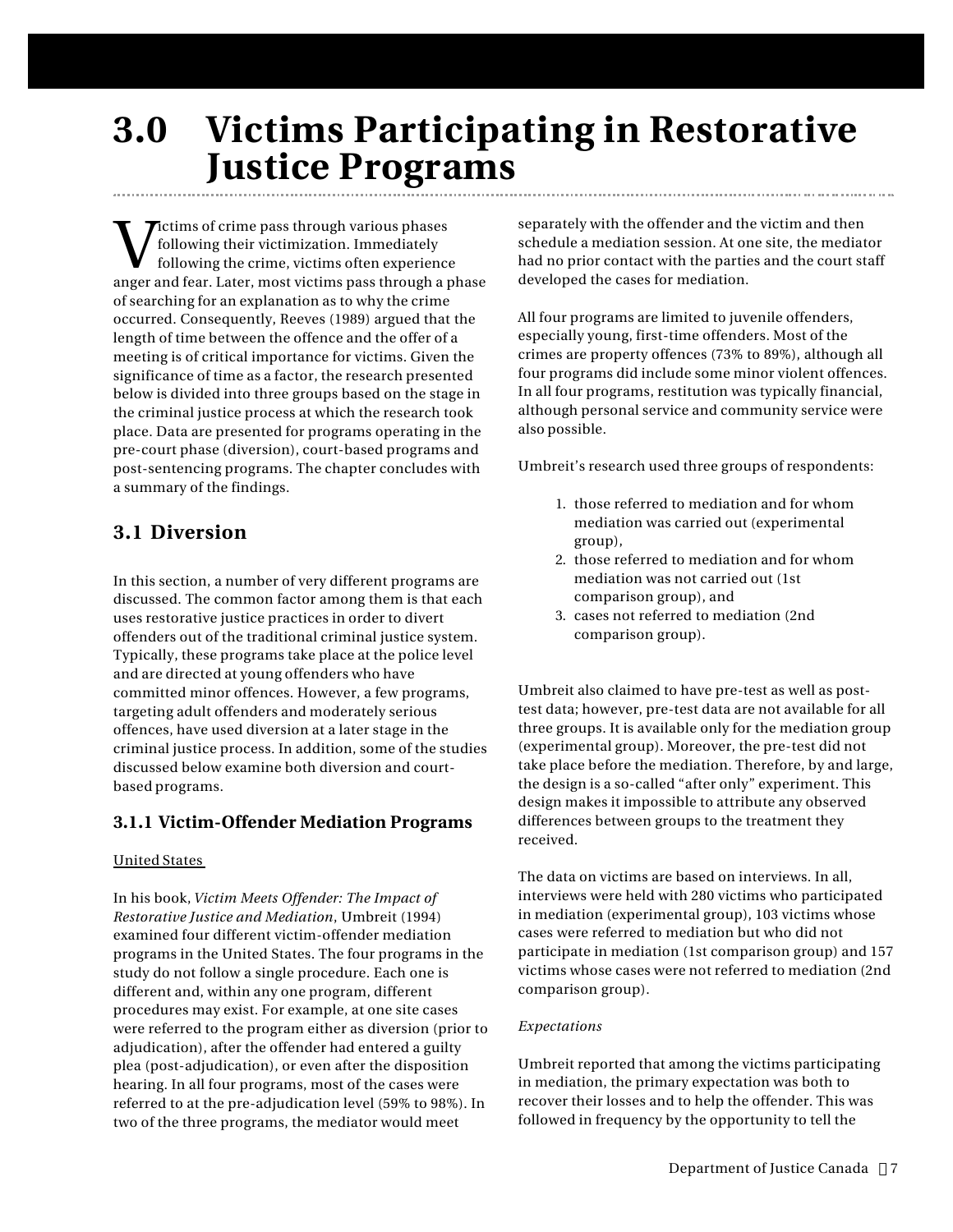offender the effect of the crime and, finally, getting answers to questions they had about the crime.

Before meeting the offender, one in four victims indicated that he or she was nervous about the pending mediation session with the offender, and nine out of ten victims believed that the mediation session would probably be helpful (it is important to bear in mind that these numbers are based only on those victims who had already agreed to participate in mediation).

For those 103 victims who were referred to a victimoffender mediation program but chose not to participate, their reasons for non-participation in mediation were broken down into three major themes:

- 1. the inconvenience of mediation relative to the actual loss,
- 2. a number of victims had already worked out a settlement with the offender, and
- 3. the victim was too angry to meet the offender and/or disbelieved the offender's sincerity.

### *Experiences*

Umbreit reported that across all four sites 91% of victims felt that their participation in mediation was voluntary. In other words, a small but important group of victims felt they had been coerced to participate in the process. One victim thought there was no other way to receive restitution. Another victim felt a burden of responsibility for the offender's future. Umbreit claimed that feelings of revictimization are often experienced in connection with feeling that they were being coerced into mediation.

Feelings of revictimization can also result from a perception that the mediator is biased toward the offender. The mediator must remain neutral. While most victims (95%) were satisfied with the mediator, a small but significant group of victims was dissatisfied.

Among the victims who participated in mediation, most (90%) were satisfied with the outcome of the mediation session. It is interesting that victims can be dissatisfied with an outcome to which they had freely agreed. This raises the question of whether victims truly felt they had a choice to either accept or reject the offender's offer.

Comparing pre-test and post-test data for the mediation group, Umbreit found that victims' priorities did change somewhat. After the mediation session, negotiating restitution, receiving answers and information from the

In terms of the emotional impact of mediation, Umbreit noted that compared to the pre-mediation data, victims who participated in mediation were significantly less often upset about the crime after the mediation session. Similarly, victims were less often afraid of being revictimized by the offender (23% versus 10%). These findings suggest that mediation might have a positive impact on victims' emotions. However, due to the absence of a control group, it is not possible to be certain that the observed changes are due to mediation and are not caused by something else. It is possible that the observed reduction in fear is simply due to the passage of time.

Regarding satisfaction with how the justice system responded to their case, 79% of the victims in the mediation group indicated satisfaction, 57% in the referred-but-no-mediation group and 57% in the nonreferral-to-mediation group indicated satisfaction. Similarly, victims in the mediation group were more likely to state that they had experienced "fairness" in the processing of their case than victims in the comparison groups (83% for the mediation group, 53% for comparison group 1 and 62% for comparison group 2). Umbreit attributed the observed differences between groups to mediation. However, as stated above, his design does not allow him to attribute these or any other observed differences to mediation. It may be that victims in the comparison groups had more negative attitudes toward the justice system to begin with.

## Great Britain

In 1988, Marshall and Merry (1990) conducted a largely descriptive study of mediation programs in the United Kingdom. They described this type of research as action research, which examines what happened, versus evaluation research, which looks at what works. Their study, entitled Crime and Accountability: Victim/Offender Mediation in Practice, includes both police-based and court-based schemes. It is based on several sources of information, including interviews with victims: 33 victims who participated in the policebased schemes and 60 victims who participated in the court-based schemes. While the design does not allow the researchers to make causal references, the study does provide interesting insights into victims' experiences in the early experiments with mediation in England. Marshall and Merry (1990) presented the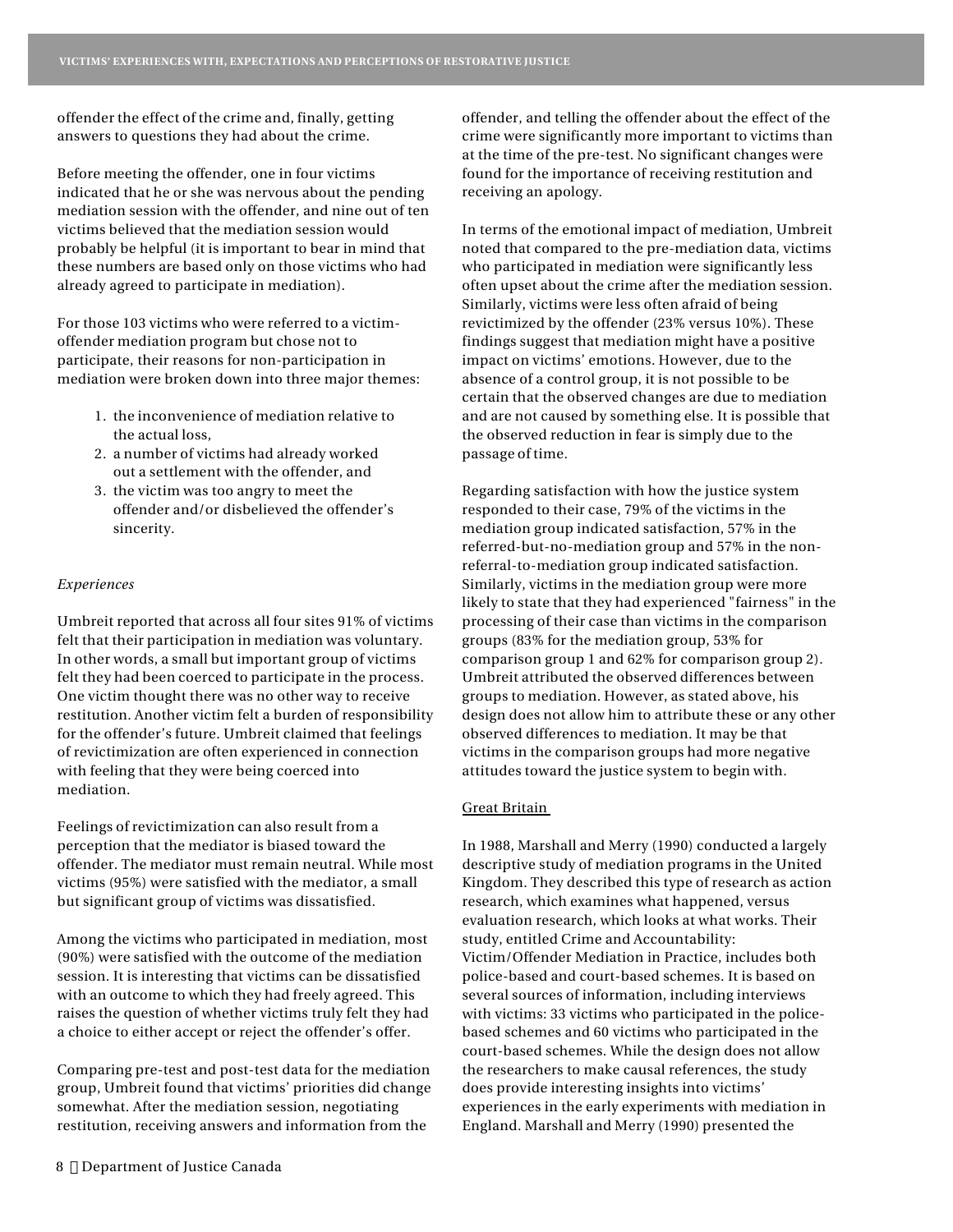findings for the police-based and the court-based schemes separately; however, their conclusions refer to both types of programs. As there is a great deal of overlap in victims' expectations and experiences in both types of programs, here, the findings for both types of programs are presented together.

## *Expectations*

Victims' reasons to participate in mediation include:

- a sense of social responsibility,
- a desire to help,
- curiosity to learn why the offender had committed the offence, and
- seeking reparation or an apology.

The authors stressed that the expectation of reparation or an apology accounted for only small numbers. However, they pointed out that compensation orders have been available in the English criminal justice system since the 1970s. Therefore, mediation programs focus on reconciliation. Marshall and Merry (1990) asserted that this is quite different from the situation in the United States, and that this might explain why restitution is less important in British programs than in American ones. However, they also noted that compensation orders are under used. The reason judges often fail to impose them is due to ambiguity regarding the amount of the damages. Marshall and Merry mentioned that while parties will probably have more information regarding the extent of the damages available to them than judges, if there is any disagreement about the damages, a wrangling between parties might not be the best way to solve it. They argued that victims would find it inappropriate to enter into personal negotiations in this way and would rather leave it to the court.

The authors emphasized the importance of accurate and realistic information for victims. They reported that some victims may have been (mis)led to believe they had a high chance of compensation. Obviously, when expectations are not met this can lead to disappointment.

In addition, they reported that victim participation was significantly higher in the police-based (79%) versus the court-based programs (51%). The researchers suggested that this might be because the police-based programs dealt solely with juvenile offenders. Victims may have a

greater sense of social responsibility when the offender is a juvenile rather than an adult.

## *Experiences*

Victims were generally appreciative of the open and tactful way they had been approached by the project workers. Participation was voluntary and most victims said they did not feel they had been pressured to participate.

Marshall and Merry reported that most victims who had met their offender were satisfied with the experience and felt that they had done something useful for the offender.

But a "significant minority" (p.152) <sup>2</sup> was dissatisfied. Reasons for dissatisfaction include:

- high expectations of compensation,
- feeling they were being asked to do something for the offender rather than vice versa and resenting this, and
- not being informed regarding the progress of events.

Interestingly, Marshall and Merry (1990) found that victims who were primarily interested in compensation tended to be less satisfied than victims who had acted out of a sense of social responsibility and for whom compensation was merely a token or symbol representing the reconciliation between parties.

Another important source of dissatisfaction was failure by the offender to follow through with agreements. The researchers stressed the importance of follow-up activities for victim satisfaction. Follow-up is important both in terms of reparation (did the offender meet his or her agreement and pay restitution?) and the psychological impact of the programs. A small group of victims identified issues that they considered unresolved after the meeting with the offender. Marshall and Merry suggested that follow-up discussion or counselling by the schemes would help victims cope with lingering uncertainties. However, they found that follow-up of cases among the projects was rare.

Besides reparation, restorative justice programs offer victims psychological benefits. Most victims said that at the time of the offence they felt angry, shocked, depressed or were left feeling foolish. By the time of the

 $^2$  This study is qualitative and the authors did not specify exact number or percentage of victims. See Marshall and Merry, 1990: 152.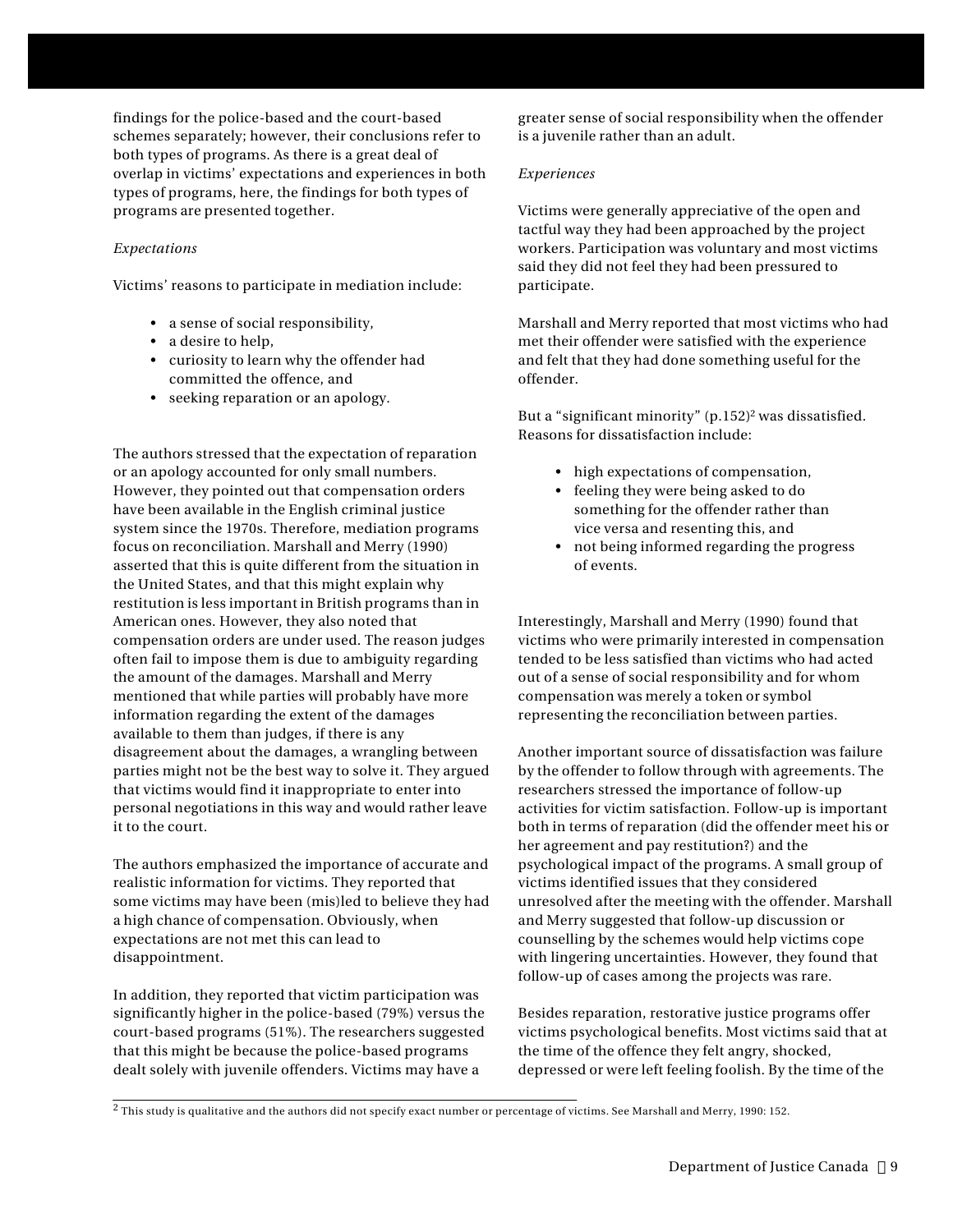interview, virtually all of them felt less strongly or were not concerned at all any more with the offence. While such feelings are likely to diminish over time, many victims said that the scheme had been helpful in this respect.

When asked what it was about the scheme that had proven most valuable, 37% focused on the meeting. However, when asked if they would have been happy to have the meeting only, without the apology or reparation, two-thirds felt this would not have been sufficient. Similarly, the idea of an apology or reparation without meeting was rejected by 65% as inadequate. Apparently, the combination of the two aspects is what seems to make the experience valuable for most of the participants.

Marshall and Merry (1990) found that there is no single time that is good for everyone to meet the offender. They suggested that mediation could be a significant part of the support given to victims in the resolution of their problems. It should be offered at a time when feelings are neither extremely high nor diminished altogether, but should be part of a more general plan of support for emotionally affected victims.

#### Canada

Recently, the Research and Statistics Division of the Department of Justice published a meta-analysis on the effectiveness of restorative justice practices. The study, by Latimer, Dowden and Muise (2001), is based on an analysis of 35 program evaluations from around the world. The study included a wide variety of programs. The study is discussed here because the majority (77%) of the programs are victim-offender mediation programs. While most (57%) programs included several points of entry into the criminal justice system, the largest single group was at the pre-charge stage (20%).

According to the authors, only studies that used a control group or a comparison group that did not participate in a restorative justice program were included in the study. The methodology used for this study is known as a post-test only design with nonequivalent groups (Cook and Campbell, 1979). This design is relatively common; however, it does not permit reasonable causal inferences. According to Cook and Campbell:

> Its most obvious flaw is the absence of pre-tests, which leads to the possibility that any post-test differences between groups can be attributed either to a treatment effect or to selection differences

between the different groups. The plausibility of selection differences in research with non-equivalent groups usually renders the design uninterpretable. (1979: 98-99)

In programs like mediation, which are based on voluntary participation, the likelihood of selection differences is great. Therefore, it is not possible to draw causal inferences based on studies using this design. While the authors addressed the issue of self-selection bias and suggested that future research include pre-test measures to avoid this problem, they nonetheless drew conclusions about the effects of the interventions.

## *Experiences*

Latimer et al. compared research findings concerning victim satisfaction. They concluded that "participation in a restorative justice program resulted in higher victim satisfaction ratings when compared to a comparison group in all but one of the thirteen programs examined" (2001: 12). They found this difference to be significant. Unfortunately, the authors did not specify which 13 studies were used to draw this conclusion, making it difficult to verify. Also, given their selection criteria regarding the designs of the studies, it is plausible that the designs of many, if not all of the studies, did not meet the necessary rigorous requirements to draw causal inferences. In order to attribute any observed differences between groups to their participation in a program, one would have to rule out the possibility, for example, that the persons with more favourable attitudes were more likely to participate in restorative justice programs. It would appear that the authors drew conclusions about the effects of participation in restorative justice programs based on studies that did not meet the above selection criteria.

## **3.1.2 Family Group Conferences**

## New Zealand

In 1989, New Zealand introduced legislation aimed at encouraging the police to adopt low-key responses to juvenile offending whenever possible. An important part of this legislation is the family group conference. The aim of conferencing is to heal the damage that has been caused by youthful offending, to involve those most affected by the offending in determining appropriate responses to it, and to make things better both for the young people who have committed offences and for their victims. Family group conferences are made up of the young person who has committed the offence,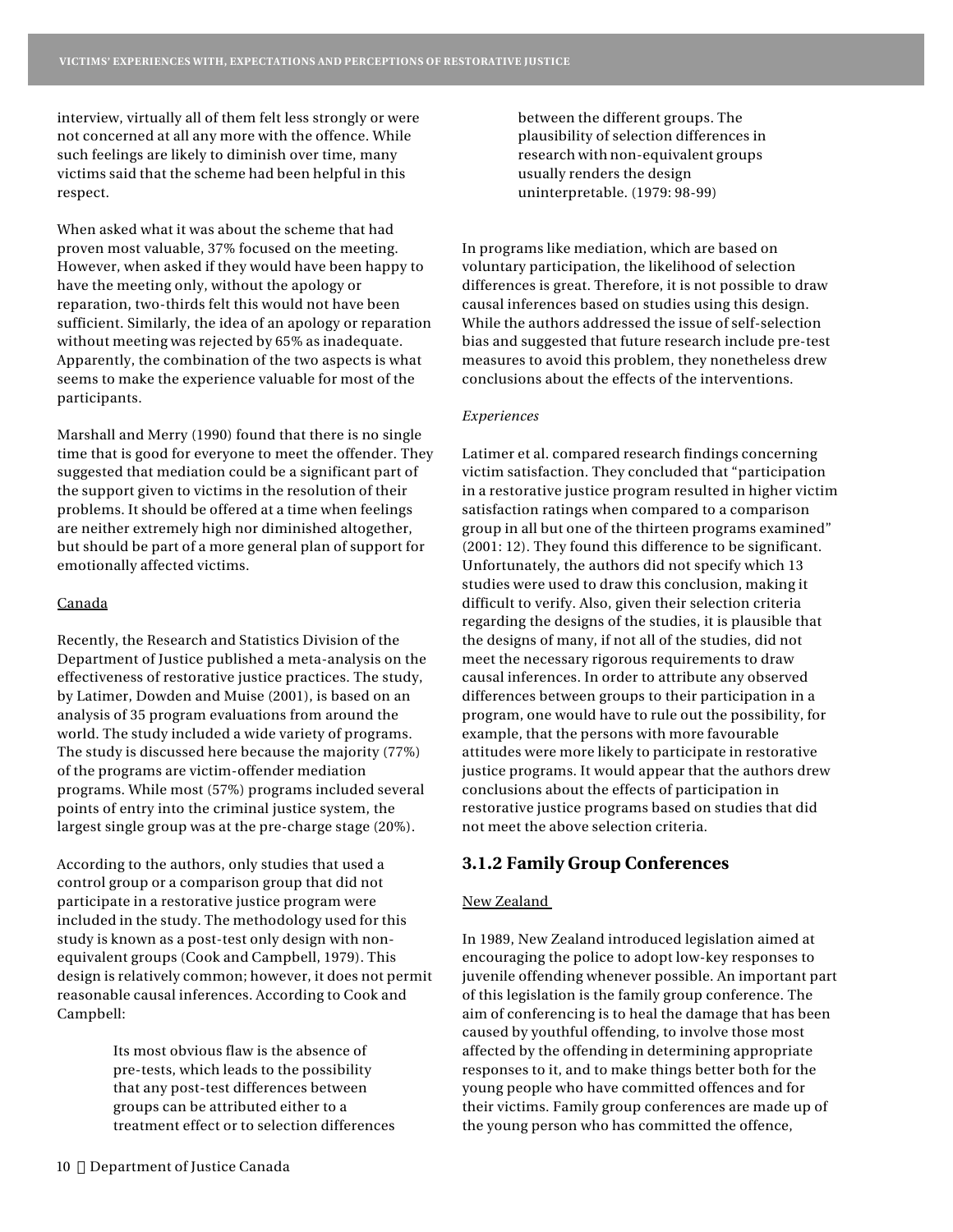members of his or her family and whoever the family invites, the victim(s) or their representative, a support person for the victim(s), a representative of the police, and the mediator or manager of the process. Family conferencing is used for all medium-serious and serious offending, except murder and manslaughter, and operates both as an alternative to court processing and as a mechanism for making recommendations to judges prior to sentence.

Morris, Maxwell and Robertson (1993) conducted 117 interviews with victims and seven interviews with victims' representatives. Each victim was interviewed using open-ended questions, which were later coded independently. Unfortunately, the researchers did not provide any information about the types of victimizations included in the sample or the sociodemographic characteristics of the victims in the sample. Nor did they provide information about when the interviews were conducted. In addition, the design did not allow the researchers to draw causal inferences. Nevertheless, the qualitative data do provide insight into victims' expectations and experiences.

### *Expectations*

The researchers reported that less than 50% of conferences were attended by the victim(s) or his or her representative. Among the victims who did not attend the conference, most said this was not because they had not wanted to attend: 37% said they had not been invited; 29% claimed the time was not suitable for them; and 18% said they had not been told soon enough to make arrangements. It is not clear why victims were not invited to the conference and how this corresponds with the aim of the program. The researchers reported that "some" victims did not wish to attend the conference for a variety of reasons, including:

- they were too busy,
- they were uninterested/afraid of the young person or his or her family, and
- they were afraid they would not be able to cope.

Among victims who did attend the conference, their reasons for doing so are broken down into four main themes:

- for their own interests (to receive compensation or to confront offender),
- to help or support the offender,
- a sense of duty, and
- curiosity.

Factors that enhance victim cooperation include:

- time: victims are more likely to attend conferences held at or after 6:00 p.m., and
- location: victims are less likely to attend conferences held in the offender's home.

In addition, the researchers pointed out that in one location the victims' advocate contacted all victims and encouraged them to participate. Victims were told that they would have a greater chance of receiving restitution through conferencing than through the traditional criminal justice system. As a result, many victims had high expectations regarding compensation.

## *Experiences*

Most victims claimed to feel better after the conference. In general, victims who said that they felt better also said that they had been involved in, rather than excluded from, the process. They felt that the meeting with the offender allowed them to release negative feelings about the offender and the offence.

About one quarter of victims claimed to feel worse after attending the conference. They expressed feelings of fear, depression, distress and unresolved anger. Some felt unable to express their true feelings or remembered the feelings that occurred at the time of the offence. Others complained about the lack of support they had in the conference in contrast to how they perceived the offender's situation. Some felt that the outcome was inadequate or were distressed by the lack of remorse shown by the offender or the lack of redress at the conference. In general, those victims whose offences had the greatest impact on them were most likely to feel worse if they attended the conference. The authors concluded that it is a mistake to assume that victims and offenders can simply be brought together without prior careful briefing of the parties and without much training of mediators.

When asked if there was anything that should have been done differently regarding the conference, 70% said no. Of those who did want to see changes, 10% wanted more support for victims, 10% wanted more information before the conference about what to expect, the likely length of the meeting, etc., and 4% wanted more notice of the timing of the conference. The remainder (6%) were not sure about whether or not changes were desirable.

Compared to the police, and to young offenders and their families, victims were the least satisfied with the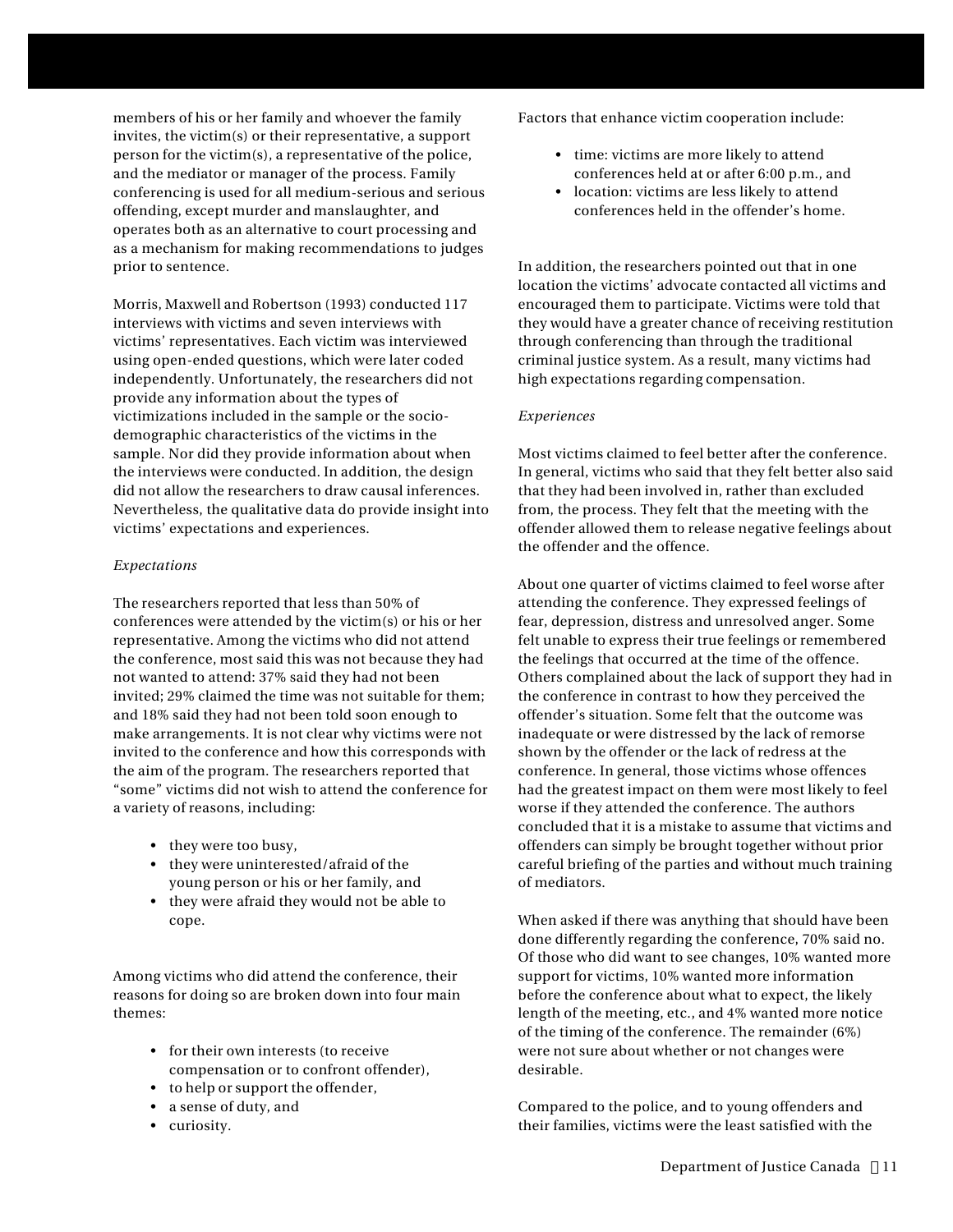outcomes. Overall, 35% of the victims were not satisfied with the outcome. Interestingly, victims who attended the conference were more likely to be dissatisfied with the outcome (43%) than those who did not attend (23%). Most of the victims who were dissatisfied wanted harsher penalties or reparation while a small number of victims felt that more attention should have been paid to the welfare of the young person. Unfortunately, the researchers did not differentiate between punishment and reparation, thereby making it unclear whether the victims desire retribution or restitution. The researchers attributed the greater outcome satisfaction among those who did not attend conferencing to the fact that the offences against them tended to be less serious. In addition, they examined the relationship between reparation and victim satisfaction and found that the two were not related.

The researchers pointed out that the high level of outcome dissatisfaction among the victims who participated in conferencing is surprising considering that the victims must agree on the outcome before it can be accepted. They suggested that victim dissatisfaction may reflect the lack of adequate briefing for victims about their role in conferencing and what they might expect it to be. It is possible that victims did not realize that they could disagree with the outcome. The researchers concluded that victims lacked adequate information. The psychological preparation for meeting offenders requires more thought by conference organizers. Victims need time to think through the possible consequences of meeting offenders and their families.

#### Canada

In March 1999, the Royal Canadian Mounted Police (RCMP) published an evaluation by Chatterjee of the RCMP's restorative justice initiative. Specifically, the study examined participant satisfaction regarding community forums. Forums are basically a derivative of the group family conferences found in countries like New Zealand and Australia. Starting in 1996, the RCMP offered training in restorative justice to its members, which enabled them to conduct forums in their own communities. According to Chatterjee, by October 1998, 1700 people throughout Canada had received the training and were equipped to conduct forums.

The data come from written questionnaires (19 victims) and from interviews conducted by telephone (44 victims). Unfortunately, the author did not provide information about the response rate. The questionnaires, for example, were distributed through the mediators and thus the researchers did not know how many questionnaires were distributed and whether or not the mediators were selective when distributing the questionnaires. The author did state, however, that only a small number of written questionnaires were received and that despite repeated efforts by the researchers, they were unable to generate more questionnaires. The author also warned that the findings may be biased (Chatterjee, 1999: 11). Without information concerning the response rate of the sample, the results cannot be considered representative and must be viewed with caution.

In addition, Chatterjee (1999) did not provide information regarding the time lapse between the respondents' participation in the project and the point at which the data were collected. If victims' impressions change over time, the data may be affected.

#### *Experiences*

Victims were asked to indicate their satisfaction with the fairness of the procedure on a scale from 1 to 5, where 5 indicates strong satisfaction and 1 indicates no satisfaction. It is worth noting that, by using this scale, everyone who gave a score of 2 or more was considered satisfied.

Victims were asked to indicate their overall satisfaction with the program. According to Chatterjee (2001), 45% of the victims gave a rating of 5 (very satisfied), 40% gave a rating of 4 and 11% gave a rating of 3.

The author reported that 68% of victims were very satisfied (a rating of 5) with the fairness of the procedure, 32% were quite satisfied (a rating of 4) and 7% were moderately satisfied (a rating of 3) (Chatterjee, 2001). <sup>3</sup> On average, victims' satisfaction with the fairness of the procedure was 4.8 (Chatterjee, 1999).

Similarly, victims were asked to indicate their satisfaction with the fairness of the agreement. According to Chatterjee (2001), 59% of the victims expressed strong satisfaction with the agreement (a

 $^3$  Due to a printing problem, these percentages were not legible in the report. These statistics were provided by Chatterjee in a personal communication, July 2001.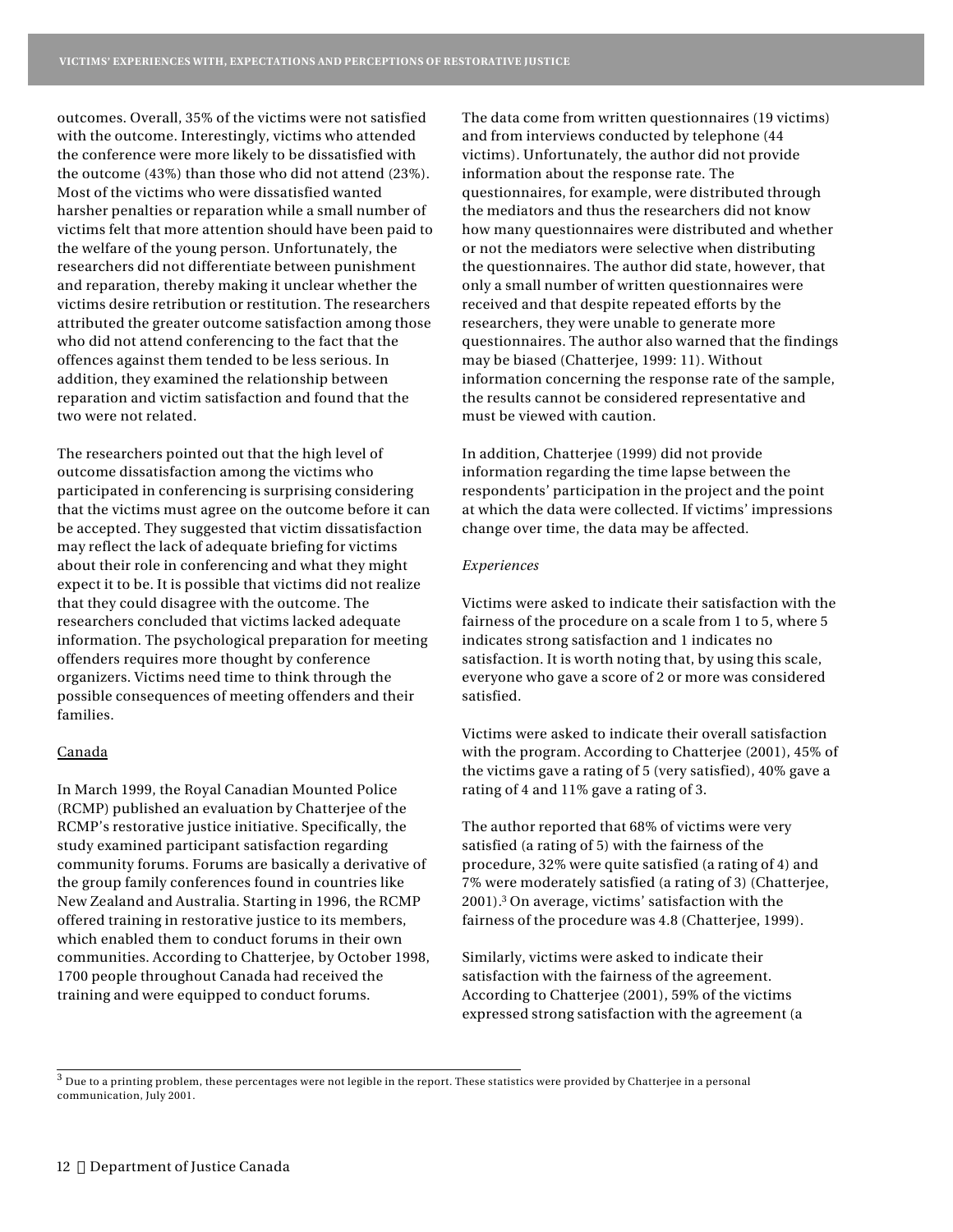rating of 5), 35% were quite satisfied (a rating of 4), 3% were moderately satisfied (a rating of 3) and 3% were somewhat satisfied (a rating of 2). The average score was 4.6. While most victims were satisfied with the agreement, Chatterjee noted that a "minority" of victims claimed they felt pressured to accept the agreement (1999: 44).

The author concluded that the respondents were highly satisfied with the program. However, once again, due to the absence of information about the response rate and whether the data are representative of the population, one should be careful in extrapolating the findings to victims in general. As it stands, the only conclusion that can be drawn based on the available information is that the victims who participated in the study were generally satisfied.

### Australia

Strang (2000) evaluated the Australian experiments on "reintegrative shaming" Shaming makes use of conferencing by police. Once a police officer has determined that it is legally appropriate to send a case either to court or to a diversionary conference, the case is entered into the program. The types of offences included in the program were property crimes and violent crimes. Once a case was entered into the program, a mathematical formula was used to determine which treatment would be assigned to each case. In this way, assignment to conference or court was random. The findings are based on interviews with 169 victims - 85 victims in conference group and 84 in court group. However, not all cases were treated as assigned; in the end, only 67 of the conference cases were handled as assigned and 77 of the court cases were handled by the court. 4 Interviews were held after the court and conference treatments had been completed.

While most evaluations of restorative justice programs report high levels of victim satisfaction, most studies do not use a comparison group, which means that we do not know if they are more or less satisfied than victims whose cases are handled by the courts (see Umbreit, 1994). The fact that the study by Strang (2000) used a comparison group and random assignment to groups makes it a particularly interesting study, as it allows us to attribute any observed differences between groups to the treatment. Unfortunately, the comparison between conference victims and court victims was hindered

because many court victims were not notified of the developments in their case and were not aware of the outcome of their case.

## *Expectations*

While the author did not provide data on victim expectations, she did point out that victims need to be given realistic expectations about what can be achieved with a restorative process as over-optimistic assessment of likely outcomes can lead to disappointment. She concluded that proper preparation of victims regarding their role in the conference and what they might expect is of vital importance.

## *Experiences*

Most victims claim to be satisfied with the way their case was dealt with by the justice system. For the victims in the conferencing group this percentage was 63%; for the victims whose cases were dealt with by the courts this percentage was 54%. The observed difference between groups was not statistically significant. However, Strang (2000) repeated this analysis using only those victims whose cases were treated as they had been assigned. Based on this smaller group, Strang reported that 72% of the victims in the conference group versus 50% of the court group said they were satisfied with the way the system dealt with their case. This time the difference between groups was statistically significant (p < .01). An important question is whether or not one should use the smaller group of cases in which conferencing actually took place or the larger (assigned) groups. Strang argued that the smaller group gives a more accurate picture of what really happened. Indeed, the actual experiences of victims is important to understand and interpret the findings. Here, it seems that victims whose cases were assigned to conferencing, but in the end did not result in a conference, were more critical of how their case was dealt with. Restorative justice programs are usually voluntary; therefore, there will always be cases in which the victims and/or the offenders choose not to participate and consequently have to be dealt with differently. The reactions of these victims is an important factor that must be addressed. However, Strang did not provide further information about this group and it is not clear whether or not their attitudes are significantly less favourable.

 $^4$  Of the remaining 17 cases assigned to conferencing, 11 went to court, 3 offenders were given a caution and 3 were untreated. All 8 offenders assigned to court received a caution instead.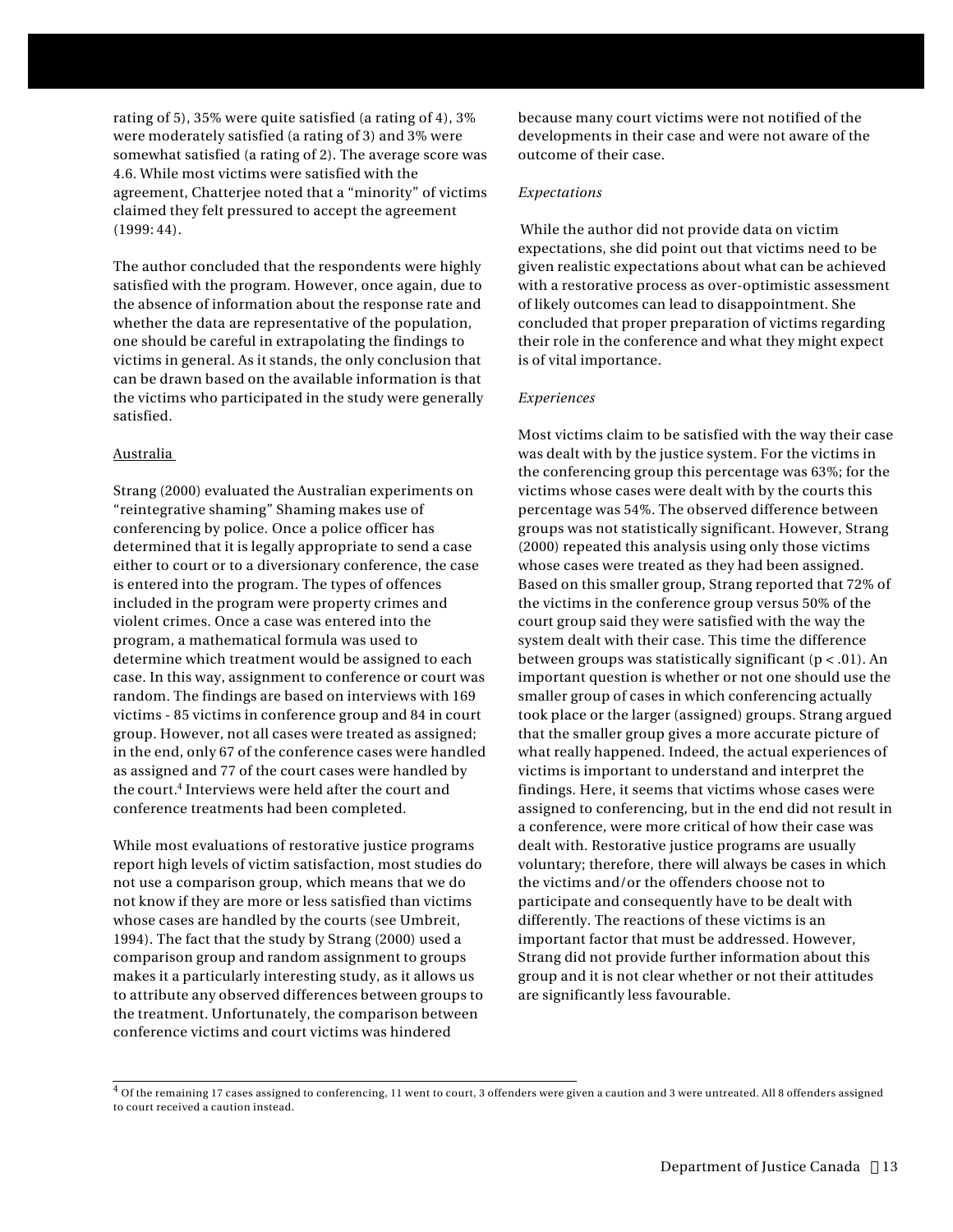In addition to satisfaction, Strang (2000) inquired into victims' procedural preferences. When asked whether they were pleased that their case was dealt with in the way it was (whether by court or by conference), rather than by the alternative treatment, 5 significantly more conference victims than court victims agreed that they were pleased their case was treated the way it was, rather than by the courts (68% versus 49%). However, these statistics are based on assigned groups rather than experienced groups. For the victims whose cases were not dealt with as they originally had been assigned, it is unclear just what exactly they are responding to.

Interestingly, Strang found that the difference between the conference and court groups regarding their procedural preferences was caused mainly by victims of property crimes. Among victims of property crimes, 70% of the conference victims said they were pleased versus 42% of the court victims. Victims of violent crimes were equally pleased with the conference and the court (66% for both groups). Therefore, it seems that for property crimes, victims generally preferred conferencing to the courts. However, not all victims of property crimes preferred conferencing. Strang reported that for some victims, especially shopkeepers and shop managers who are repeatedly victimized by shop theft, it is a relief to have no further involvement in the case. These victims have no desire to spend their time attending the conferences of their offenders.

Strang (2000) also reported that victims in the conference group were more likely to be notified of the developments in their cases and to receive restitution than the victims in the court group. It is well established that the absence of notification and restitution are important complaints by victims regarding the criminal justice system and that these services enhance victim satisfaction with the justice system (Wemmers, 1996; Shapland *et al.*, 1985). In the present study, it is unclear to what extent notification and restitution contributed to victims' evaluations of the treatment they received. It may well be that it is not conferencing but notification and restitution that are responsible for the observed differences in victims' evaluations of the way their cases were handled.

Another indication of victim satisfaction with conferencing is their willingness to participate in conferencing again in the future. However, this question was presented only to the conference group and therefore it does not allow a comparison between

groups. Nevertheless, most (74%) conference victims said that they would "probably" or "definitely" attend a conference if they were the victim of a young person's offending again.

There were also some victims who were clearly dissatisfied with the whole process. Strang (2000) reported complaints by one victim who claimed to have been pressured by police to participate in conferencing. Another victim felt intimidated by the offender. Yet another felt isolated and vulnerable. Strang conceded that there is sometimes greater risk of secondary victimization through the exposure of victims in conferences. She concluded that the excessive focus on the offender can lead to insufficient attention for the victim and his or her needs. She argued that proper training of facilitators and good conference organization could have avoided some of these problems.

With respect to outcome satisfaction, Strang (2000) reported that too few victims in the court group were aware of the outcome of their case to allow a comparison between groups. Data are available only for the conference group. Comparing victims of property crime with victims of violent crime, Strang found a large difference between groups. Eighty-one percent of the victims of property crimes and 56% of the victims of violent crimes whose cases were assigned to conferencing were satisfied with the outcome immediately after the conference. Unfortunately, the author did not address the possible reasons for the observed difference.

Strang (2000) did, however, provide information regarding changes in outcome satisfaction over time. Interestingly, six weeks after the conference, 17% of those victims of property crimes who had initially expressed satisfaction with the conference outcome were no longer satisfied. According to the researcher, this was almost always due to failure of the offender to comply with the agreement. Among the victims of violent crimes, six weeks after the conference all of the victims who had initially expressed satisfaction with the conference outcome continued to be satisfied. The author found that follow-up of conference agreements was extremely important for victim satisfaction. Authorities must rigorously monitor compliance by offenders and must notify victims that agreements have been honoured so that they can feel a sense of closure about the offence and the conference.

 $^5$  To answer this question, victims in the court group were given a brief description of conferencing.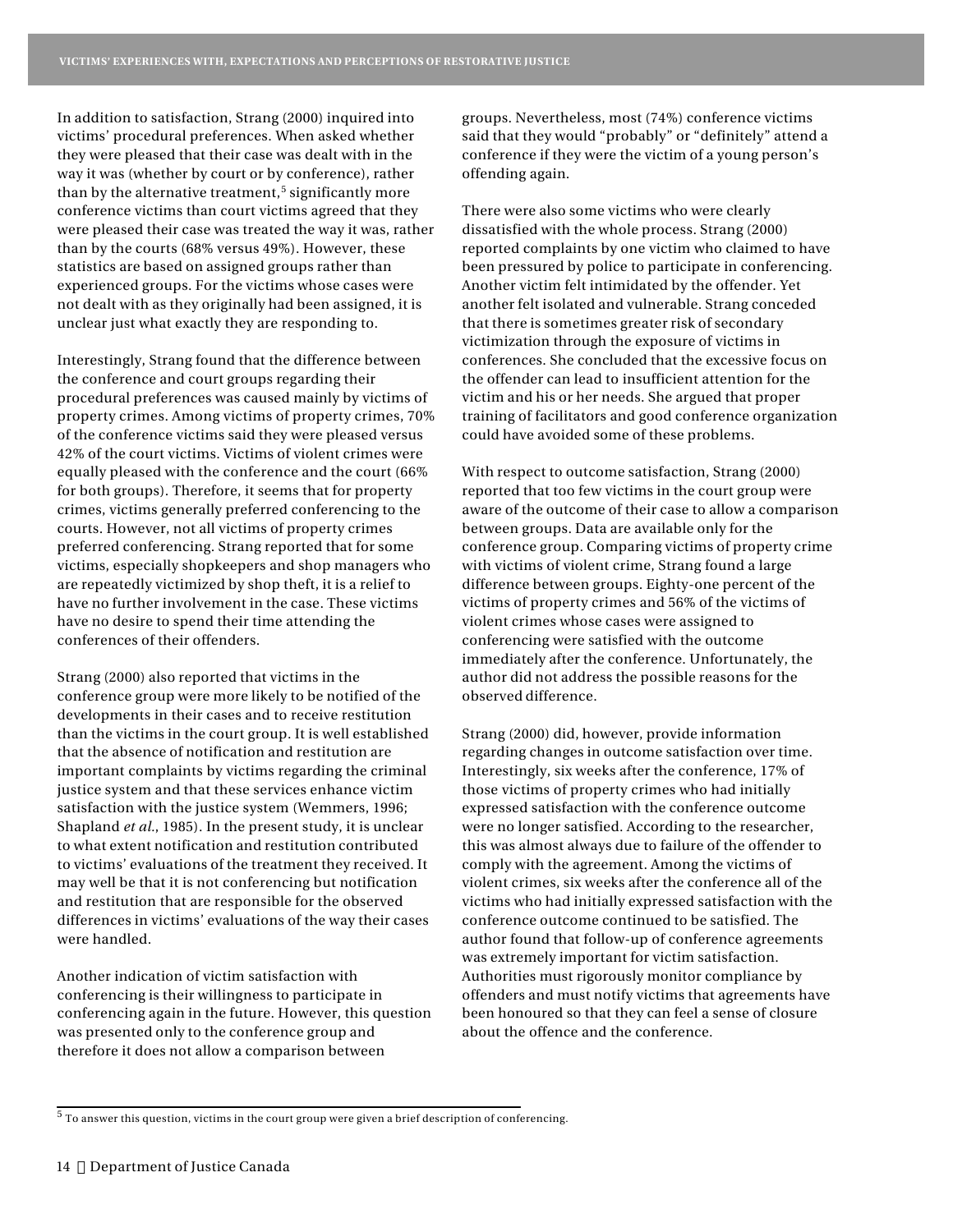It is often argued that restorative justice can have a healing effect on victims as well as on offenders (see Roach, 1999; Umbreit, 1994). Strang (2000) reported that the largest differences between groups related to emotional restoration. The researcher looked at feelings of vindictiveness. Specifically, victims were asked whether: you would do some harm to your offender yourself if you had the chance. Victims of violent crimes were more inclined to agree with this statement than victims of property crimes. For both the court and the conference group, only about 7% of the victims of property crimes agreed with this statement. However, among the victims of violent crimes, 54% of the court victims said they would do some harm to their offender if they had the chance, compared to only 7% for the conference victims. This finding indicates that the conference victims seem to have been more successful in coming to terms with the offence than the court victims.

## **3.1.3 Reparation**

## England

Dignan (1992) reported on a police-based reparation scheme for adult offenders in England. The aim of the scheme was to divert offenders out of the criminal justice system. The types of offences eligible for the program were minor offences such as theft, criminal damage, shoplifting and minor assaults. Dignan described this program as "even-handed reparation" which contrasts with the offender-oriented programs described by Marshall and Merry (1990). The findings are based on interviews with 90 victims who participated in the program.

## *Expectations*

In this particular program, victims had the choice between direct mediation (a face-to-face meeting with the offender) and indirect mediation (the mediator acts as a go-between). Dignan reported that one third of victims chose to meet their offender while more than half of all cases were handled indirectly. Unfortunately, Dignan did not address the question of why victims might prefer indirect mediation. Nor did he specify whether all victims were offered the opportunity to meet their offender. Most victims supported the principle that offenders should normally be expected to make amends for the offences they have committed. Only four victims expressed outright opposition to the whole program.

### *Experiences*

In most cases (62%), when victims reached an agreement with the offender, the agreement included some sort of action, and that action was usually to compensate the victim. Thirty-eight percent of the agreements consisted solely of an apology by the offender. Dignan (1992) reported that 19% of victims felt they had been pressured to participate in the program. However, he did not address the possible reasons why so many victims felt pressured. Most victims expressed satisfaction with the way their particular case had been handled by the bureau (71% of corporate victims and 62% of individual victims).

## The Netherlands

Wemmers and Van Hecke (1992) evaluated a Dutch program which followed the abolitionist philosophy that criminal law should be a last resort (ultimum remedium). The aim of the program was to divert offenders out of the criminal justice system. The program supplied victims and offenders with their own lawyers (free of charge) who would try to work out an agreement. Only the lawyers had contact; the parties themselves did not meet. Cases in which an (civil) agreement was reached would then be dismissed by the public prosecutor. When no agreement was reached, the case would be returned to the public prosecutor who would then take it to court.

Cases were selected at random for inclusion in the program. In all, 162 cases involving 182 offenders and 192 victims were selected. The types of offences included simple assault (33%), vandalism (15%), theft (49%) and various other offences (3%). Interviews were held with 83 victims who were contacted by the project workers and offered the opportunity to participate in the program; 71 had taken advantage of the opportunity to participate in the program and 12 did not. In addition, quantitative data were gathered from the case files for all 162 cases.

## *Expectations*

Several factors were related to victims' willingness to participate in the program:

> • *Restitution:* Some victims who suffered no material damages as a result of the offence saw no benefits from the program and refused to participate in it. Other victims liked the idea that they could ask for compensation for both the material and immaterial damages. One victim chose to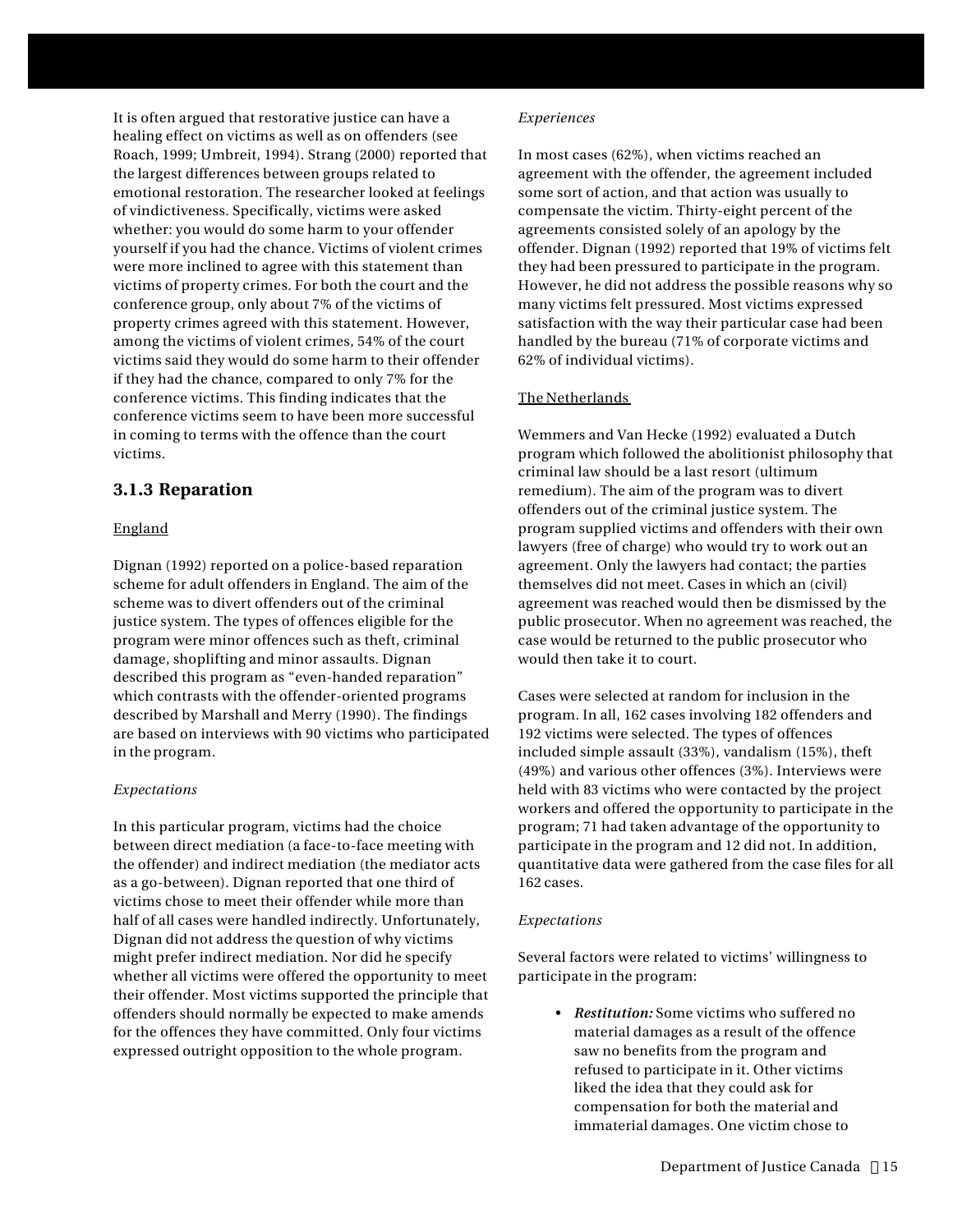participate because the program offered him the opportunity to make demands. A number of victims noted that the program offered victims a better position than the traditional criminal justice system.

- *Relationship between victim and offender:* Victims who shared a relationship with the offender (especially in cases of domestic violence) were more often willing to participate in the program than victims who did not know the offender.
- *Prevention:* Several institutional victims participated in the program because they thought that it might teach the offender a lesson and prevent him or her from committing an offence again in the future.
- *Seriousness of the offence:* One victim was insulted by the offer of the project workers and felt the case was serious enough to merit a criminal sanction. Another victim agreed to participate in the program because he or she thought the offence was not very serious and therefore would probably be dismissed by the prosecutor anyway.

#### *Experiences*

In general, the victims agreed with the program and had no objection that cases were dismissed by the prosecutor when parties had reached a settlement. Nevertheless, both victims who reached an agreement with the offender and those who did not felt that the offender was the "winning party." Victims generally appreciated the time and attention given to them by both the program workers and by their lawyers.

Victims had no objections to how they had been approached by the program workers. There were no complaints about the clarity of the information provided. One victim complained that he felt somewhat obliged to participate. One victim complained about the failure by the program workers to monitor whether or not the agreement had been carried out by the offender.

Of the 58 agreements between victims and offenders, two-thirds involved financial compensation. In eight cases the offender agreed to abstain from certain behaviour. These were typically cases of domestic violence. Two victims felt that an apology was sufficient and six victims agreed that the case was settled without requiring further action by the offender.

## **3.1.4 Summary**

Around the western world, programs using restorative justice have been introduced and evaluated. The research shows several trends. First, victims' expectations appear to be relatively consistent. Victims participate in restorative programs to seek reparation, help the offender, and to confront the offender with the consequences of the crime and to ask the person questions such as why he or she committed the offence. Victims decline the offer to participate in restorative justice because they do not think it is worth the effort (loss too small or too trivial), because they are too angry with the offender, or disbelieve his or her sincerity.

A problem common to all programs is voluntariness. While all programs were based on voluntary participation, all studies that addressed this issue showed that a small group of victims felt pressured into participating. Victims who feel they have been pressured into a meeting with the offender may feel they have been revictimized by the system. Clearly, this should be avoided at all costs. It is important that victims are given clear and comprehensive information about the program, where it is emphasized that they are in no way obliged to participate or to accept any offer made by the offender.

While advocates of restorative justice claim that it enhances victim satisfaction with the justice system (see Umbreit, 1994), the research reviewed here does not confirm this assertion. Most studies employ weak experimental designs that do not allow the researchers to draw causal inferences. Therefore, any observed differences in victim satisfaction cannot be attributed to mediation. This error is sometimes made by researchers (see, for example, Latimer et al., 2001 and Umbreit, 1994) and policy makers, the effects of which can be harmful to the development of effective criminal justice policies. Only one study employed a sufficiently rigorous design: Strang's (2000) evaluation of conferencing practices in Australia. However, Strang's findings are not clear cut and raise many questions about what victims are responding to. In other words, there is no clear evidence of greater victim satisfaction in restorative justice programs.

While restorative justice may not enhance satisfaction, most victims are satisfied with restorative justice programs. Across the various programs, victims are generally satisfied with the program and only a minority of victims are dissatisfied. Reasons for victim dissatisfaction include failure to receive restitution and a lack of information. These reasons are also associated with general dissatisfaction with the traditional justice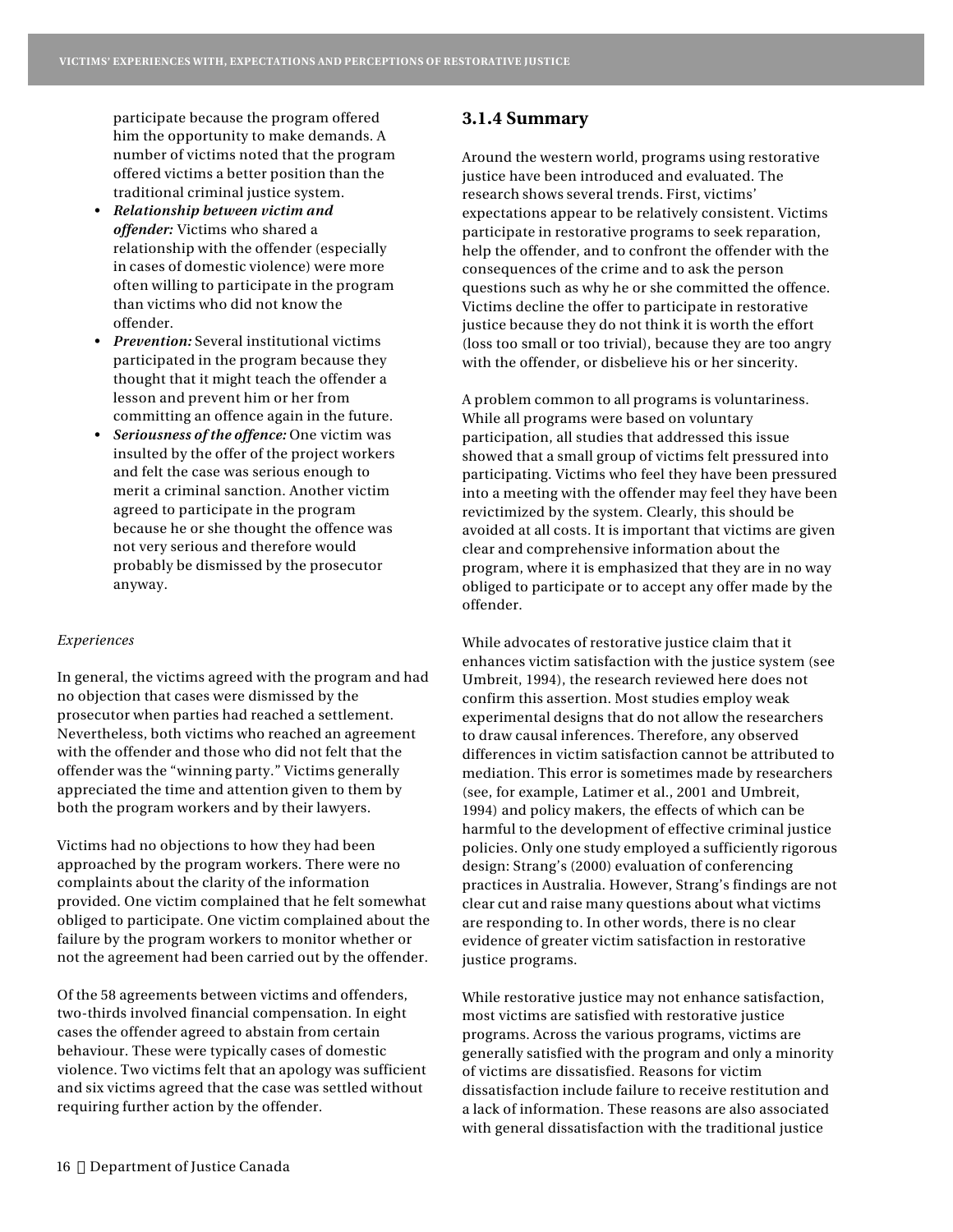system (Shapland *et al.*, 1985). These complaints could be reduced by following up on cases and monitoring compliance by offenders.

Besides reparation, advocates of restorative justice argue that it can have a healing effect on victims. Again, most studies do not have a sufficiently rigorous design to deduce causality. Hence, it is often unclear whether an observed reduction in anger or fear is a consequence of participation in the program or simply the passage of time. The one exception is once again Strang (2000), who examined feelings of vindictiveness. She found that among victims of violent crimes, those who participated in conferencing were significantly less vindictive than those whose cases were handled in the traditional criminal justice system. It seems that conferencing had helped these victims come to terms with their victimization.

Interestingly, victims do not seem to have a problem with the principle of diversion. Moreover, victims generally support the principle of restorative justice. In particular, victims of property crimes prefer restorative justice programs to the traditional criminal justice system.

One important concern is the lack of priority given to victims in some programs. For example, in their evaluation of family group conferencing in New Zealand, Morris *et al.* (1993) found that victims were not always invited to attend conferencing. This reflects a lack of interest in the position of the victim. Similarly, Marshall and Merry (1990) concluded that mediation programs are often offender-oriented. For example, the types of cases selected for mediation are based on offender and/or case characteristics, without any concern for the victim. Clearly, such developments are not to the advantage of victims and make them vulnerable to revictimization.

## **3.2 Court-based Programs**

Court-based programs can take place at various stages in the criminal justice process; either before entering a guilty plea, after a guilty plea but before sentencing, or at sentencing. Unlike the diversion programs, these programs do not aim to divert offenders out of the system. Typically, the offender's case will be re-entered into the criminal justice system after participation in a restorative justice program.

## **3.2.1 Victim-Offender Reconciliation Program**

## United States

Coates and Gehm (1989) examined eight victim-offender reconciliation programs (VORP) in the United States. Most (80%) of the cases in their study were referred to VORP at sentencing; the remainder were part of an effort to divert cases out of the criminal justice system. While most of the offenders (73%) were juveniles, adult offenders could participate in the programs as well. Of particular interest are their findings on who participates in VORP and why, as well as their evaluations of the programs. Their findings are based on interviews with 37 victims who had participated in face-to-face mediation, and telephone interviews with 26 victims who refused to participate.

## *Expectations*

Coates and Gehm (1989) reported that victims chose to participate in VORP with the hopes of:

- recovering their loss,
- helping the offender,
- participating meaningfully in the criminal justice process,
- teaching the offender a lesson,
- making the offender understand that his or her behaviour had hurt people, and
- holding the offender accountable for his or her behaviour.

Victims who chose not to participate indicated that:

- the loss did not merit the perceived hassle of involvement,
- they were afraid of meeting the offender, and
- they had already worked out a settlement.

## *Experiences*

Among the 37 victims who participated in VORP, 59% were satisfied with the experience. Interestingly, the offenders were more often satisfied with VORP than the victims - 83% of the offenders were satisfied with the experience. Only 11% of the victims expressed some dissatisfaction. When asked if they would be willing to participate in VORP again in the future, all but one said yes.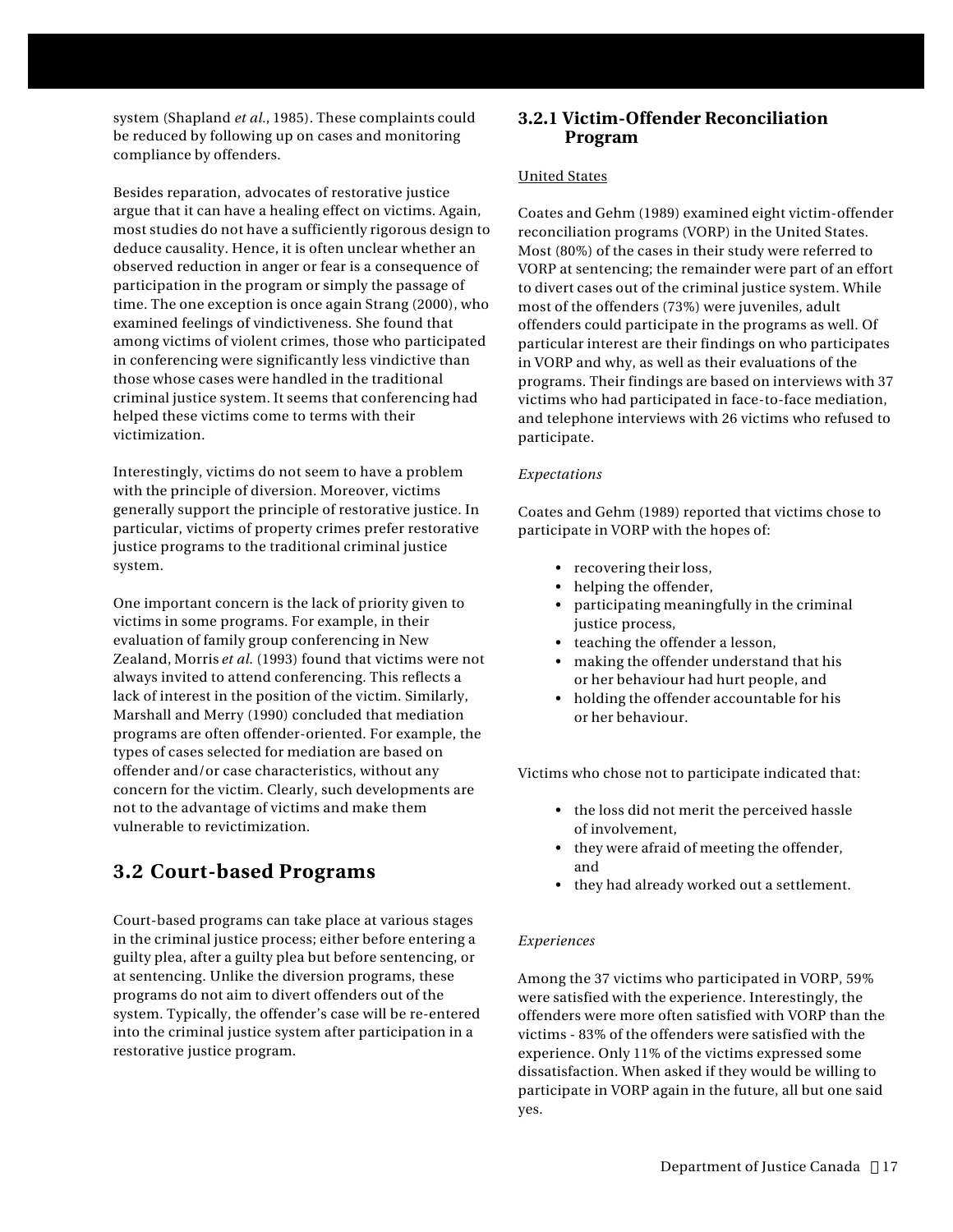Victims were most satisfied with:

- the opportunity to meet the offender and thereby obtain a better understanding of the crime and the offender's situation,
- the opportunity to receive restitution for loss,
- the expression of remorse on the part of the offender, and
- the care and concern of the mediator.

Victims were least satisfied with:

- lack of follow-up,
- lack of leverage on the offender to fulfil the agreed contract,
- the delay between the crime and the VORP resolution, and
- the amount of time required to participate in VORP.

Regarding the suitability of mediation as a sanction, 70% of the victims who had participated in VORP felt that the offender had been punished adequately. Twenty-four percent indicated that the punishment was too little and 5% felt that it was too much.

John Gehm (1990) conducted a review of the literature on victim participation in VORP and found that victim willingness to participate in a face-to-face meeting with the offender is related to both offence and offender characteristics. Victims were more likely to meet their offender in a face-to-face meeting when their offender was white, when the offence committed was a misdemeanour (versus felony) and when the victim was an institution rather than an individual. He reported that most research shows that victims decline to participate in a meeting for one of two reasons: the meeting was perceived as not worth the trouble (e.g. trivial loss, too much time involved) or the victim had excessive anxiety over the prospect of meeting the offender. He suggested that, for some victims, VORP has the potential for reopening closed wounds. As an advocate of restorative justice, Gehm suggested that:

> If programs are concerned about increasing victim participation in VORP, they may want to consider ways to address victim hesitancy to re-expose themselves to the emotions of victimization experience. For example, rather than immediately soliciting participation in a face-to-face meeting, practitioners may

want to consider addressing victims' psychological needs through other mechanisms first (1990:181).

#### **Germany**

Netzig and Trenczek (1996) conducted interviews with participants in a VORP in Germany. The program was limited to adult offenders who had committed moderately serious offences, such as theft, burglary, grievous bodily harm, damage to property and fraud. Cases were referred to the program by the district attorney; following mediation, they were returned back to the district attorney for further processing.

Interestingly, the authors reported that face-to-face mediation took place in only one third of the cases dealt with successfully. In about two thirds of the cases, mediation took place indirectly with the mediator talking to each of the affected parties individually. The researchers conducted 75 in-depth interviews with victims and offenders who participated in face-to-face meetings. The authors did not specify how many interviews were carried out with victims and how many involved offenders.

#### *Expectations*

The authors reported that 28% of the victims refused to participate. Reasons given were:

- the victim wanted nothing more to do with the matter,
- the victim wanted the case to be decided by a judge, and
- the victim was angry.

Victims reported the following reasons for participating in direct mediation. They want to:

- ask the offender questions so that they can come to terms with what happened;
- know what kind of person the offender is;
- know why the offender committed the crime;
- tell the offender what they think;
- confront the offender with the consequences of his or her actions;
- be able to get anger, grief and disgust off their chests; and
- put an end to the conflict and avoid further escalation (especially for crimes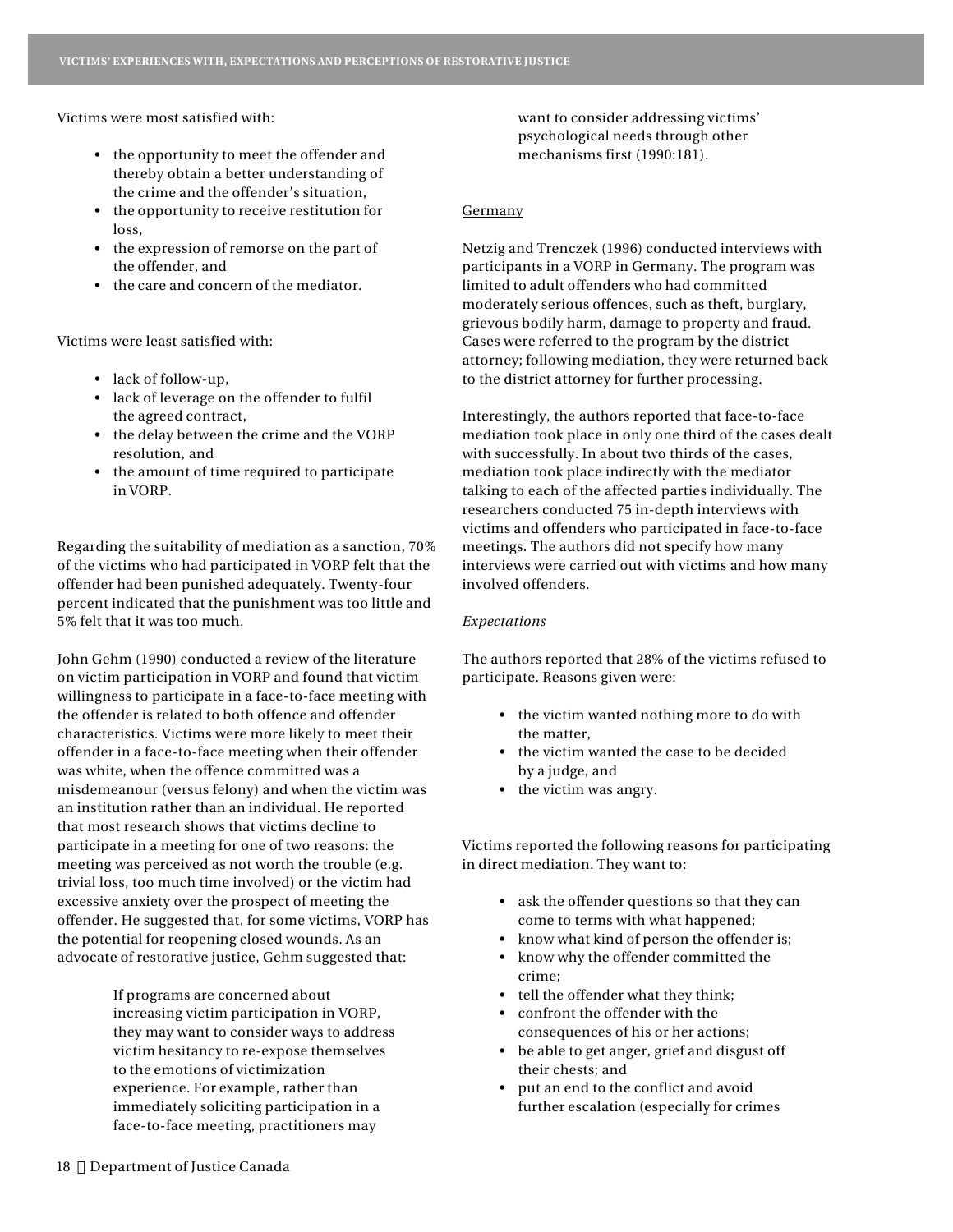where there is a relationship between the victim and the offender).

#### *Experiences*

After participating, many victims claim that mediation helped them to deal with what happened. This appeared to be particularly important for victims of violent crime who often experienced excessive fear after their victimization. Interestingly, the authors reported that during the mediation talks, financial demands take a back seat and non-material aspects gain in importance. They also reported that victims of crimes that occurred within the family often see VORP as an opportunity to set clear and binding limits with the offender, without destroying his or her life, ending the relationship, or drawing other family members into the conflict.

## **3.2.2 Victim-Offender Mediation Programs**

### Canada

In 1995, Umbreit published an assessment of mediation programs in four Canadian cities: Langley, British Columbia; Calgary, Alberta; Winnipeg, Manitoba; and Ottawa, Ontario. The four programs are very different from one another, including the types of cases they target (juveniles/adults), and the point of case referral (from pre-trial to post-sentencing).

The researchers conducted 323 phone interviews with victims from the four different programs. In all, 183 of the victims interviewed had participated in mediation (the experimental group) and 140 victims had their cases referred to the program but mediation did not take place (the control group). The design is an after-only design, which means we do not know if the two groups were initially equal. This makes it impossible to attribute any observed differences between the research groups to the treatment (mediation). The interviews were conducted two months after either the mediation session or the date when the prosecutor, court or related agency otherwise disposed of the case (control group).

#### *Expectations*

Compared to victims in the non-mediation group, those who had participated in mediation were more likely to indicate that the following concerns were important:

- receiving answers from the offender,
- telling the offender the impact of the event,
- receiving an apology from the offender, and
- being able to negotiate restitution with the offender.

#### *Experiences*

The researchers reported that victims who participated in mediation were more likely to be satisfied with the manner in which the justice system responded to their case (78%) than victims who were referred to mediation but never participated in mediation (48%). However, due to the weak research design, it is not possible to attribute the observed difference to mediation. The groups may not have been equal before the mediation; thus, the observed difference may be due to some other factor such as offence or offender characteristics. Generally, victims in the mediation programs felt that they participated voluntarily (90%). However, a small but significant group felt that their participation was involuntary.

The researchers reported that victims in the mediation group (11%) were less likely than those in the comparison group (31%) to express fear of being revictimized by the same offender and were less likely to be upset about the crime (53% versus 66%). While the researchers attributed the observed differences between groups to mediation, this conclusion cannot be drawn based on the available data.

#### Canada and the United States

In response to a general hesitancy to implement restorative justice programs for adults, Umbreit and Bradshaw (1997) examined the experiences of victims in adult versus juvenile programs. They provided information on victim experiences in two different programs: one for juvenile offenders based in Minnesota (United States) and one for adult offenders in Manitoba (Canada).

The design employed in this study used unequal comparison groups. The juvenile project involved property crimes (90%) while the adult project involved significantly more violent crimes (40%). Besides a difference in the types of offences, the program procedures were not identical. This study involved a post-test only design as interviews were conducted with victims in both programs only after the mediation session. The problem with a post-test only design is that victims' attitudes may have been different before participation in the program. Therefore, any observed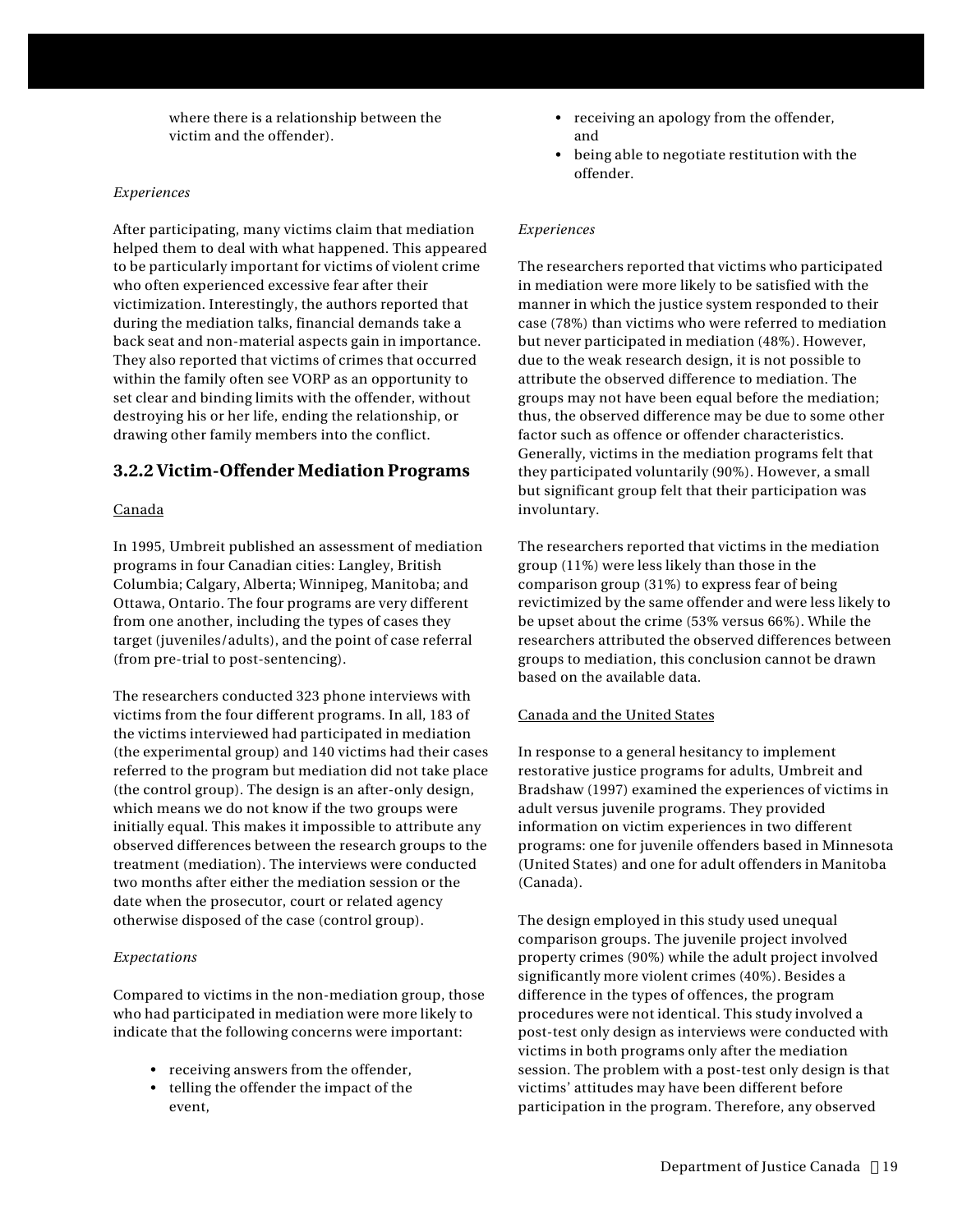differences between groups cannot unequivocally be attributed to the different programs.

#### *Experiences*

Umbreit and Bradshaw (1997) compared victims' satisfaction with the justice system, their satisfaction with mediation, and victims' subjective experience of distress. The comparison was performed using t-tests. On most items, no significant differences were found. Victims in the juvenile program were, however, more likely to claim that mediation had helped them to participate in the justice system. This difference may reflect differences in procedures rather than the offenders; in the juvenile program, victims had an extra meeting with the mediator. Victims' subjective experience of distress was defined in terms of how upset the victim was and their fear that the offender would reoffend. Victims in the juvenile program were less likely to believe that the offender would commit another crime against them or against someone else. While it is impossible to be certain that this difference is due to the fact that the offenders were juveniles, it is probable that victims are more likely to believe in the rehabilitative effects of interventions when the offender is juvenile than when he or she is an adult. There was no significant difference regarding how upset victims were about the crime following mediation.

### England

As part of a cross-national study, Umbreit and Roberts (1996) collected data from two mediation programs operating in England (Leeds and Coventry). Like the study mentioned above, these two programs represented both juvenile and adult offenders and accepted a variety of different types of offences. Unlike the Canadian programs, both the British programs offer either direct or indirect mediation. In both programs, most cases (80%) were handled through indirect mediation. The aim of this study was to conduct a crossnational study using common data collection instruments and analysis across victim-offender mediation projects in three countries. Concretely, the findings would be compared to the above Canadian data and the U.S. data presented in paragraphs 3.2.2 and 3.1.1, respectively.

This study used three research groups. The researchers conducted 19 interviews with victims who had participated in direct mediation (the experimental group1), 25 victims who had participated in indirect mediation (experimental group 2) and 26 victims who had their cases referred to the program but mediation did not take place (control group). The interviews were

conducted after either the mediation session (direct or indirect) or the date when the prosecutor, court or related agency otherwise disposed of the case (control group). In all, 70 phone interviews with victims from the two different programs were conducted. As in Umbreit's study (1995), this study design was an after-only design, which means it is not known if the groups were initially equivalent. Again, this makes it impossible to attribute any observed differences between the research groups to the treatment (mediation). In addition, the small number of cases in each of the three groups limits the value of most statistical methods. Unfortunately, the authors did not specify the statistical methods used in the study.

#### *Experiences*

The researchers compared victim satisfaction with the criminal justice system for victims who participated in mediation (direct or indirect) against those who did not; they found that the two groups did not differ significantly. Most victims were satisfied with the criminal justice system (62% for the two experimental groups versus 58% for the control group). They found no statistically significant differences between the two experimental groups – direct and indirect mediation – when comparing victim satisfaction with the criminal justice system. In both groups, a majority of victims (68% direct-mediation group and 57% indirectmediation group) were satisfied with the criminal justice system.

The authors reported that most victims were satisfied with the outcome of their mediation session. While more victims in direct mediation were satisfied (84% versus 74%), the authors found no statistically significant differences between the direct and indirect mediation groups.

The study also looked at voluntary participation in mediation. Overall, 95% of the victims who went through direct mediation felt participation was their choice, while 70% of the victims who went through indirect mediation reported participation was voluntary. The authors did not offer a possible explanation for this observed difference.

The authors also compared victims' concerns. They reported that victims in the mediation groups (direct and indirect) were significantly more likely to believe that it was important to receive answers than victims in the non-mediation group. Similarly, victims in the mediation groups felt that telling the offender the impact of the crime was as important as receiving an apology. Once again, however, it is impossible to know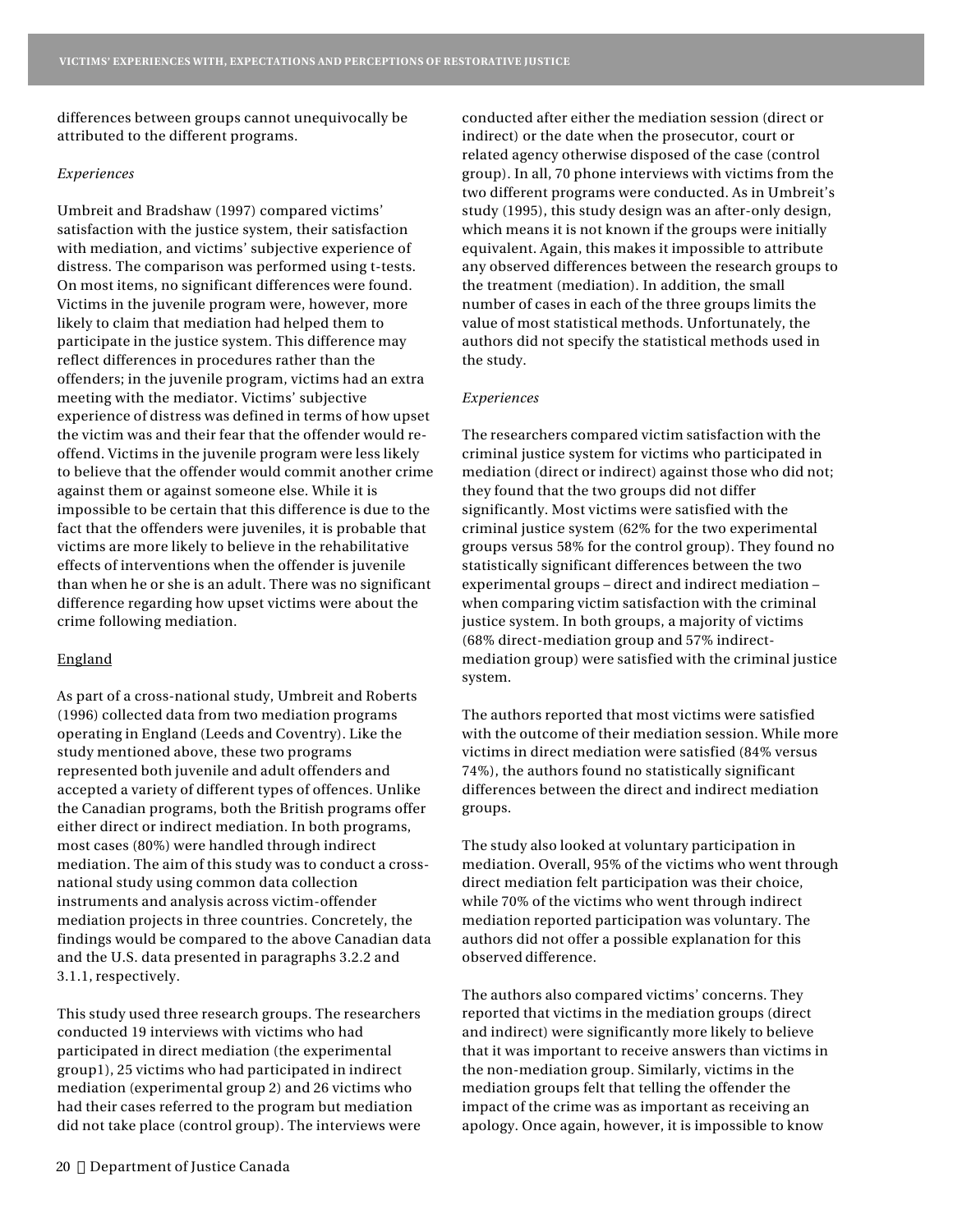whether these findings reflect general predispositions among the mediation group (hence their willingness to participate) or are a result of their participation in the program.

Victims in the mediation group, and particularly in the direct mediation group, were less likely to claim to fear revictimization by the offender. However, the observed differences were not statistically significant and the design did not allow the researchers to draw causal inferences.

## England

Another study using mediation and adult offenders was conducted by Smith, Blagg and Derricourt (1988). They reported on a scheme in Britain involving cases in which the defendant was remanded on bail. The authors emphasized that the aim of the program was mediation and not reparation, which they equated with compensation. The study is based on interviews with 21 victims: 15 victims met their offenders and 6 did not want to meet their offender. While it is a very small study, the researchers did report some interesting findings.

## *Expectations*

The first response by the victims when they were approached by the probation officer running the scheme was described by the authors as "puzzled." Some were angry and initially saw the scheme as a plea on the offender's behalf.

The authors cited the following reasons given by victims for not participating:

- they did not want to see the offender again (victims who knew offender),
- it would not achieve anything,
- an apology would be meaningless (offence was clearly premeditated),
- the victim's main interest was financial compensation, and
- victims did not participate for fear they would be seen as foolish.

## *Experiences*

Among the 15 victims who met their offender, nine were almost exclusively positive concerning the experience, and four were indifferent or cynical (doubted it made a difference). One victim who was assaulted by her two brothers felt it was positive with one brother but

negative with the other. Another victim regretted it, wished that she had never agreed and felt that the outcome was more damaging. This last case involved a victim who felt even more anxious after meeting the offender. She was revictimized twice following the initial victimization and suspected the offender had done it out of revenge. The authors pointed out that the mediator should have followed up on the victim's emotional state of mind after the mediation.

## Belgium

In their article entitled "Mediation for Reparation: The Victim's Perspective," Aertsen and Peters (1998) reported on a mediation program in Leuven, Belgium. The program receives cases from the office of the public prosecutor and all cases are returned to this office following mediation. The program is reserved for cases in which the prosecutor's office has already decided to prosecute. Typically, these are more serious types of offences. The results of mediation are forwarded to the judge, who can take them into consideration when sentencing the offender. The authors described the program as victim oriented. This is reflected, for example, in the program procedure where the mediator first contacts the victim and then the offender. The aim of the program is to offer the victim reparation for material as well as non-material damages. The program is flexible in that mediation can either be direct or indirect. In an effort to protect the victim, the mediator will not even suggest direct mediation if he or she feels that the victim does not seem ready to meet the offender.

## *Expectations*

Based on an unknown number of case studies and interviews with victims, the authors reported the following reasons given by victims for their participation in mediation:

- to confront the offender with his or her responsibility,
- the expectation of a positive impact on the offender,
- a longing for restitution and reparation,
- the need for direct information about the reason and the circumstances of the offence, and
- the need to pass a message to the offender, sensitizing the person to the consequences of his or her actions.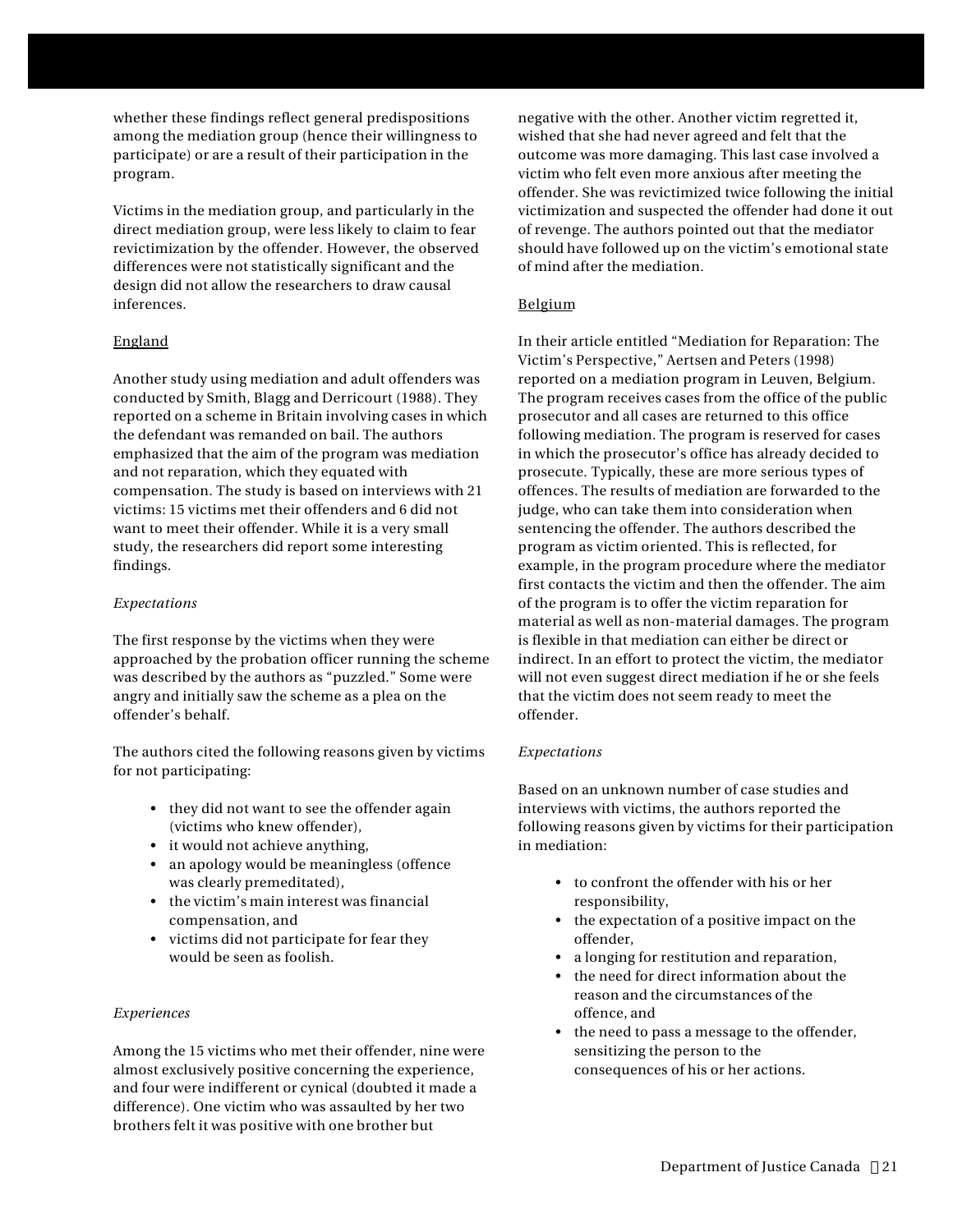Regarding the desirability of a face-to-face meeting with the offender, between 30% and 50% of victims confirmed that they would like to make use of the opportunity. The authors compared this finding to that of Loschnig-Gspandl and Kilchling (1997), who reported that 45% of all victims in their study expressed their readiness to meet the offender. Loschnig-Gspandl and Kilchling also reported that 30% to 40% of the victims who manifested initial resistance against the idea of a personal meeting with the offender agreed to an indirect mediation, while only 27% rejected any type of mediation.

According to Aertsen and Peters (1998), objections against meeting the offender were mostly related to the victims' feelings of fear, anger and scepticism about the possibility of a meaningful interaction with the offender. The authors pointed out that the possibility of indirect mediation must always be kept in mind as this is a less threatening procedure for the victim.

#### *Experiences*

The authors reported that an agreement was reached in 50% of all referred cases. However, the evaluation of the project showed that the proposal of mediation and the communication between parties in itself are appreciated more than the agreement.

Aertsen and Peters emphasized the importance of follow-up activities. They reported that it is a disappointing experience for victims when the agreement is not fulfilled.

## **3.2.3 Restitution**

#### The Netherlands

Van Hecke and Wemmers (1992) reported on a Dutch program that used indirect mediation to arrange the payment of restitution by the offender to the victim. The program was based in an office of the public prosecutor and the mediator was an employee of the public prosecutor. An important characteristic of the program was that the mediator acted on behalf of victims who desired restitution from the offender. All cases were returned to the public prosecutor after mediation.

All 175 victims were contacted and asked if they were willing to be interviewed; 103 (59%) consented. Their responses provided some insight into victims' experiences and expectations. The sample consisted of victims of vandalism/destruction of property (49%), theft (27%), minor assault (10%) and other offences (14%). Cases in which the victim(s) had suffered material damages were also selected for the project.

#### *Expectations*

Victims clearly want restitution: 98% of the victims interviewed wanted restitution from the offender. When asked if an apology from the offender would be enough, only 4% agreed. To ascertain whether the victims were merely interested in reimbursement, regardless of who paid, or if it was important that the offender pay, victims were asked if they would be equally happy with compensation from the state; 96% felt that the offender and not the state should provide the compensation. Moreover, victims saw restitution as a suitable sanction; 80% felt that the payment of restitution was an adequate sanction in their particular case and 98% felt that ordering offenders to pay restitution was a suitable or very suitable means to fight crime.

#### *Experiences*

When asked how they felt about being approached to participate in the program following their victimization, 64% had "no problem," 30% found it "pleasant" and only 6% found it "unpleasant." Apparently, victims are generally not bothered by being confronted again by the offender. However, it is interesting to note that the mere offer of restitution without meeting the offender can be offensive to some victims.

The respondents were generally satisfied with the manner in which the mediator had arranged mediation; 82% were satisfied and 18% were not satisfied. When asked if they were satisfied with the results achieved by the mediator, 23% said they were unable to answer as their case was still being dealt with, 56% were satisfied with the results and 18% were not satisfied.

Several factors were related to victim satisfaction. First, victims who knew that the offender was willing to pay restitution were more satisfied (79%) than victims who knew that the offender was not willing to pay restitution (67%). However, victims who did not know whether or not the offender was willing to pay were the least satisfied (59%). The authors suggested that this finding reflects the importance that victims place on information. Second, victims who said that the information the mediator had provided was clear were more likely to be satisfied with the mediation.

Victims were also asked to indicate what they felt had contributed the most to their coping with the victimization. Most (58%) indicated that talking with family or friends had helped, 25% said that time had helped, and 25% felt that restitution had helped (more than one answer was possible). In addition, 17 (18%) indicated that restitution was the one factor that had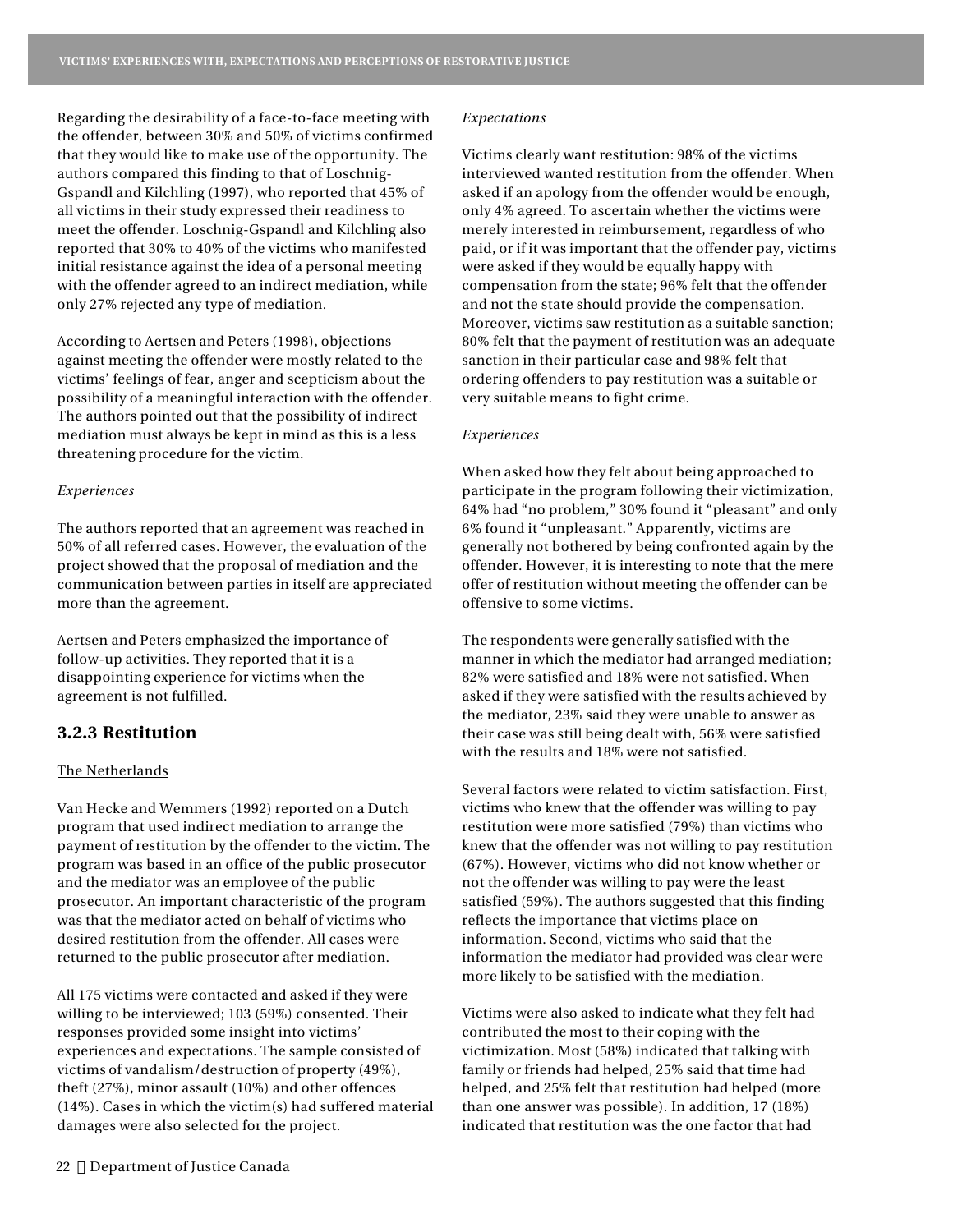helped the most. Seventy-five percent felt that the payment of restitution by the offender had helped reduce the consequences of the offence. Twenty percent felt it did not reduce the consequences of the offence, and 5% had no opinion. Thus, the results suggest that restitution may help some victims in dealing with the aftermath of victimization.

## **3.2.4 Sentencing Circles**

A relatively new form of restorative justice is sentencing circles. In circle sentencing, the victim and other community representatives have input, and their needs are considered on par with those of the offender (see Stuart, 1996). Unlike other restorative justice programs such as mediation, in circle sentencing the decisionmaking power is not delegated to parties but remains in the hands of the judge. Despite an extensive review of the literature, research on sentencing circles was not found. This conclusion is supported by Immarigeon (1999) and Griffiths (1999) who, in their respective reviews of the literature on restorative justice, both concluded independently that sentencing circles have not yet been evaluated scientifically. According to LaPrairie (1995), one of the problems with new Aboriginal community justice programs like sentencing circles is that there is little victim involvement. Referring to a review of four diversion programs for Aboriginal offenders, LaPrairie claimed that victims rarely attended hearings or were kept informed of the consequences or outcomes of hearings. In addition, victims often felt that offenders were being given a "slap on the wrist" and that offenders, not victims, were the focus of healing needs. However, while these findings are reported in relation to sentencing circles, they are based on diversion programs. It is not clear whether these findings apply equally to sentencing circles.

## **3.2.5 Summary**

Once again, the research shows considerable consistency regarding victims' reasons for participating or not in restorative justice programs.

Very few studies include information on how victims felt about being asked to participate in restorative justice programs. In particular, no information is available on the impact among victims who refused to participate. Perhaps being approached to participate opens up old wounds and adds to the victims' suffering. The one study that included information on how victims felt about being approached to participate in restorative justice programs revealed that a small group (6%) did find being approached unpleasant.

One could argue that much of the available research on restorative justice programs has been offender-oriented. For example, Gehm (1990) suggested practitioners may want to consider victims' psychological needs, not so they may help victims, but to improve victim participation in programs. An important observation is that although victims tend to be satisfied with the programs, overall they tend to be less satisfied than offenders. Victims sometimes complain that programs are offender-oriented. To assist victims and avoid revictimizing them, programs and research must give priority to the needs of victims.

Several of the European programs offer indirect mediation in addition to, or in lieu of, direct mediation. Victims often prefer indirect mediation, as it is less confrontational. Offering victims indirect mediation respects their desire to not meet the offender, while giving them the opportunity to request reparation. Moreover, there is no evidence that victims who meet their offenders are any more or less satisfied with the justice system or with the outcome of the mediation than victims who opt for indirect mediation. Indirect mediation, like direct mediation, offers victims both reparation and psychological benefits. Victims who received restitution through indirect mediation felt that it helped reduce the consequences of the offence (Van Hecke and Wemmers, 1992).

## **3.3 Post-Sentencing Programs**

A limited number of programs exist at the postsentencing stage. In these programs, restorative practices generally do not affect sanctions. Their value is largely psychological – allowing victims and offenders to come to terms with the offence and to put it behind them. These programs typically deal with serious offences. Most of the programs are relatively new and the available research is largely qualitative in nature; however, they are an interesting addition to the spectrum of available services for victims of crime.

## **3.3.1 Restorative Mediation**

## The Netherlands

In The Hague, an experiment with restorative mediation has been in effect since 1997. The program is run jointly by a Probation After-Care Organization and Victim Assistance. The aim of the program is to bring a victim and an offender into contact with one another in the hope that it will make a positive contribution to coping with the feelings of guilt and suffering resulting from the crime. It is not about compensation or material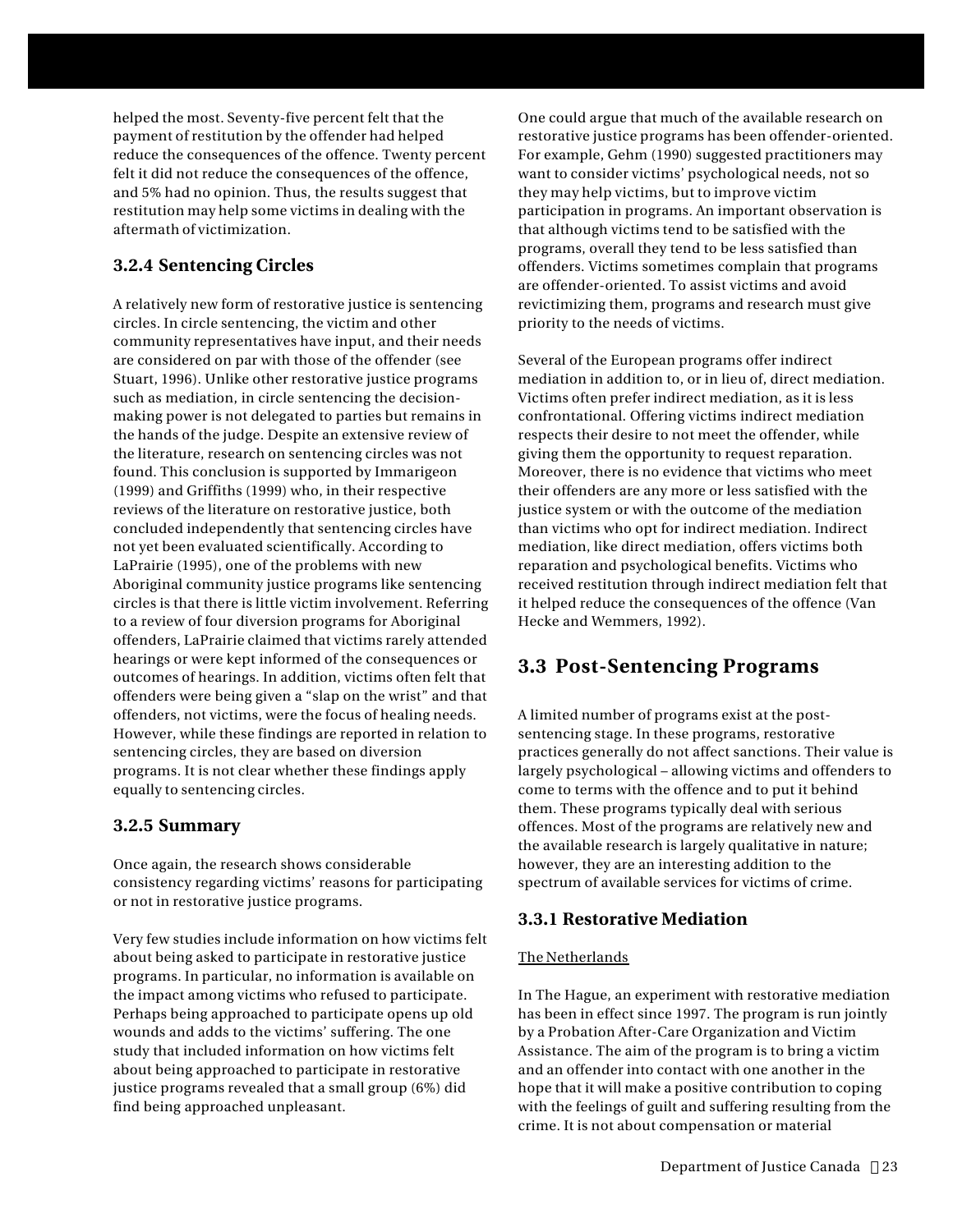assistance. Mediation does not take place until after sentencing. Participation is fully voluntary and there are no consequences for the criminal proceedings.

In spring 2000, a process evaluation of the program was conducted. The evaluation focused on the implementation of the program, not on its effects. It was based on interviews with professionals working in and with the program, as well as on 10 interviews with "clients" (victims and offenders). The researchers emphasized that the results are only preliminary and the small sample made it difficult to generalize the findings. Nevertheless, the program is novel and the findings are interesting.

Unlike most mediation programs, this one targets serious crimes. In one quarter of the cases referred to the program, the offence had resulted in the death of the victim. In these cases, the program is offered to the victim's family.

The program offers victims a chance to meet their offenders. However, for victims who are hesitant to meet face-to-face with the offender, indirect mediation is also possible. When only one of the two parties is open to mediation (direct or indirect), victims and offenders are offered the opportunity to discuss the case with the mediator. This is referred to as a "positive experience" by program workers. It is hoped that by talking with the mediator, victims will be assisted in dealing with the emotional aftermath of victimization.

#### *Expectations*

Victims' reasons for participating in restorative mediation are to:

- forgive and find a way of coping,
- confront the offender,
- understand why things took place, and
- work out or eliminate their fears.

#### *Experiences*

The results suggested that there is a need for restorative mediation among victims and offenders.

Victims who participated in the program believe that restorative mediation had value and significance for them. The authors reported that the expectations of the clients who ultimately underwent mediation were largely borne out. Victims reported diminishing feelings of fear, finally knowing why, having the feeling that they had done "everything they could" and that they were

able to "close that chapter." In addition, clients who did not ultimately opt for mediation indicated that they were definitely positive about the project as well. Whether they underwent mediation or not, most respondents indicated that the entire process of preparation and seeking contact had helped them in working through and in being able to leave events behind them.

An important issue is timing – when should mediation be offered? The respondents emphasized that parties must be "ready for it." However, opinions were divided as to whether this is always the case at a certain point within the criminal justice process. Here too, parties themselves can best decide whether or not they are ready. This requires, however, that parties know of the existence of the project so they can make their own choices, alone or in consultation with aid workers, their environment or the project managers.

## **3.3.2 Victim-Offender Conciliation**

## England

Victim-offender conciliation brings offenders and unassociated victims together as a group to vent their feelings. Launey (1987) reported on a conciliation program in Rochester, England. The program brought young, convicted burglars together with burglary victims as part of a custodial treatment. The advantage of conciliation programs is that they are less confrontational for victims than coming face-to-face with their offender, while they can still vent their feelings and ask the offenders questions.

The present study is based on data from 26 victims who participated in the program. Questionnaires were administered at the end of five meetings for feedback on the program. In addition, questionnaires were administered before and after the third meeting to assess if, and how, perceptions of victims change before and after the meeting. The researchers, however, did not provide any information on victims who chose not to participate.

#### *Expectations*

The study did not examine victims' expectations but did report that victims had favourable attitudes toward reparation.

#### *Experiences*

Most victims (58%) agreed with the statement that the meetings were helpful in understanding why crime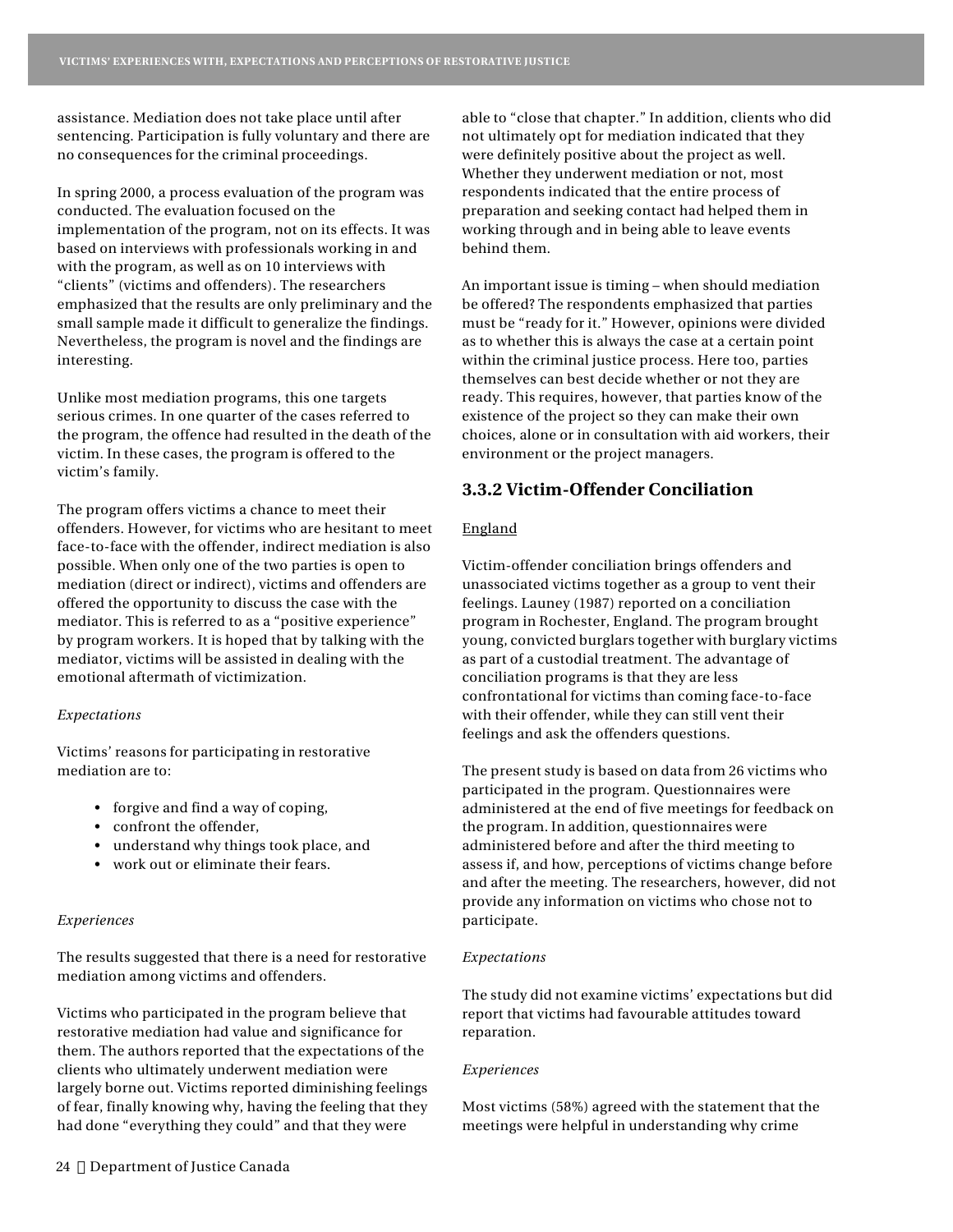occurred. Most (92%) felt the meetings had not been a waste of time. Almost all (96%) of the victims felt it was rewarding to talk about their experiences with other victims. They were also glad (96%) to have had the opportunity to have confronted burglars on their actions. All of the victims agreed that it was interesting to listen to the offender's side of the story.

Victims were often less angry and less anxious after the meeting. However, four victims (15%) felt more anxious and angry because some offenders said they had waited for six months for the owners to replace stolen goods before burglarizing the same house. Finally, the meetings did not affect victims' attitudes toward punishment.

## **3.3.3 Restitution in Correctional Half-way Houses**

## Canada

Bonta et al. (1983) reported on a program at the Ottawa-Carleton Detention Centre for recently sentenced offenders. Offenders who were willing to pay restitution to the victim and were eligible for placement in a Community Resource Centre could participate in the program. The aim of the program was to reduce recidivism by making offenders pay restitution to their victims. Offenders in the program avoided a custodial sanction. Instead, they worked to earn money so that they could reimburse the victim.

The researchers sent a questionnaire to the 139 victims who were involved in the program. In all, 77 (55%) returned the questionnaire. Unfortunately, the authors did not provide information concerning the victims, or types of victimizations, in the sample.

## *Experiences*

Most victims (65%) were in favour of the program. Moreover, most victims supported the idea that offenders would avoid prison and that in the program offenders were held responsible for their actions. Only 3% of victims were categorically against the program.

Factors affecting victim satisfaction included the amount of damages incurred by the victim and the amount repaid; the more money lost, the lower the rating of the program and the more money repaid, the higher the rating of the program.

## **3.3.4 Summary**

Compared to pre-sentencing programs, there are relatively few programs at the post-sentencing stage. Of the three programs presented above, two focused on the psychological benefits of mediation and one was directed solely at material reparation.

One may question the value of pecuniary damages so late in the criminal justice process. Victims are faced with the material losses resulting from their victimization immediately after the offence. Their need for financial assistance is greatest at this time. By the time a case reaches the post-sentencing stage, years may have passed. In all likelihood, by that time, they will have already found a solution to their financial problems. Nevertheless, the program did hold offenders accountable for their actions and victims were generally supportive of the program.

Of particular interest are the programs focusing on conciliation or mediation between victims and offenders of serious crimes. Unfortunately, the available studies are limited and leave many questions unanswered. For example, it is unclear how many victims are interested in mediation and how many turned down the opportunity to meet with the offender. Also, the studies only consider the impact of the project on victims who participated. It is unclear whether and how the program affected victims who turned down the opportunity to meet with the offender. Perhaps being approached about the project brought back bad memories and reopened old wounds. Perhaps they had already successfully put the experience behind them and had no need to meet the offender. Or perhaps they were not yet ready to meet the offender. Further research is needed to know more about this group.

Nevertheless, these programs illustrate that there is a group of victims of serious offences who are interested in meeting the offender. For these victims, meeting the offender can be an important part of coping with victimization. Confronting their offender, asking him or her questions, and telling that person what impact the crime had can all be very therapeutic for the victim.

As always, participation in such programs must be absolutely voluntary both for victims and for offenders. In this respect, it is significant that the Dutch program made it quite clear that participation by offenders was not associated with any benefits in terms of sentence reduction. As has been pointed out above, victims are extremely sensitive to the sincerity of the offender and a lack of sincerity is associated with dissatisfaction and a feeling of revictimization.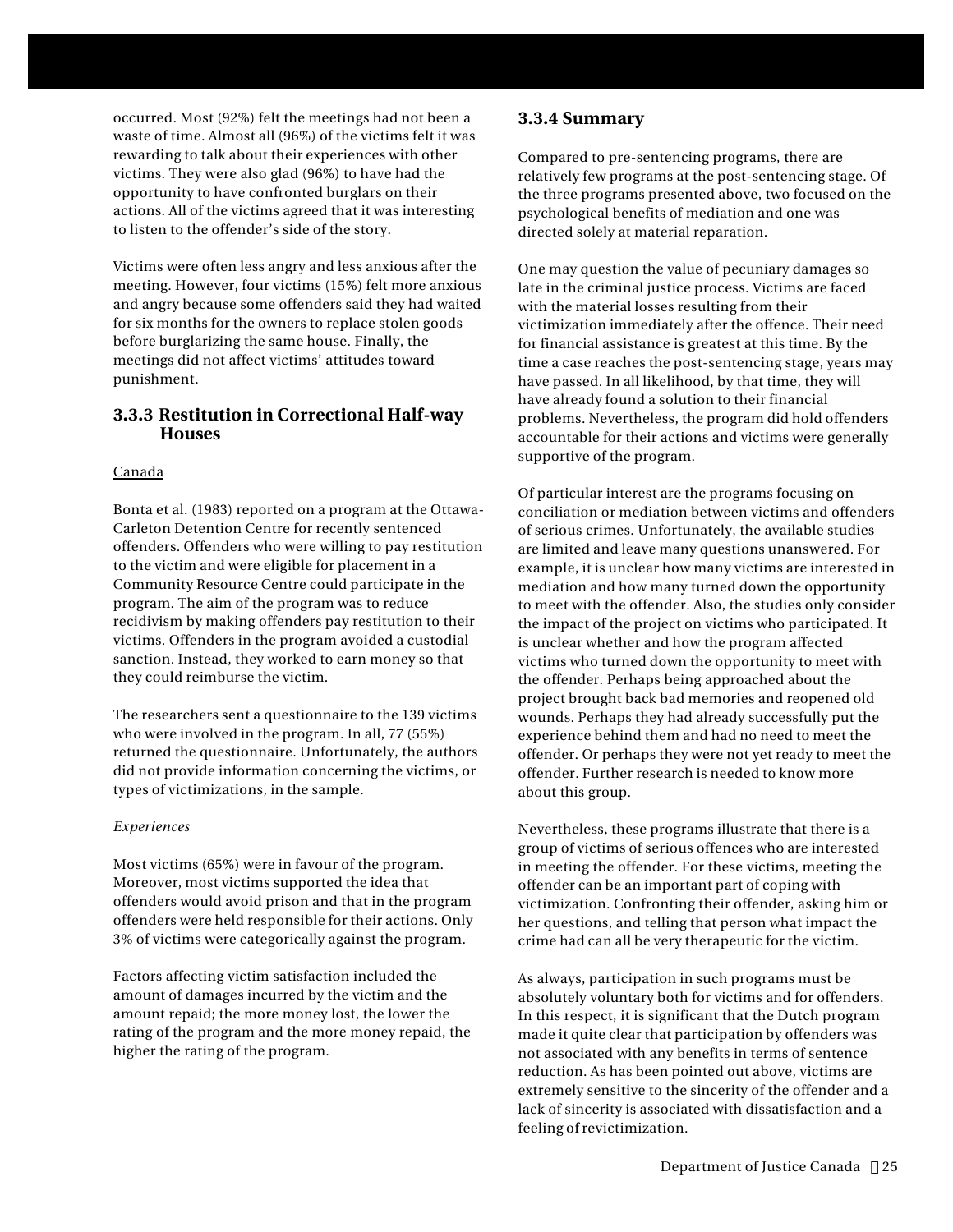## **3.4 Summary and Conclusion**

While the percentage of victims willing to participate in restorative programs varies across studies, clearly a significant group is interested in them. Moreover, this applies across all types of victimizations, including serious crimes.

There appears to be considerable consensus concerning victims' reasons for choosing to participate or not in restorative justice programs. Regardless of the seriousness of the victimization, the same themes emerge. Victims participate to obtain compensation, help the offender, confront the offender with the impact of the crime, and to ask the offender why it happened. Conversely, victims choose not to participate because they are afraid of the offender, angry, or simply because they do not think participating is worth the time and effort.

The benefits for victims fall into two groups: reparation and psychological. Clearly, a large group of victims is interested in financial reparation. Reparation has both a practical value (replace monetary losses) as well as a symbolic value as it holds the offender accountable for his or her behaviour.

Among the psychological benefits is the healing effect that restorative justice can have on victims. Most victims who participated in programs claim that meeting the offender had a positive effect on them. However, it can also hurt victims. Some victims were not "ready" to meet their offender, they felt coerced into the meeting, isolated, fearful, or vulnerable. Whether participation hurts or heals depends on a number of factors, such as the perceived sincerity of the offender, the availability of victim support and the neutrality of the mediator.

First and foremost, however, the victim must be open to the idea of restorative justice. Participation must always be completely voluntary. If a victim is not fully ready to meet the offender (e.g. due to fear or anger), attempts to bring parties together may exacerbate the victim's suffering. All of the above studies found a small but significant group of victims who felt that they had been coerced. That these victims feel revictimized is of no surprise. Victim reluctance to meet face-to-face with the offender is one reason why indirect mediation is more popular among victims than direct mediation. Unfortunately, indirect mediation is generally not

available in North America. Research shows that indirect mediation clearly addresses an existing need among victims and there is no reason why it should not be made available in North America.

While most evaluations report high levels of victim satisfaction with restorative justice, there is no clear evidence to conclude that victims are more satisfied than they would be in the traditional criminal justice system. Most studies do not allow a comparison between the two treatments. In the one available study with a design that allows for comparison between the two groups, the results are ambiguous.

Victim dissatisfaction with restorative justice programs is due to lack of information, the absence of restitution and failure by authorities to follow up on offender compliance. It is important to note that these complaints are not unique to restorative justice programs. Victims dissatisfied with their treatment in the traditional criminal justice system likewise complain about the lack of information, restitution and the failure by authorities to ensure offender compliance with restitution orders (see Sullivan, 1998; Wemmers, 1996; Shapland et al., 1985). Also, a lack of remorse on the part of the offender is associated with victim dissatisfaction with restorative justice programs.

Regarding procedural and organizational considerations, an important question is whether approaching victims and asking if they wish to participate in restorative justice programs is disturbing for some victims. Only one study asked victims how they felt about being approached by the mediator and asked to participate in the program (Van Hecke and Wemmers, 1992). This study revealed that while most victims were not bothered by the offer of restorative justice, a small group was and found it an unpleasant experience. It should be pointed out that this was a rather innocuous offer of indirect mediation by a mediator working for the office of the public prosecutor. The purpose of the program was to arrange the payment of restitution by the offender for victims who had retained financial losses as a result of the offence, without diverting the case out of the criminal justice system. If such a simple program can be upsetting to victims, clearly more controversial programs will also have a negative impact on some victims. More research is needed on how victims who choose not to participate are affected by the offer and how any negative affects can be reduced.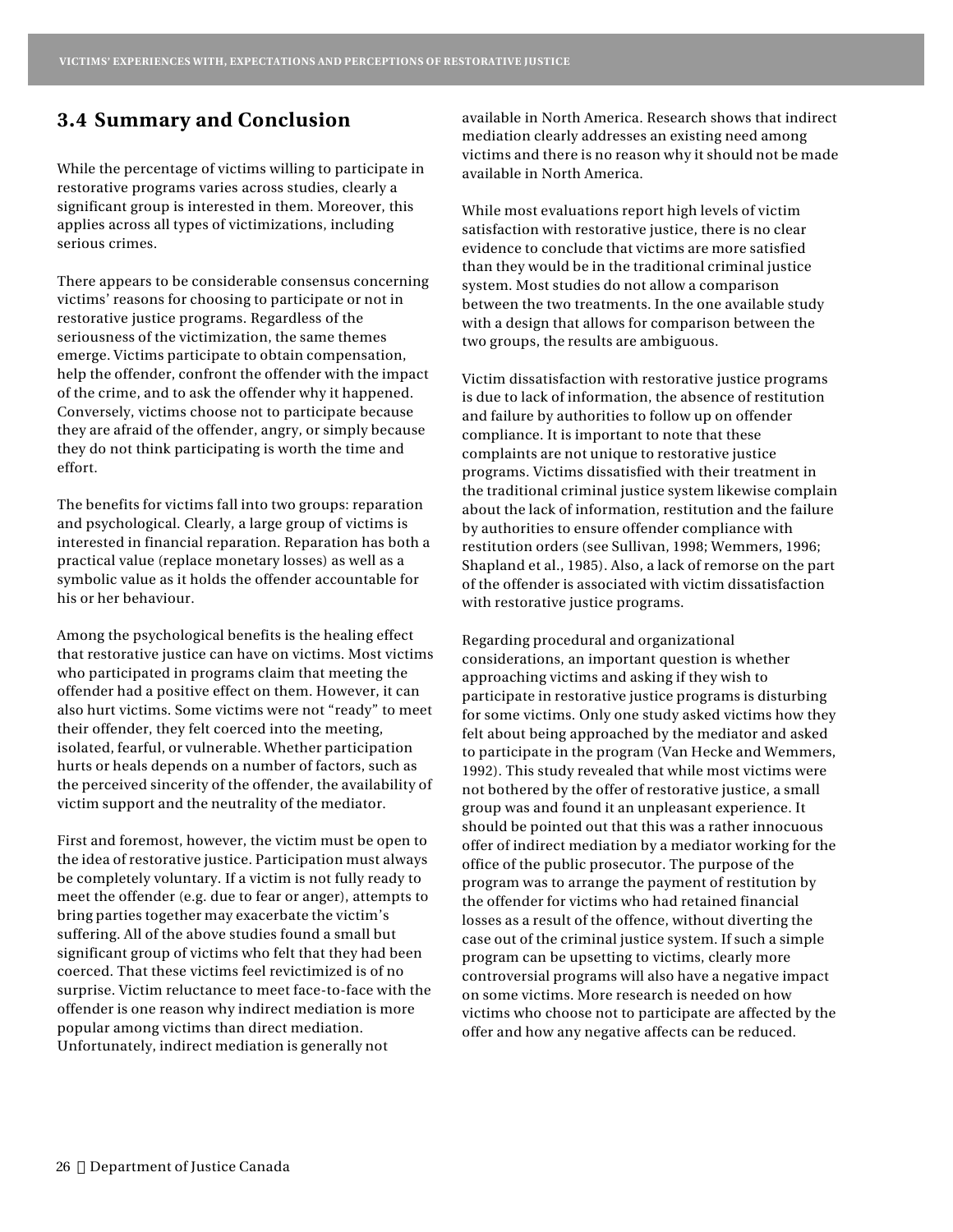# **4.0 Specific Groups of Victims**

M any of the existing restorative justice practices, particularly victim-offender mediation programs, focus primarily on non-violent property crimes and minor assaults (Umbreit *et al.*, 1999; Umbreit and Bradshaw, 1997). Very few restorative justice programs have been implemented to deal with more serious crimes (Beckers, 2000; Bonta *et al.*, 1998; Umbreit and Bradshaw, 1997). Victimization surveys reveal that 74% of violent crimes involve a relationship between victims and offenders (Besserer and Trainor, 2000). On the one hand, the fact that parties already know each other and share some kind of relationship makes these cases particularly suitable for conflict resolution. On the other hand, the seriousness of these offences and the power imbalance often inherent in violent offences makes them less suitable for restorative justice initiatives. In this section, the literature found on victims' expectations and experiences with restorative justice practices intended for victims of violent crime, domestic violence and sexual assault is reviewed.

## **4.1 Violent Crimes**

## **4.1.1 Victim-Offender Mediation**

## Anchorage, Alaska

Research conducted by Flaten (1996) examined seven cases of victim-offender mediation dealing with serious offences (manslaughter, attempted murder, breaking and entering with attempted murder, and burglary) committed by juvenile offenders who were sentenced and detained in a correctional facility. The mediation process focuses mainly on the reconciliation of both parties and reparation is encouraged.

The author wanted to determine whether the participants considered the mediation to be successful and what factors they considered to have contributed to its success or lack of success. In-depth interviews were conducted between one and two years after the mediation with participants. In all, seven victims participated in the study. No information is given on the four victims who participated in the program but were not interviewed. Due to the limited number of victims interviewed, it is impossible to generalize the findings to the general population. However, the qualitative data presented can be informative with respect to victims' experiences with restorative justice.

## *Experiences*

Flaten (1996) reported that all victims interviewed found the mediation process helpful in obtaining closure. Victims expressed a better understanding of the incident and felt they could accept it as a past event. A concern with the offenders' rehabilitation also surfaced as victims mentioned the importance of being able to tell the offender how they wanted the person to improve his or her life. In addition, four victims stated that it was beneficial to have seen the offender in person and to have heard him or her apologize.

According to the victims interviewed, preparation prior to the mediation and the time elapsed between the mediation and the offence were considered factors contributing to the success of the mediation. Victims recommended using mediation at least a year following the incident, as they said it gave them enough time to deal with their feelings of anger and grief. Flaten also stated that most victims were involved with some type of counselling or were in contact with a victims' advocacy group before the mediation.

Most victims felt that the process was appropriate when dealing with serious offences and that it should be made available to other victims. Voluntary participation and the progression of the treatment of the offender were regarded as important elements to consider.

While most victims described the mediation as successful, one victim reported being dissatisfied with the outcome of his case since the offender did not complete the restitution agreement. The victim also felt that the offender should be accountable for what happened. The victim was unaware that the offender was still incarcerated and that no enforcement procedure was available. It is important to note that the victim originally believed he was meeting a young offender chosen at random who committed a burglary, whereas the offender, during the mediation, told the victim that he was the actual person who committed the crime against him. This example illustrates the importance of preparation prior to mediation.

## Langley, British Columbia

Operated by the Fraser Region Community Justice Initiatives Association, the Victim-Offender Mediation Project (VOMP) focuses on cases of serious crime, such as aggravated sexual assault, serial rape, murder and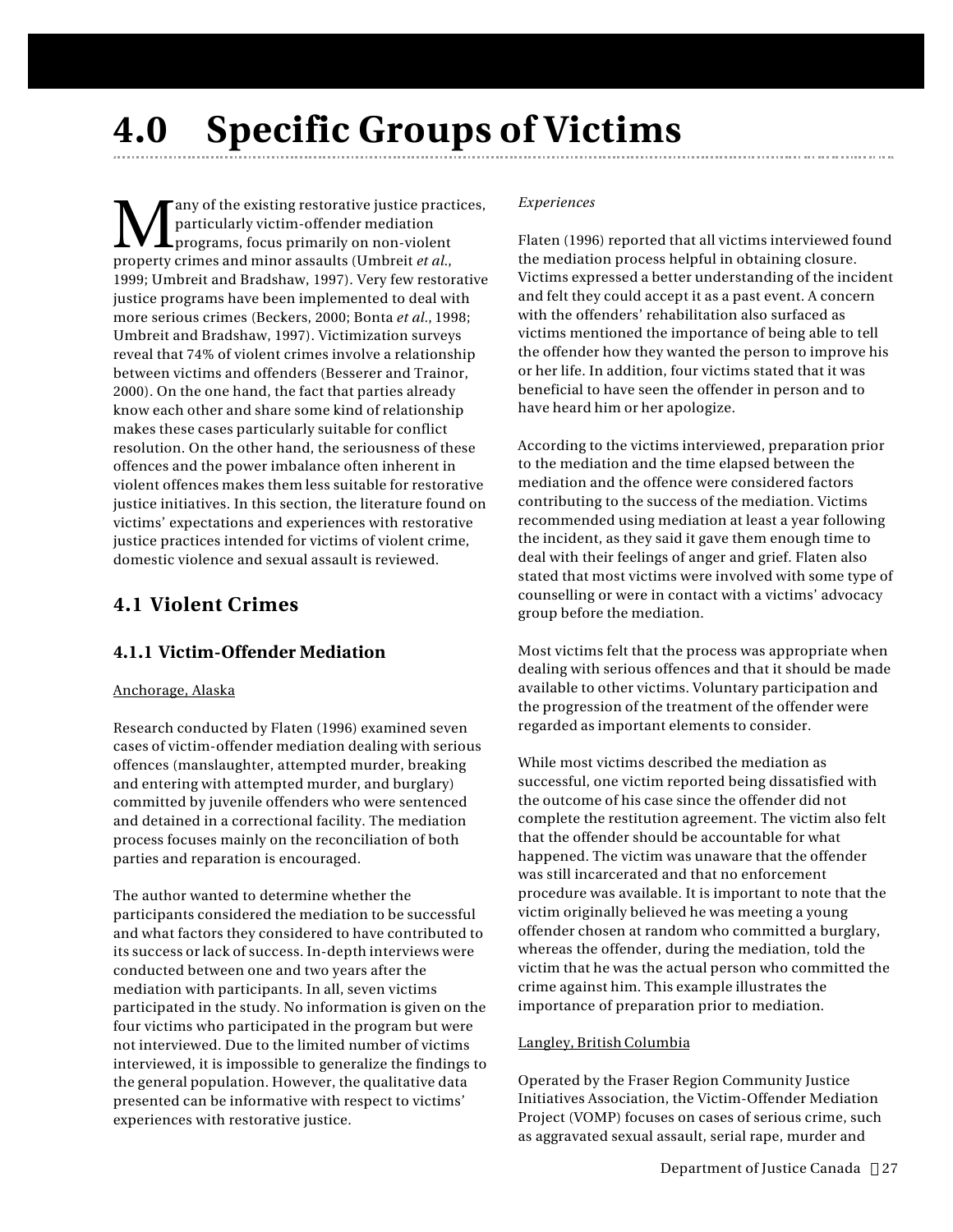armed robbery. The main purpose of the program is to promote the healing of the victim and offender by stimulating dialogue (direct or indirect) between both the offender and the victim. Many different types of interventions were developed, including support, counselling, information, indirect communication via videotapes and letters, and face-to-face meetings with the offender. Face-to-face meetings between offenders and victims do not always take place. It is the participants who decide on the pace and extent of the process. Both the victim and the offender can initiate the mediation process. However, in most cases an intermediate person or organization refers the victim or offender to the program.

Roberts (1995) included qualitative data on victims' experiences with the program in an extensive program evaluation. In total, 24 face-to-face and telephone interviews were conducted with victims (11 victims of sexual assault, 5 relatives of murder victims, 6 victims of armed robbery, 2 other victims) who participated in the program.

#### *Expectations*

Motives varied among victims when considering whether to participate in the program. Some stated being merely curious and others expressed the desire to help the offender. The most common reasons were the need to know more about the offence and to share its impact with the offender. Some also felt that they had to participate to finally get closure. For some victims, other forms of intervention such as victim assistance and counselling could not provide closure. These other forms of intervention could not satisfy their need to find out things about the offender and the offence and to be able to convey the impact of the offence. The second most popular response mentioned by victims was that the VOMP staff inspired them.

Some victims (17), however, expressed having some fears prior to the mediation process. These fears were:

- fear of the staff being pro-offender,
- fear of opening old wounds,
- fear of acting inappropriately in a meeting,
- fear of being too scared to start or complete the process, and
- fear of the unknown.

As mentioned earlier, the participants could decide on the pace and extent of the program. Victims who just wanted information about the offender preferred to

participate via videotape or by exchanging letters. Video was used to ask questions and receive answers to questions. In addition, victims used video to assess the offender's sincerity and reactions. Those who were concerned about the impact of the crime and who had a previous relationship with the offender were usually willing to proceed with a face-to-face meeting. Victims who wanted to meet the offender:

- believed the offender's motives,
- felt that the offender could not exercise any authority, and
- felt strong and safe enough to face the offender.

#### *Experiences*

Victims appreciated meeting the offender. They felt that meeting the person directly, to see him or her as a real human being, gave them a sense of control and allowed them to move forward in their lives. They appreciated knowing how and why the offence happened and hearing this directly from the offender.

The flexibility of the program was also greatly appreciated. Victims were allowed to determine the extent and pace of the process, and this gave them a sense of being in control. Moreover, they felt that staff members listened to their concerns. Two victims also expressed the importance of being able to choose either male or female staff support and mediators.

Victims who participated in a face to-face meeting with the offender identified the following factors as important and helpful:

- the acknowledgement of responsibility from offender or apology from offender,
- being able to express anger about the crime and its impact,
- getting answers, and
- seeing the offender being affected or being honest.

Victims also expressed satisfaction with the immediate and long-term follow-ups. Victims were contacted by staff a couple of days after meeting. The frequency and duration of the follow-ups varied depending on the victims' needs.

All but one victim stated that they had been able to achieve closure and to come to terms with what had happened. Specifically, victims indicated that they felt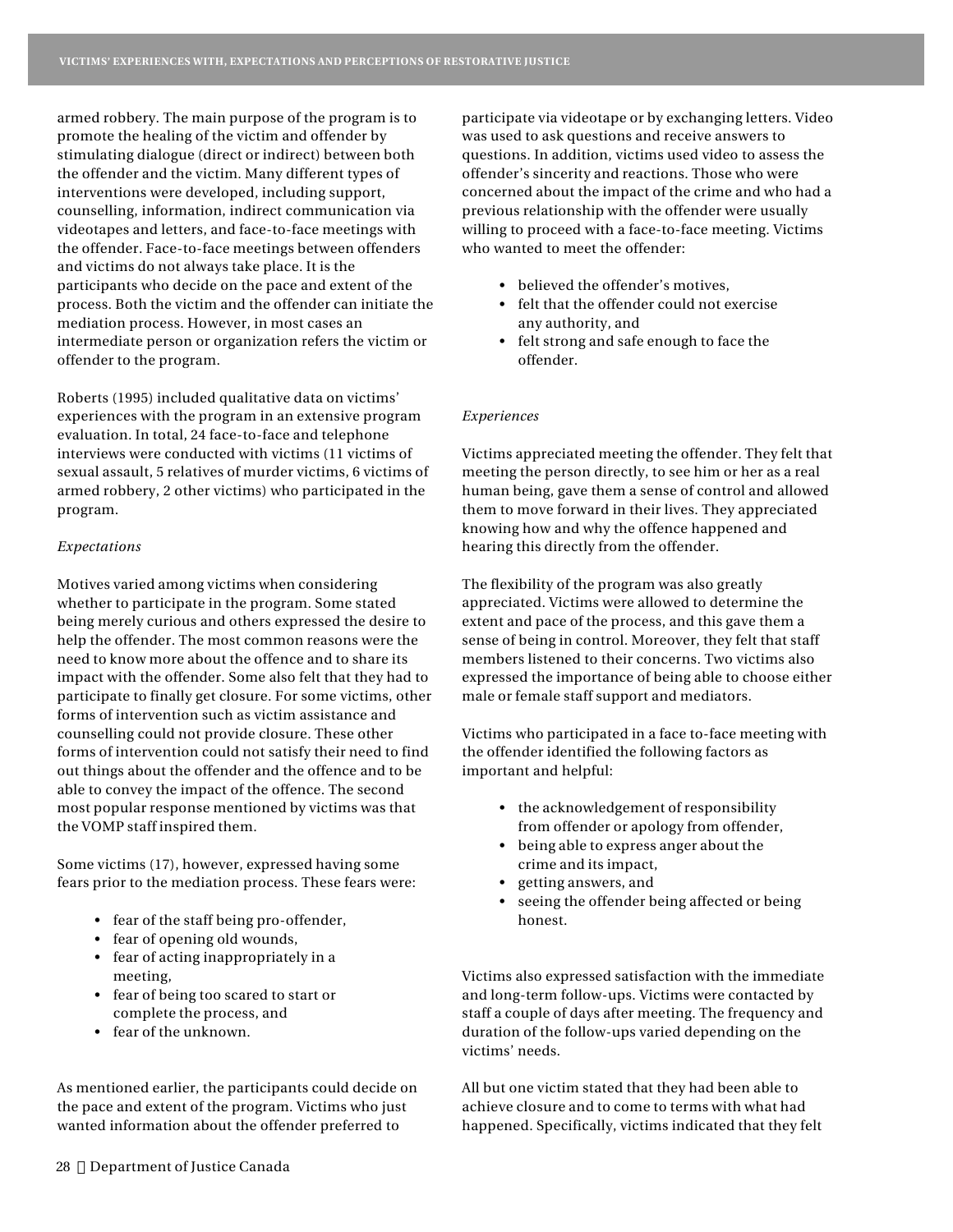like they had finally been listened to, and that the offender was unable to have control over them. Victims were now able to see the offender as a person rather than as a monster. They also mentioned feeling more trusting in their relationships with others, less fearful, no longer angry, and at peace with themselves.

In general, victims reported that they felt the process was empowering. Although some victims doubted the offender's ultimate capacity for positive conduct in society, they clearly expressed support for the program for themselves, and as a valuable process in and of itself. They thought it was professionally run and would recommend it to others. This was true even for two victims who felt that the offender was not being totally honest and denied some things about the offence.

## **4.1.2 Victim-Offender Reconciliation Programs**

## New York, Wisconsin and Minnesota

Umbreit (1989, 1990) presented seven case studies involving violent offenders and their victims to demonstrate the potential use of victim-offender reconciliation programs dealing with violent crimes. The cases described involved six types of violent crimes – armed robbery, sexual assault, assault, negligent homicide, a sniper shooting and burglary – involving eight victims. The mediation sessions took place following the offender's sentencing, specifically during the person's incarceration.

The author conducted interviews with victims who had participated in the program. In addition, Umbreit participated as co-mediator in the mediation sessions involving the sniper shooting. Unfortunately, the author did not provide any specific information about when the interviews were conducted.

Although it is difficult to draw any conclusions from the case studies presented due to the limited sample and the lack of information on the study design, the qualitative data collected are informative.

## *Expectations*

When invited to participate in a meeting with the offender, one victim did not hesitate while three others did not immediately agree to the mediation. For these three victims, numerous contacts were required.

The reasons given by victims for their participation in the program were to:

- ask the offender questions,
- understand why the incident had occurred, and
- see the person who committed the crime.

## *Experiences*

Following mediation, most victims felt their questions had been answered and that they had a better understanding of the person who had committed the offence. These victims also indicated that they felt capable of forgiving the offender. Although most victims felt they had the opportunity to obtain emotional closure, two victims remained angry but with lesser intensity than before the mediation (Umbreit 1989, 1990). As there were no interviews with victims prior to mediation, it is not possible to attribute any differences to the mediation process.

## **4.1.3 Victim-Sensitive Offender Dialogue**

## United States

Umbreit described a specific model used in cases of violent crimes identified as Victim-Sensitive Offender Dialogue (VSOD), which differs from the traditional victim-offender mediation process usually employed with property and minor crimes. Umbreit et al. stated that this new approach has a number of distinguishing characteristics:

Emotional intensity; extreme need for non judgmental attitude; longer case preparation by mediator (6 to 18 months); multiple separate meetings prior to joint session; multiple phone conversations; negotiating with correctional officials to secure access to inmate and to conduct mediation in prison; coaching of participants in the communication of intense feelings; and boundary clarification (mediation/dialogue versus therapy) (1999: 323).

The VSOD requires essentially an extensively trained mediator, longer case preparation - which is a crucial phase of the process prior to actual mediation - and mandatory follow-ups subsequent to the mediation. This new mediation approach is qualified as a "humanistic mediation," which focuses mainly on the dialogue between both parties.

To better explain the model and its implications for future practice, Umbreit briefly presented two case studies, each involving the parents of murdered children. In one case, a mother whose son was robbed and murdered met with the offender. In the second case,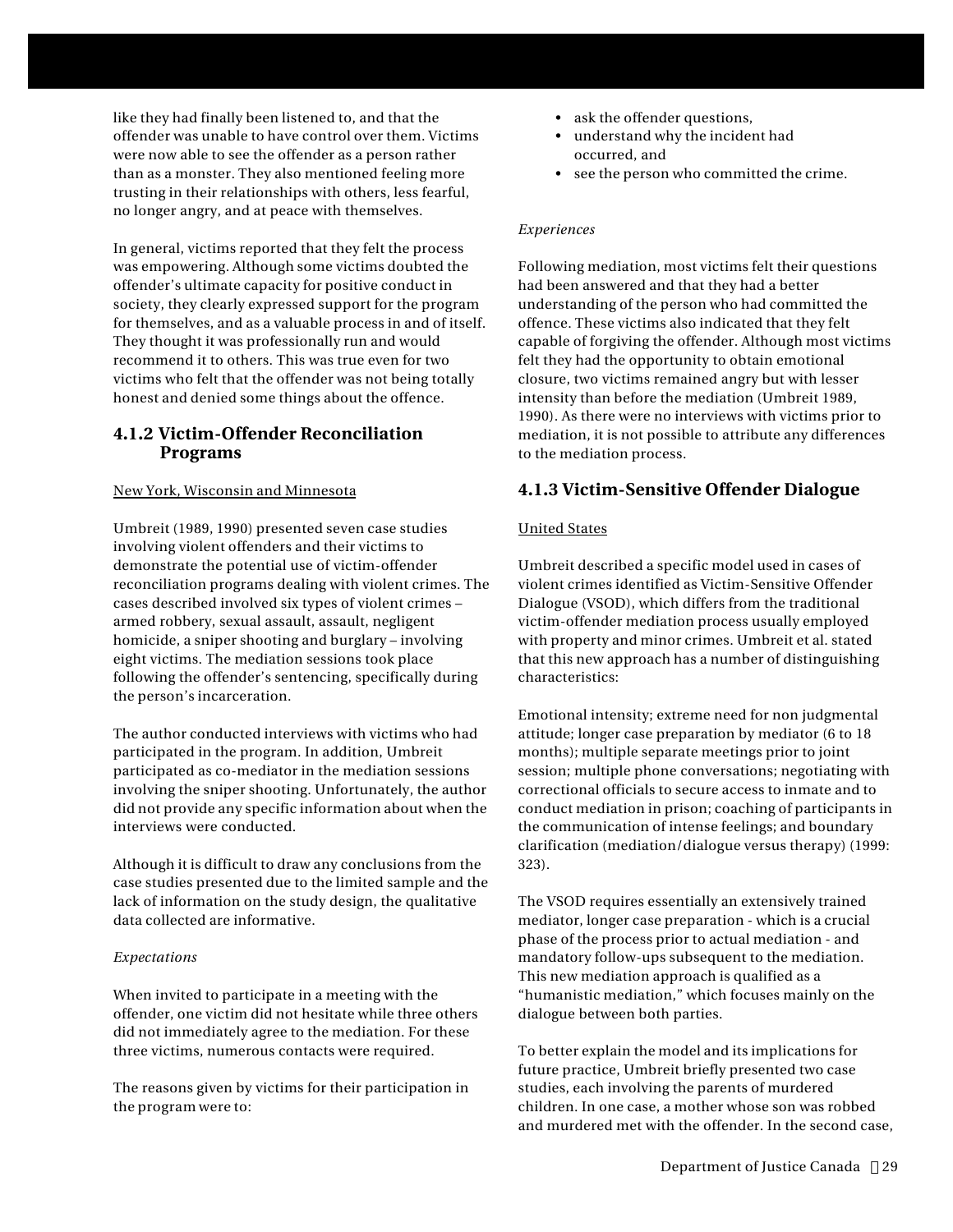the mother and father of a young girl who was abducted, raped and murdered met the offender. Since it was not the specific intent of his article, no detailed information was given on the data collection process. The examples used by Umbreit do, however, include information regarding victims' expectations and experiences with the mediation procedure.

#### *Expectations*

Umbreit stated that in both cases the parents of the murdered children wanted to meet the offender to get answers to their questions. One of the parents also expressed the need to see the offender and a desire for him to feel and see her pain.

#### *Experiences*

In both cases, the victims (the parents) felt certain questions were left unanswered and some responses were unsatisfactory. In one case, the victim declared that although she could not forgive him, she still wanted the offender to do well and that she no longer saw him as inhuman. In the second case, the victims mentioned doubting the truthfulness of the offender's story; however, there was evidence of remorse. They also expressed the desire to help the offender and mentioned finally being able to move on.

## **4.1.4 Summary**

Although very few studies were found that explored the expectations and experiences of victims of violent crimes with restorative justice programs and only a limited number of victims participated in each study that was reviewed, the results show that there is an interest in restorative justice among victims of violent crimes.

Reasons for participating in restorative justice programs include:

- curiosity,
- helping the offender,
- getting answers to questions,
- confronting the offender with the consequences of his or her behaviour, and
- seeking closure.

When looking at victims' participation in restorative justice programs, no data are presented on victims refusing to take part in such programs and the reasons for declining to participate. A question arises concerning victim voluntarism. When looking at the findings in

Umbreit's study (1989, 1990), it is stated that numerous contacts were sometimes made with victims before they agreed to participate. Clearly, participation must be fully voluntary.

It is important that procedures are sensitive to victims' needs. Important factors include proper preparation of victims before the meeting and follow-up counselling afterwards. A good example of this is the mediation project in Langley, B.C., which included immediate and long-term follow-ups. Depending on the victim's needs, victims in this project were offered many different types of interventions, including indirect mediation.

## **4.2 Domestic Violence**

## **4.2.1 Mediation**

### District of Columbia, US

The District of Columbia Mediation Services (DCMS) organizes mediation for cases of domestic violence. A person can file a complaint to the Citizens' Complaint Center where an intake worker meets with the complainant, and suggests one or more possible solutions, including mediation. Two mediators are assigned to the case. If both parties agree, the mediation session will take place. The mediators are no longer involved once the mediation is over and parties have come to an agreement. If no agreement has been reached, parties are left to their own plans, except if the mediation was combined with another remedy. A solution can also be combined with other remedies (e.g. the complainant may be referred to the prosecutor and following prosecution, mediation can be initiated). However, the remedies suggested will depend on each case individually. With respect to domestic violence cases, mediation will not be recommended if:

- the victim has suffered injury,
- a gun was used to threaten the victim,
- the violent behaviour is repetitive, and
- there does not appear to be sufficient parity of bargaining power between parties.

The selection criteria defined are therefore very restrictive.

Two months after the mediation, a staff member of the DCMS contacts both parties to assess their experiences with the mediation process and outcomes. Bethel and Single (1982) presented the results from victims'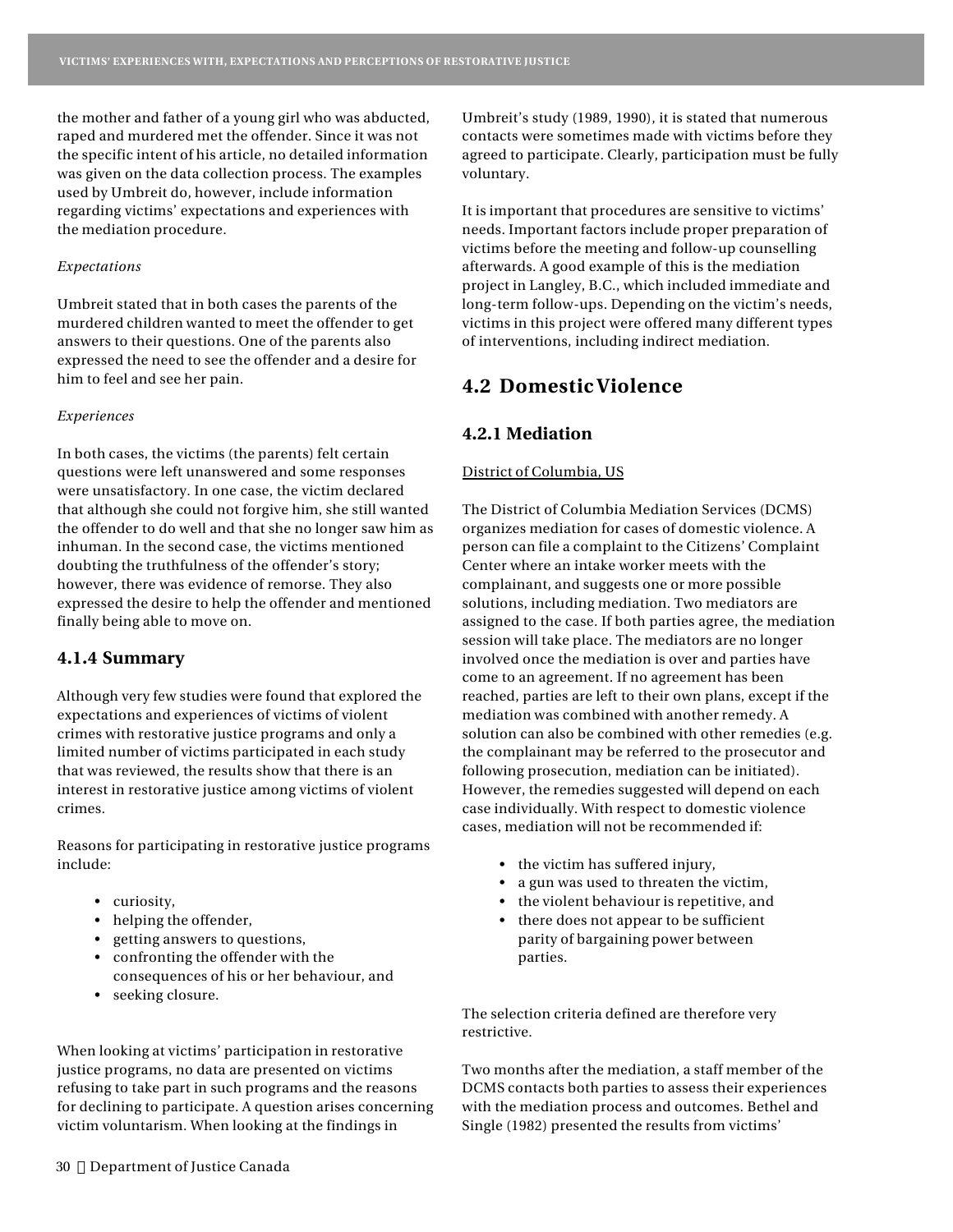interviews for a six-month period (August 1980 through January 1981).

### *Experiences*

The findings demonstrated that most victims were satisfied with the mediation process (80%) and felt the hearing was conducted fairly (90%). When asked if they were allowed to say everything, 95% of victims responded affirmatively.

Regarding the outcome, 80% of victims were satisfied with the agreement while 73% mentioned that the offender maintained the agreement. When questioned on the occurrence of further problems after the mediation, 76% stated that no further problems were present. Among the victims who declared further problems, four reported more assaults and four others complained of harassment.

According to the authors, the high satisfaction rate showed that mediation can be suitable for less serious forms of domestic assault. They justified the success as a result of a good screening process, and that only certain types of domestic violence cases were referred to mediation. However, the selection criteria are very restrictive and as stated by Rowe:

These guidelines, taken together with an understanding of the dynamics of the battering relationship, would appear to eliminate virtually all cases of domestic violence (1985: 884).

## **4.2.2 Court Versus Mediation**

## Charlotte, Los Angeles and Minneapolis, US

Smith (1983, 1988) examined the experiences of victims who knew their offender (e.g. victim's husband, boyfriend, mother, friend, neighbour) to evaluate their perceptions of the criminal court's response. She compared a non-random assigned group of victims who went to court with a group of victims who were diverted to mediation in three different cities: Charlotte, N.C., Los Angeles, Calif. and Minneapolis, Minn. Mediation cases were either referred directly by the prosecutor, upon refusal to prosecute, or, if the prosecutor decided to prosecute, the criminal court judge could decide to divert the case to mediation.

To determine levels of victims' satisfaction, structured interviews were conducted within a three-month period after the cases were disposed, with 125 victims of nonstranger violence who were referred to court and 75 victims who were diverted to mediation.

All the cases in the sample involved misdemeanour assaults as a result of which more than two thirds of the victims had sustained injuries and one quarter required medical attention. Most cases involved bodily force and one quarter of the assaults involved weapons such as guns and knives. No information is given on the proportion of these cases that were the result of domestic violence. In fact, although Smith examined the experiences of non-stranger violence victims who participated in mediation or went to court, no distinction is made about the type of relationship between the victim and the offender. Consequently, it is difficult to interpret the results if examining domestic violence cases exclusively. Also, the non-random assigned groups and the post-test design make it impossible to attribute any observed differences between groups to the specific treatments.

## *Experiences*

When examining victims' experiences with the processes, victims in the mediation sample indicated that they felt they had had a chance to tell their story and an influence on the final outcome. In contrast to the experiences of the victims in the mediation sample, the court victims reported having little opportunity to participate in the process. Victims in the mediation sample reported higher rates of participation than the court victims.

Also, victims in the mediation sample were more satisfied with their treatment than the court victims, although the difference was not statistically significant. Nevertheless, most victims, whether they participated in mediation or attended court, indicated that they felt they were well treated. Overall, victims in the court and mediation sample reported similar satisfaction rates with the process.

The author explained that the high level of satisfaction among the court victims was associated with the special courtrooms for domestic violence cases in the Charlotte and Minneapolis samples. These courtrooms have been implemented specifically to handle cases of domestic violence and the court personnel have expertise with these types of cases. For example, judges can take their time to explain the procedure to victims. While the author stated that satisfaction is related to the method of dealing with the victim in court, she did not address victim satisfaction in the mediation sample.

Smith reported that although a majority of the victims in the mediation and the court sample were satisfied with legal officials, the court or mediation process, and their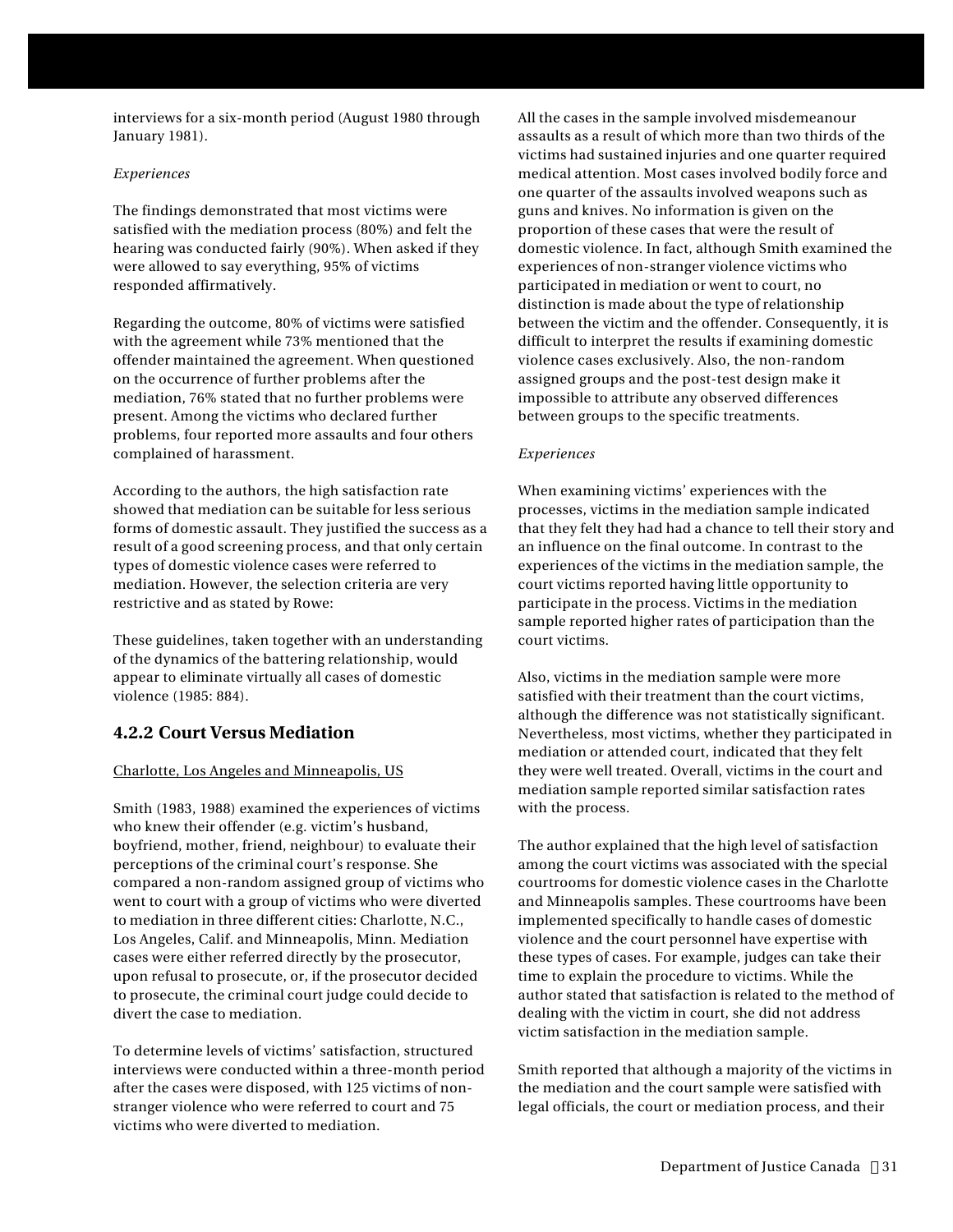treatment, there were still some victims who expressed dissatisfaction (25% to almost 50% in some cases).

Comparing victims' perceptions on the immediate outcomes, victims in the mediation sample were more likely to be satisfied with the outcome than those in the court sample, but this was not statistically significant. Victims reported similar satisfaction rates whether the case resulted in a guilty plea or verdict, or dismissal. The author explained that satisfaction rates with the outcome (guilty plea or verdict, or dismissal) were mostly correlated with the victims' perceptions of the termination of the violence. Smith stated:

Victims tended to be satisfied if the violence stopped and dissatisfied if it did not, regardless of the outcome (1988: 190).

Smith also examined the occurrence of further problems (e.g. nervousness, financial distress, fear of revenge, concerns about safety, family problems) two to three months after the closure of the case. She found that 22% of victims in the court sample reported renewed problems with the offender compared to 15% of victims in the mediation sample. She also indicated that a slightly higher percentage of victims (24%) who had intimate relationships with the other party reported renewed problems, without specifying which sample.

The author also reported that 31% of victims whose cases were dismissed stated experiencing further problems compared to 15% of victims whose cases resulted in a guilty plea or verdict. However, when asked if the court system's response was helpful in improving the relationship with the other party, many victims in the court sample (79%) and in the mediation sample (77%) believed that the treatment was helpful or at least somewhat helpful in improving their relationship with the other party. Smith stated:

Thus even when the court's treatment is not entirely effective in deterring problems, it may lessen the frequency or seriousness of recurring problems (1988: 191).

## **4.2.3 Summary**

Very few studies were found on domestic violence victims' experiences with restorative justice. Once again, these studies are limited to victim-offender mediation practices. Both studies reviewed contain weaknesses concerning the definition of domestic violence. Bethel and Singer (1982) employed a very narrow definition, and Smith (1988) did not clarify the proportion of cases defined as domestic violence. Nevertheless, these

studies showed that there is a group of victims of domestic violence who are interested in restorative justice processes and, as such, the issue merits further exploration.

## **4.3 Sexual Assault**

## **4.3.1 Victim-Offender Mediation Project**

## Langley, B.C.

Gustafson (1997), in an address to the prison governors in Leuven, Belgium, presented a case study involving victims of a serial rapist. Two of the victims had heard of the victim-offender mediation project dealing with serious crimes in Langley, B.C., and wanted further information on its process. Gustafson recalled his encounter with these women who eventually decided to meet their offender.

#### *Expectations*

Two of the women, both of whom had been suffering from Post-Traumatic Stress Disorder for nine years, had expressed a definite need to meet their offender. One of the victims described her reasons to participate in a meeting with the offender:

> To write the final chapter on this era of my life, I'll need to meet with him, face-toface. I have dozens of questions that were never touched on in the justice process. I need to ask "why?" and "why me?" and I need to be open to his humanity, his pain, to see if we can find some new freedom for us both (…) "Just relax", he said, "and you will survive". Well someone didn't survive – my twins lost their lives [victim was pregnant with twins during the assault and had a miscarriage a few weeks following the assault]. I want to see how he responds to the news of the loss of my babies. I want him to have to deal with my pain and his responsibility for the consequences (Gustafson, 1997: 11).

#### *Experiences*

Both victims had expressed being able to move on with their lives, and as stated by Gustafson, it was a therapeutic experience. One of the victims stated: "I have my music back" (Gustafson, 1997: 12). During the attack, she had accidentally turned on the clock radio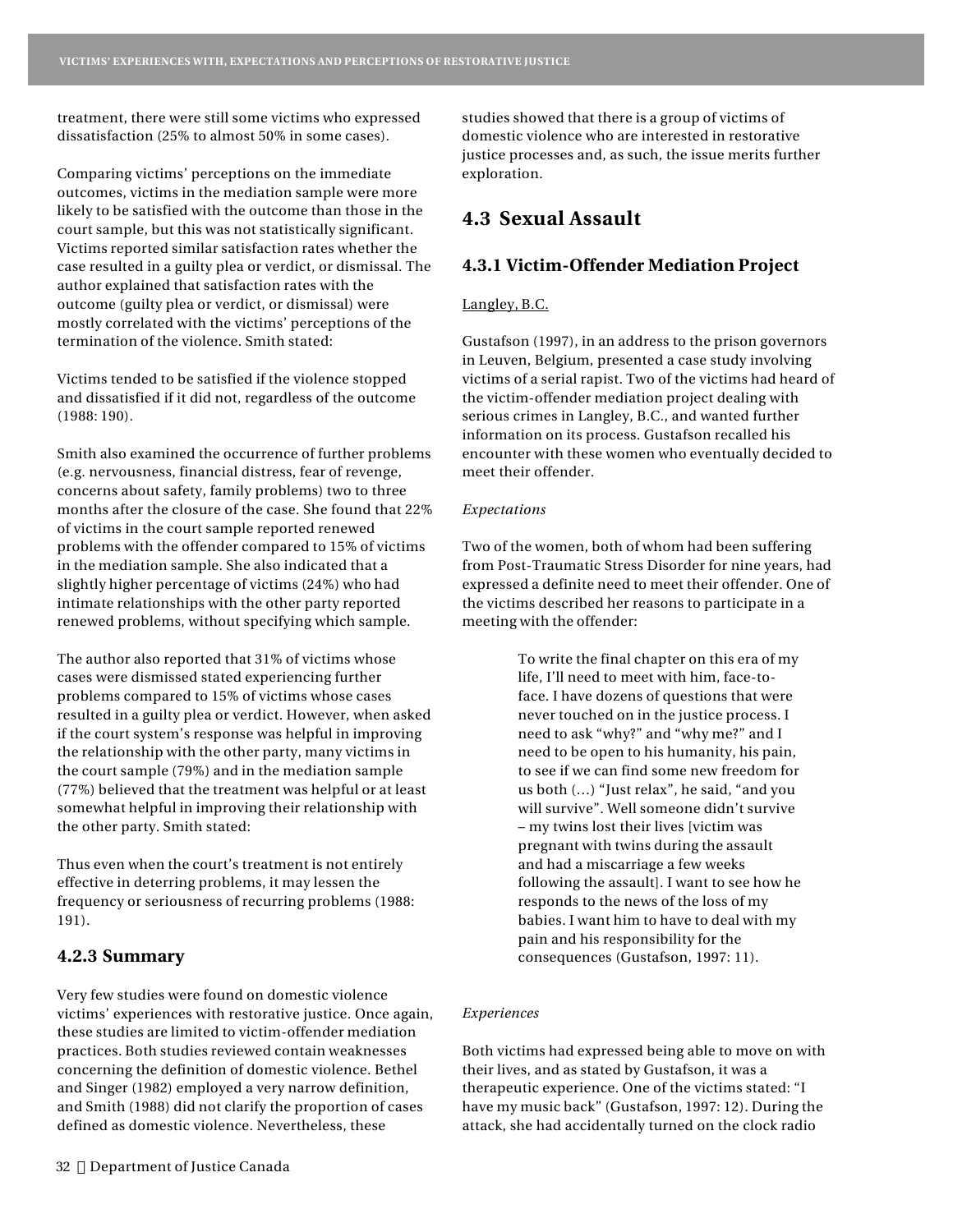and after the attack she was unable to listen to any type of music broadcast, whether it was on the radio or in the background in a supermarket, which she would have to leave. She also mentioned being able to sleep for the first time between three and five in the morning (the attack occurred at 4:00 a.m.) following the mediation with the offender.

## **4.3.2 Summary**

Although we cannot draw any conclusions from these two experiences, they do reveal that even among very serious crimes, like sexual assault, some victims feel the need to meet their offender. An important question is when and how to offer victims the opportunity to participate in restorative justice programs. In these examples, it was the victims who approached the mediation service in Langley. When a victim is ready to meet the offender, mediation can help him or her overcome the trauma of crime. It can provide victims with a sense of closure and enable them to move on.

## **4.4 Summary and Conclusion**

Compared to less serious offences, there are relatively few restorative justice programs available for victims of violent crimes. The available evidence is largely anecdotal, and systematic program evaluations are not available. Nevertheless, the available research does suggest that there is a group of victims of violent crimes who are interested in restorative justice programs. These victims, like the victims of less serious offences, want to confront the offender with the consequences of his or her behaviour, to ask questions, and to seek an apology. For these victims, meeting the offender can provide them with a sense of closure, enabling them to put the event behind them and to move on. The programs must be highly sensitive to victims' needs and offer counselling both before and after a meeting with the offender. Moreover, they must be flexible so that program workers can tailor a response that fits the victims' needs. Specifically, programs should offer victims more than just direct mediation. In a flexible program, victims might choose indirect mediation, the exchange of letters or videos with offenders, or counselling in cases where the offender is unable and/or unwilling to engage in mediation.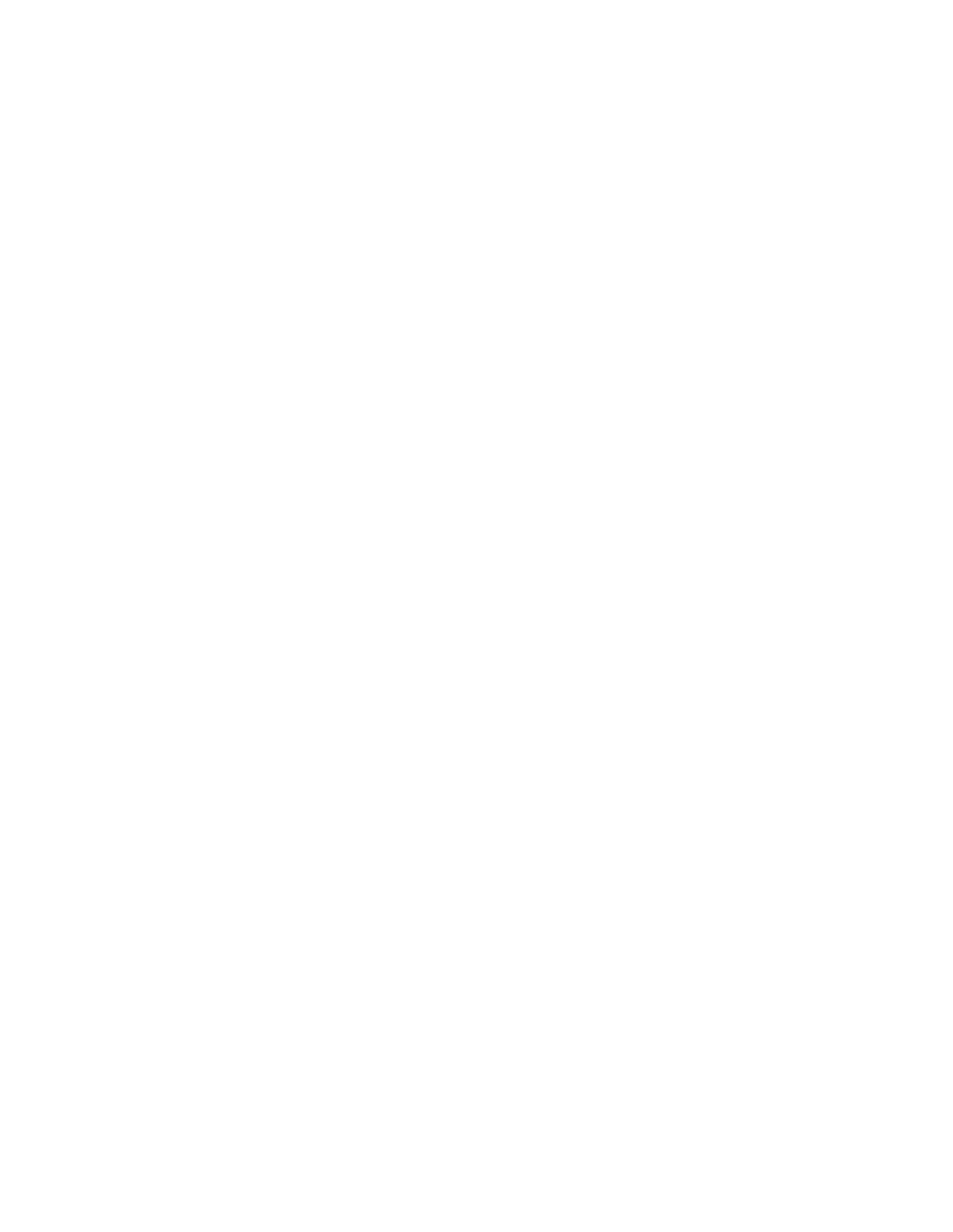# **5.0 Conclusions and Recommendations**

## **5.1 Conclusions**

## **5.1.1 Victims' Perceptions**

**W** practices provided participation is fully victims like the fact that restorative just programs recognize their interest in the case. **Tictims generally are in favour of restorative justice** practices provided participation is fully voluntary. Victims like the fact that restorative justice Restorative justice programs provide victims with notification of the developments in their case and an opportunity to ask for restitution. While the traditional criminal justice system should offer victims these same services, it is often only within the context of restorative justice programs that these services are regularly offered (Hoegen and Brienen, 2000; Sherman *et al.*, 1998). Victims also like the idea that offenders are held accountable for their actions.

Victims, however, do not feel that they should have to be concerned about reaching a settlement with their offender or about punishment. Victims are quite content to hand over certain responsibilities, such as punishing offenders, to criminal justice authorities (Kilchling, 1995; Marshal and Merry, 1988). Nevertheless, there is a group of victims, between 40% and 50% of all victims, who are interested in meeting their offenders. This percentage varies depending on the type of victimization – generally, it is lower among victims of violent crimes and higher among victims of property crimes. In addition, there is a group of victims who are willing to participate in mediation programs

## **5.1.2 Victims' Expectations**

The available research is relatively consistent regarding victims' expectations. Victims participate in restorative justice programs to seek reparation, help the offender, confront the offender with the consequences of the crime, and to ask questions such as why the offence was committed. Interestingly, regardless of the seriousness of the offence, the reasons given by victims for their participation in restorative justice programs remains quite consistent.

Victims decline the offer to participate in restorative justice programs because they do not think it is worth the effort (loss too small or too trivial), because they fear the offender, they are too angry with the offender or disbelieve his or her sincerity.

Victims' expectations are an important determinant of victim satisfaction: victims are satisfied when their expectations are met or exceeded and tend to be dissatisfied when their experience falls short of expectations.

## **5.1.3 Victims' Experiences**

The results of studies reveal that most victims who have participated in restorative justice programs are satisfied with the experience. However, when compared to offenders, victims tend to be less satisfied. Moreover, when compared to victims whose cases were handled in the traditional criminal justice system, there is no clear evidence to conclude that victims in restorative programs are any more or less satisfied. Clearly, restorative justice programs are not a panacea for victims. Nevertheless, given the interest in such programs, it is important to understand the sources of victim satisfaction and dissatisfaction.

Victims are satisfied when they feel the offender has accepted responsibility for his or her actions. This can be expressed through the payment of restitution and offering an apology to the victim. Conversely, victims are dissatisfied when the offender fails to follow through with his or her promises to pay restitution or when the apology is felt to be insincere. This finding emphasizes the importance of voluntary participation both for victims and offenders. If offenders are pressured or coaxed into participating in these programs with promises of lesser sentences, they may not accept full responsibility for their actions, and this can have negative consequences for the victims who find themselves sitting across from an unrepentant offender.

Victim satisfaction is also related to the quality and clarity of information provided by project workers. When victims are given clear information about the program, what it offers and what they can expect, they tend to be more satisfied than victims who feel they have been given unrealistic expectations or who find themselves quite unprepared for the meeting with the offender.

Overall, most victims who participate in restorative programs feel they benefit from them. Benefits for victims can involve the payment of restitution as well as psychological benefits. The research shows that the psychological benefits, such as less anger or fear, are particularly important for victims of violent crimes.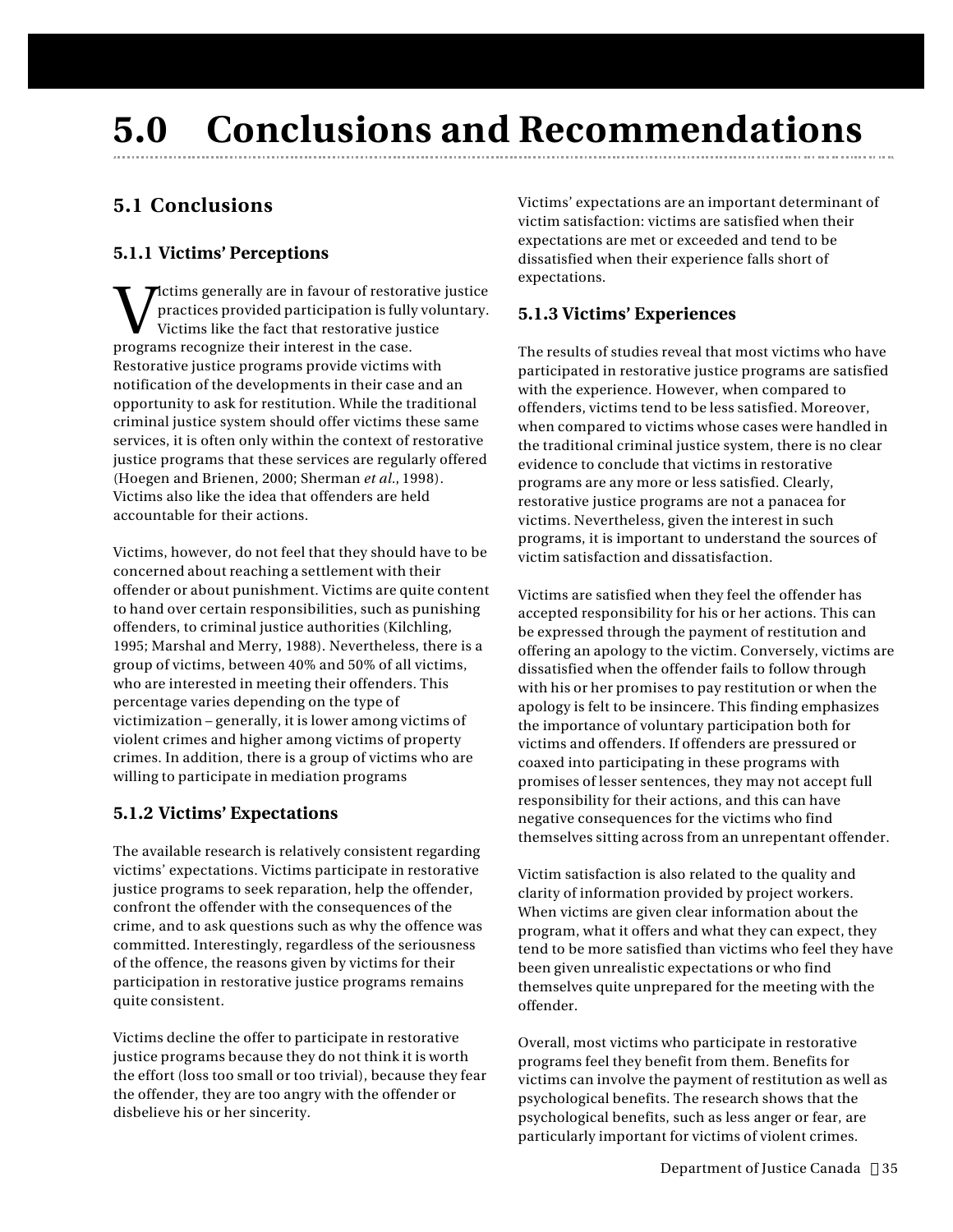Unfortunately, most of the research does not isolate the impact of mediation on coping. The one exception is the study by Strang (2000). She found that after participating in conferencing, victims of violent crimes are significantly less vindictive and angry toward their offender than victims of comparable cases that were dealt with in the traditional criminal justice system. For victims of property offences, conferencing does not have the same effect; victims of property crimes rarely foster feelings of vindictiveness toward the offender and whether they participated in conferencing or their cases were dealt with in the traditional criminal justice system did not change that. Hence, the psychological benefits of restorative justice programs are particularly important for victims of violent crimes.

Despite the potential benefits of restorative justice programs for victims, a small but important group of victims felt revictimized by the experience. This occurs because they felt pressured to participate or the meeting with the offender stirred up old, unresolved feelings such as fear and depression. Other factors mentioned include a lack of remorse on the part of the offender as well as the failure by the offender to follow through with the agreement. Regarding this group, Morris *et al.* (1993) concluded that, in general, victims who felt greatly influenced by the offences were most likely to feel worse if they attended the conference. Clearly, there is greater risk of secondary victimization through the exposure of victims in face-to-face meetings with offenders. However, given the potential benefits of restorative justice programs for victims, it would be a mistake to simply deny victims this service. Instead, programs must focus on victims' needs.

Finally, the above conclusions are based on victims who were offered the opportunity to participate in restorative justice programs. While such programs aim to bring parties together, often the victims themselves are not invited to participate. For example, Morris *et al.* (1993) reported that in less than 50% of the cases, victims were invited to attend conferencing. This practice clearly shows a lack of interest in the victim. As Marshall and Merry (1990) pointed out, the selection of cases in most programs focuses on offender and offence characteristics. Programs that fail to respect the position of victims of crime are in conflict with victim policy, as reflected in the Statement of Basic Principles of Justice for Victims of Crime (Federal-Provincial-Territorial Working Group on Victims of Crime, 1988). Programs must be sensitive to victims' needs.

## **5.2 Recommendations**

## **5.2.1 Future Research**

The available research on victims' experiences has focused primarily on victims' reasons for participating in restorative justice programs. In contrast, there has been no systematic study of victims' needs and how restorative justice programs can best meet those needs.

Despite the interest in victim participation, the available research tells us very little about the experiences of victims who refuse to participate in restorative justice programs. Among these victims are those who are not yet ready to meet the offender as well as victims who simply are not interested in meeting the offender, and probably never will be. If and how victims are influenced by the offer to participate in the program remains unclear. It is conceivable that for some victims the program opens up old wounds, which may augment the victim's suffering. However, at present the research tells us nothing about this group. It is also unclear if and how many victims are bothered by the offer to participate in restorative justice programs. Moreover, we know little about the factors that might alleviate victim anxiety and that could help to avoid further suffering. Clearly, future research should focus on the experiences of these victims.

In addition, the available program evaluations tend to follow a post-test only design. This does not allow the researchers to isolate the impact of the program. The present review of the literature revealed only one study that was rigorous enough to allow the researcher to draw causal inferences. If future research is to add to the existing knowledge base, more attention must be given to the design of the studies. This will inevitably cost more than simple, post-test only studies; however, investing in post-test only studies in order to understand the impact of restorative justice programs on victims is a waste of time and money as they reveal nothing about the effects of the program.

Besides a general lack of information regarding the impact of restorative justice programs on victims, it is presently impossible to compare and contrast programs. Some programs may be better for victims than others, but the present state of the research does not allow for clear comparisons between programs. In particular, little is known about procedural and organizational aspects of the different programs and how these affect victims. More research is needed that compares and contrasts the impact of different restorative justice programs on victims.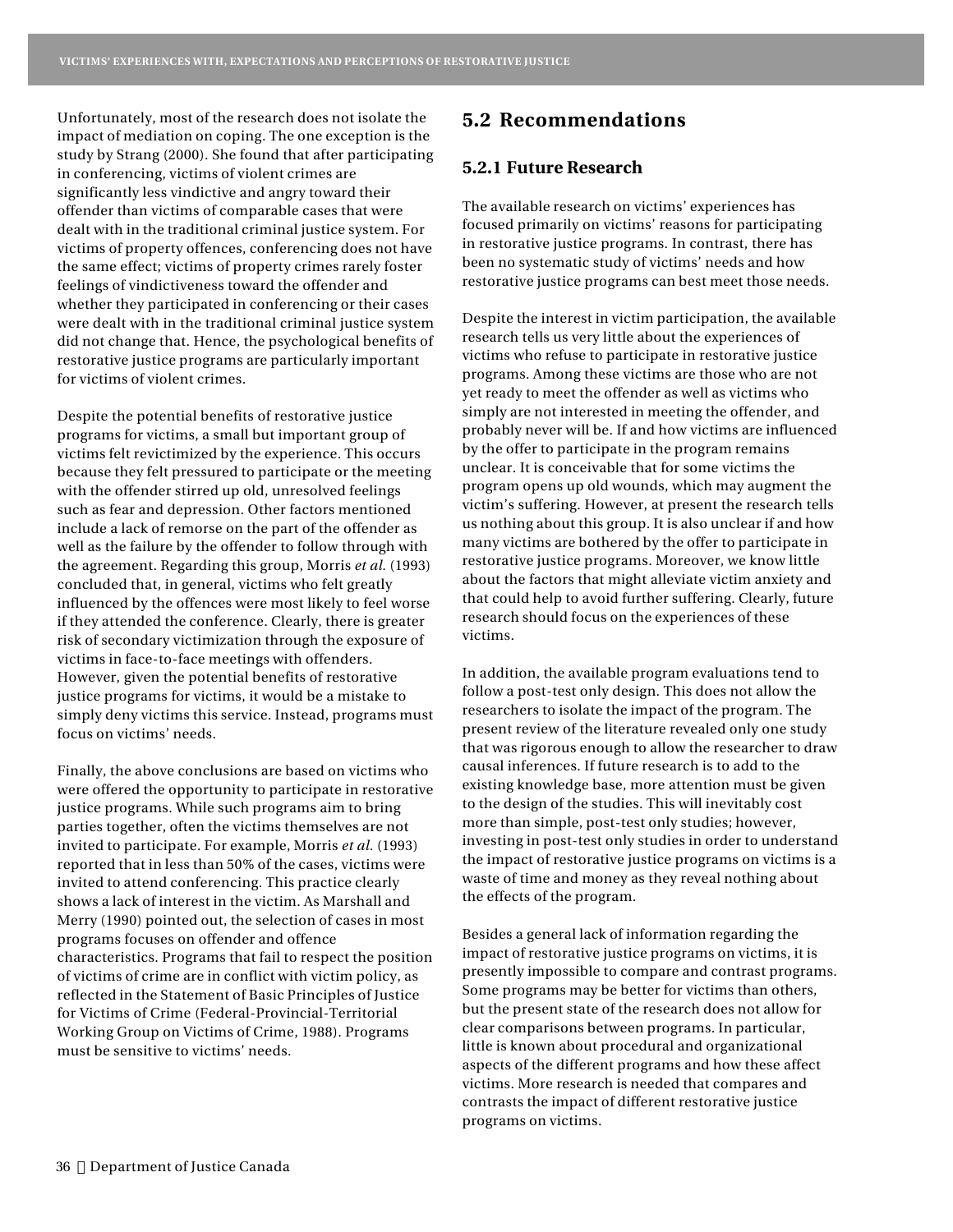## **5.2.2 Policy Recommendations**

While the available research has its limitations, it is clear that there is a demand for restorative justice programs among victims. The question is therefore not whether restorative justice programs should be offered to victims but, rather, how they should be offered. Clearly, restorative justice programs must attend to victims' needs as different victims will have differing needs. Rather than trying to impose a single ideology of what victim-offender mediation should be like, programs should strive for flexibility in response to victims' wishes. This may mean offering victims both direct and indirect mediation. Indirect mediation is common in Europe; however, North American programs generally do not offer victims this option. While a face-to-face meeting between victims and offenders can be beneficial, it is not a necessary precondition for conflict resolution and reparation. Research shows that many victims are interested in restorative justice programs but do not wish to meet the offender. By offering indirect mediation, programs are responding to the needs of victims of crime.

In addition, where indirect mediation is not possible because the offender does not want to participate, victim support should be provided. The Dutch example of a so-called "positive experience" is an example of how project workers can respond to the needs of victims while maintaining the policy of voluntary participation. Another possibility is victim-offender conciliation where victims meet a group of unassociated offenders. While further research on these programs is needed, they may be useful for victims who are unwilling or unable to meet "their" offenders.

An important concern is the exclusion, or minimization, of the role of crime victims. For example, Morris et al. (1993) reported that victims are not always invited to attend family group conferences. This shows how some programs place victims' needs far behind other priorities such as diversion, or prevention. Victims' needs must always be given priority, regardless of the aim of the program.

An important aspect of program organization is when to offer mediation. Clearly, there is no one time that will be good for all victims. Research shows that victims have to be "ready." This makes program organization particularly challenging, as the organizer cannot know when each victim is ready. Only victims know when they are ready. If victims are provided with information regarding the availability of restorative justice programs in their area, they can contact programs when they are ready. This passive approach may be most suitable for

victims of serious crimes. For victims of less serious crimes, a more active approach may be suitable. If, for example, the police include in their report whether or not the victim wants notification and restitution, later, when the case is solved, a mediator could use this information in his or her decision to offer a victim the opportunity to participate in a restorative justice program.

Inherent in this approach is a distinction between serious crimes and less serious crimes. Victims view restorative justice programs as appropriate for property offences. For these crimes, victims generally have no objections to the use of restorative justice programs in lieu of traditional sanctions. For the more serious offences, a different approach is justified. While there is an interest in restorative justice programs among victims of serious offences, they are not viewed as an alternative to the traditional criminal justice process. For these serious crimes, restorative justice programs should not be offered until after sentencing. Restorative justice programs offer the victims of serious crimes the opportunity to come to terms with their victimization. The benefits are largely psychological. As such, participation for both victims and offenders must be completely voluntary. This means that participation should not affect sentencing. Otherwise, this opens the door to the calculating offender who will participate in the program in order to reduce his or her sentence rather than out of a sense of responsibility. Research shows that victims are sensitive to offenders' sincerity and that a perceived lack of sincerity on the part of the offender can have a negative impact on victims.

The mediator plays a key role in restorative justice programs, regardless of whether mediation is direct or indirect. It is important to victims that the mediator is perceived as neutral. The experiences of victims in restorative justice programs reveal that when the mediator comes across as supportive of the offender, the victim may feel vulnerable, insecure and revictimized. Mediators must receive proper training. They must be made aware of the impact their behaviour can have on victims and how they can avoid revictimizing victims.

Mediators must not think that their job is over after a meeting has taken place between the victim and offender. They have a responsibility to monitor the compliance by offenders. Failure by offenders to meet their end of an agreement is frustrating for victims who feel revictimized. Moreover, there must be some kind of leverage or incentive to prompt offenders to keep their word. In addition to monitoring compliance, mediators should provide follow-up counselling to victims. The experiences of victims in restorative justice programs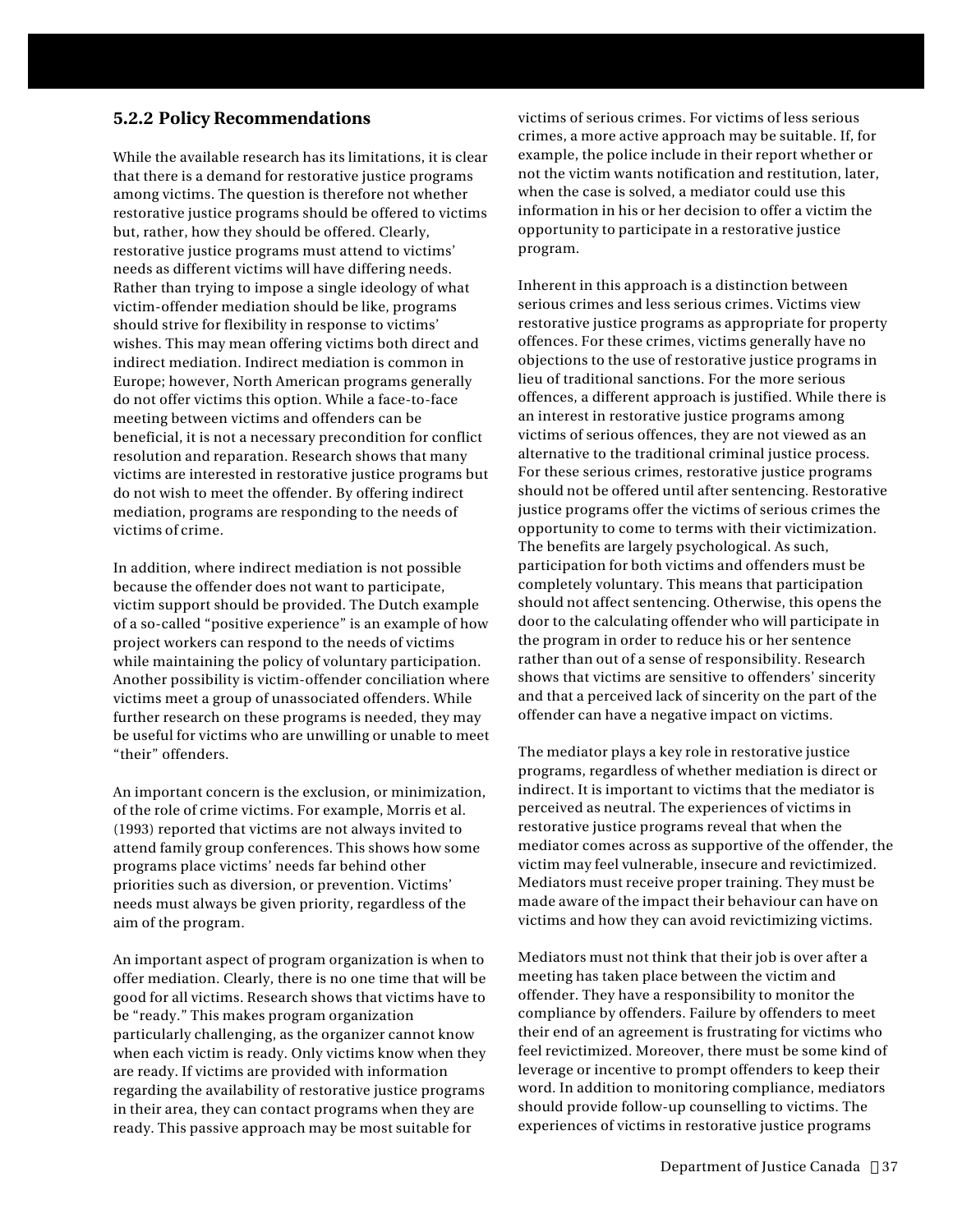reveal that meetings can stir up many different emotions in victims such as fear, anger and depression. Mediators have a responsibility to victims to help them cope with these emotions.

Victims are not looking to usurp the power of the courts. While victims want to be included in the traditional criminal justice system, they do not want the burden of having to sanction the offender. Many victims enter mediation programs in an effort to secure restitution. However, if there is any disagreement about the amount of the damages, victims would rather leave it to the courts (Wemmers, 2000; Marshall and Merry, 1990). It is important that victims not be forced to take on responsibilities that they do not want. One way to avoid pressuring victims into participating in restorative justice programs is by offering them choices, including the choice to request restitution and notification within the criminal justice system.

Restorative justice programs cannot replace the traditional criminal justice system. There will always be victims and offenders who choose to have their cases remain in the traditional criminal justice system. While the criminal justice system should offer victims many of the services that are offered in restorative justice programs, such as notification and restitution, it is often only within the context of restorative justice programs that these services are provided (Sherman et al., 1998). The implementation of services for victims in the traditional criminal justice system is problematic in most western countries (Hoegen and Brienen, 2000). In Canada, for example, victims of crime can request restitution within the traditional criminal justice system; however, judges rarely order offenders to pay restitution (Sullivan, 1998). In order to obtain a better understanding of this situation, it appears further research is warranted. Restorative justice programs cannot replace the responsibility of criminal justice authorities to carry out victim policy, as reflected in the Statement of Basic Principles of Justice for Victims of Crime (Federal-Provincial-Territorial Working Group on Victims of Crime, 1988), and to treat victims in the system with dignity and respect.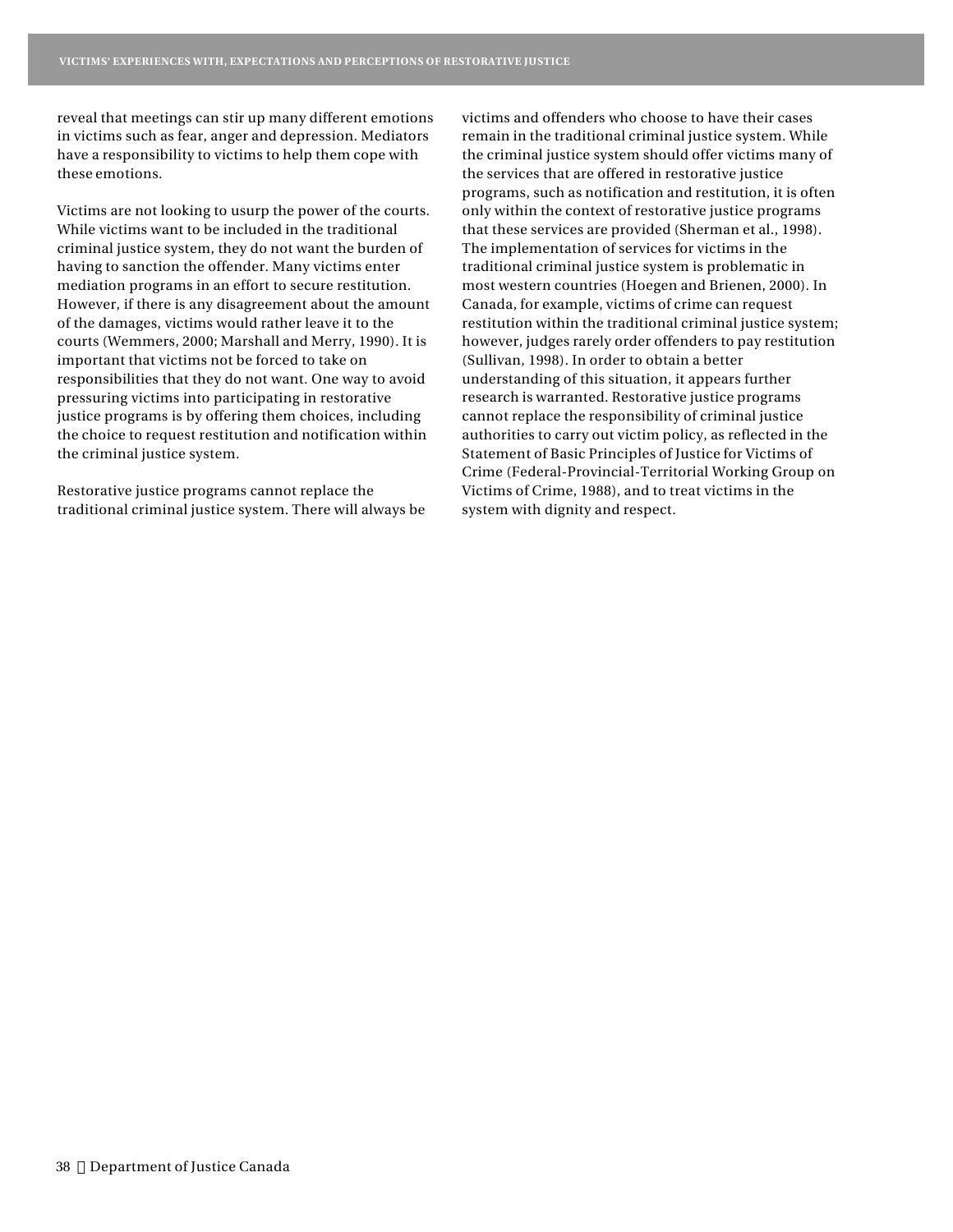## **6.0 Literature List**

Aertsen, I., & Peters, T. (1998). Mediation for reparation: The victim's perspective. *European Journal of Crime, Criminal Law and Criminal Justice, 6*(2), 106-124.

Baurmann M., & Schadler, W. (1991). Victims of reported crime - their expectations, needs and perspectives. An inquiry of crime victims concerning victim protection, victim support and mediation. In G. Kaiser, H. Kury, & H.-J Albrecht (Eds.), *Victims and Criminal Justice.* Max Planck Institute for Foreign and International Penal Law, *52*(1), 3-27.

Bazemore, G. (1999). Crime victims, restorative justice and the juvenile court: Exploring victim needs and involvement in the response to youth crime. *International Review of Victimology, 6*, 295-320.

Beckers, M. (2000). *La justice réparatrice et le système correctionnel canadien : Les points de vue des acteurs. Mémoire de maîtrise.* Université de Montréal.

Besserer, S., & Trainor, C. (2000). Criminal victimization in Canada. *Statistics Canada, 20*(10).

Bethel, C., & Singer, L. (1982). Mediation: A new remedy for cases of domestic violence. *Vermont Law Review, 6*(2), 15-32.

Bonta, J., Boyle, J., Motiuk, L., & Sonnichsen, P. (1983). Restitution in correctional half-way houses: Victim satisfaction, attitudes, and recidivism. *Canadian Journal of Criminology, 25*(1), 277-293.

Bonta, J., Wallace-Capretta. S., & Rooney, J. (1998). *Restorative justice: An evaluation of the restorative resolutions project.* Ottawa: Solicitor General Canada, 1998-05.

Chatterjee, J. (1999). *Rapport sur l'évaluation de l'initiative de justice réparatrice de la GRC : Degré de satisfaction des participants aux forums de justice communautaire.* Gendarmerie royale du Canada.

Coates, R.B., & Gehm, J. (1989). An Empirical Assessment. In M. Wright & B. Galaway (Eds.). *Mediation and Criminal Justice: Victims, Offenders and Community.* London : Sage Publications, 251-263.

Cook, T., & Campbell, D. (1979). *Quasi-experimentation design and analysis issues for field settings.* Boston: Houghton Mifflin Company.

Department of Justice Canada. (2000). *Families, children and youth.* [Available online: www.canada.justice.gc.ca/en/dept/pub/cpa/cpa2000-2]

Dignan, J. (1992). Repairing the damage. *British Journal of Criminology, 32*(4), 453-473.

DPJS. (2000). *Tussenevaluatie hestel bemiddeling* (Interim Evaluation of Restorative Mediation). Ministry of Justice, The Netherlands. [Summary available online at: www.minjust.nl]

Federal-Provincial-Territorial Working Group on Victims of Crime. (1988). *Statement of basic principles of justice for victims of crime.* Ottawa: Department of Justice Canada.

Flaten, C. (1996). Victim-offender mediation: Application with serious offenses committed by juveniles. In B. Galaway, & J. Hudson (Eds.), *Restorative Justice: International Perspectives* (pp. 387-401). New York: Criminal Justice Press.

Gehm, J. (1990). Mediated victim-offender restitution agreements: An exploratory analysis of factors related to victim participation. In B. Galaway, & J. Hudson (Eds.), *Criminal Justice, Restitution and Reconciliation* (pp.177-182). New York: Criminal Justice Press.

Government of Canada (1988). *Response to the Fourteenth Report of the Standing Committee on Justice and Human Rights - A Voice not a Veto.*

Griffiths, C. (1999). The victims of crime and restorative justice: The Canadian experience. *International Review of Victimology, 6*, 279-294.

Gustafson, D. (1997). *Victim offender mediation within a restorative justice framework: Toward a justice which heals.* Address to the Prison Governors, Leuven, Belgium.

Hoegen, M., & Brienen, E. (2000). *Victims of crime in 22 European criminal justice systems.* Nijmegen: Wolf Legal Productions.

Immarigeon, R. (1999). Restorative justice, juvenile offenders and crime victims: A review of literature. In G. Bazemore, & L. Walgrave (Eds.), *Restorative juvenile justice: Repairing the harm of youth crime* (pp. 305-325). New York: Criminal Justice Press.

Junger, M., & van Hecke, T. (1988). *Schadevergoeding binnen het strafrecht.* Den Haag, SDU Uitgeverij. Onderzoek en beleid no. 82.

Kilchling, M. (1995). *Offerinteressen und Strafverfolgung.* Max-Plaank-Institut fur Auslandisches und Internationales Strafrecht.

Kilchling, M. (1991). Interests of the victim and public prosecution. In G. Kaiser, H. Kury, & H-J. Albrecht (Eds.), *Victims and criminal justice.* Max Planck Institute for Foreign and International Penal Law, *52*(1), 30-65.

LaPrairie, C. (1995). Altering course: New directions in criminal justice sentencing circles and family group conferences. *The Australian and New Zealand Journal of Criminology, 28*, 78-99.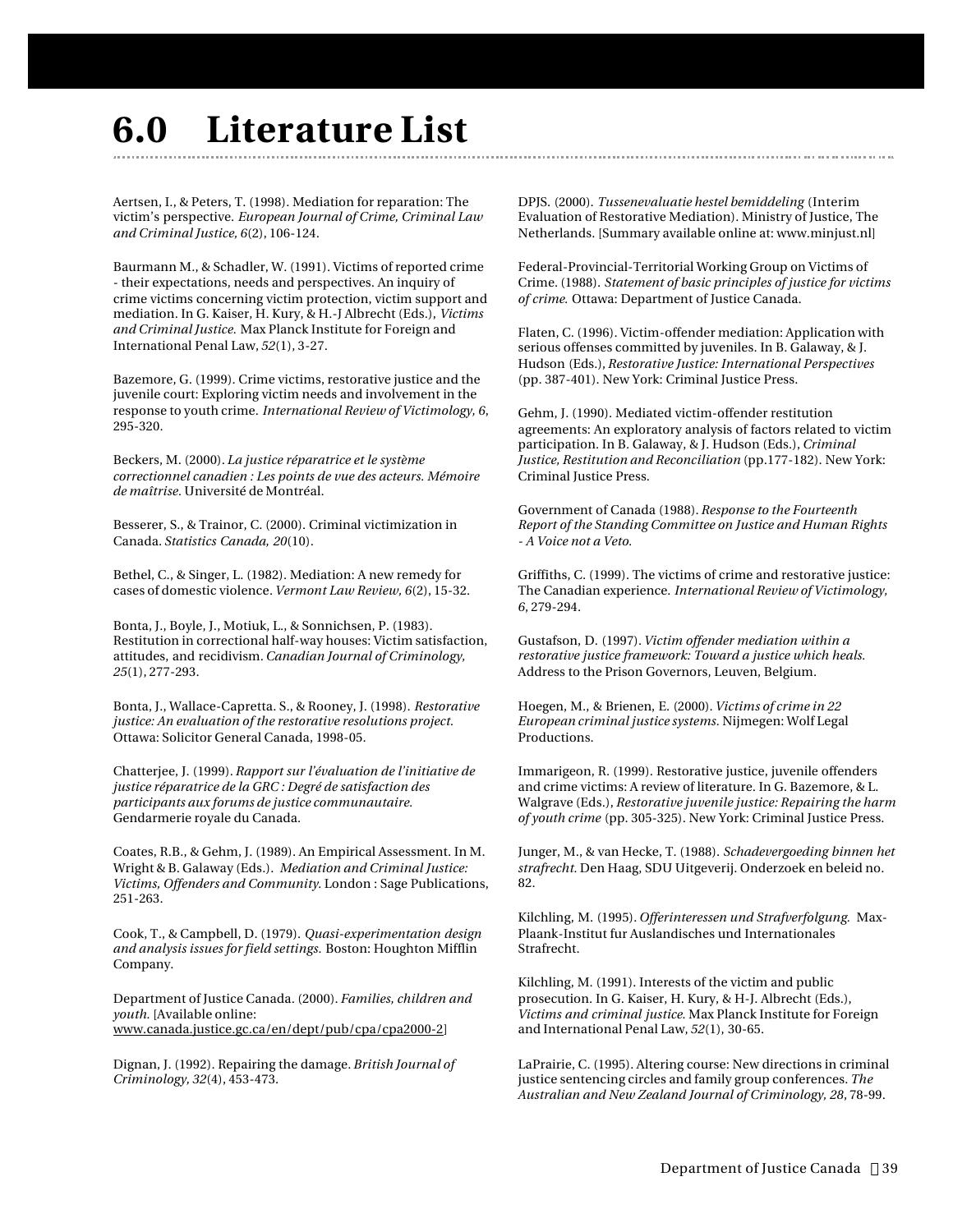Latimer, J., Dowden, C., & Muise, D. (2001). *The effectiveness of restorative justice practices: A meta-analysis.* Ottawa: Research and Statistics Division, Department of Justice Canada.

Launey, G. (1987). Victim-offender conciliation. In B. McGurk, D. Thorton, & M. Williams (Eds.), *Applying psychology to imprisonment: Theory and practice* (pp. 274-300). London: Her Majesty's Stationary Office.

Lind, E.A., & Tyler, T. (1988). *The Social Psychology of Procedural Justice*. New York, N.Y.: Plenum Press.

Loschnig-Gspandl, M., & Kilchling, M. (1997). Victim/Offender mediation and victim compensation in Austria and Germany stocktaking and perspectives for future research. *European Journal of Crime, Criminal Law and Criminal Justice, 1*, 58-78.

Maguire, M. (1991). The needs and rights of victims. In M. Tonry (Ed.), *Crime and justice: A review of the research* (pp. 363- 387). Chicago: University of Chicago Press.

Maguire, M., & Corbett, C. (1987). *The effects of crime and the work of victims support schemes.* Aldershot, Eng.: Aldershot, Gower Publishing Company.

Marshall, T. (1999). *Restorative justice: An overview.* London: Home Office Research Development and Statistics Directorate.

Marshall, T., & Merry, S. (1990). *Crime and accountability: Victim/Offender mediation in practice.* London: Her Majesty's Stationary Office.

Mayhew. P., & Van Dijk, J. (1997). *Criminal victimization in eleven industrialized countries.* The Hague: Research and Documentation Centre, Ministry of Justice.

Morris, A., Maxwell, G., & Robertson J. (1993). Giving victims a voice: A New Zealand experiment. *Howard Journal of Criminal Justice, 32*(4), 301-321.

Mulder, R.P. (1989). *Wie hept het slachtoffer? Publieke en particuliere voorzienning voor slachtoffers van misdrijven.* Rijswijk: Sociaal en Cultureel Planbureau, Cahier, no. 70.

Netzig, L., & Trenczek, T. (1996). Restorative justice as participation: Theory, law, experience and research. In B. Galaway, & J. Hudson (Eds.), *Restorative justice: International perspectives* (pp. 241- 260). New York: Criminal Justice Press.

Reeves, H. (2000). Lecture given at the XVII Postgraduate Course on Victimology. Organized by the World Society of Victimology. Université de Montréal, August.

Reeves, H. (1989). The victim support perspective. In M. Wright, & B. Galaway (Eds.), *Mediation and criminal justice: Victims, offenders and community* (pp. 44-55). London: Sage Publications.

Resick, P. (1987). Psychological effects of victimization: Implications for the criminal justice system. *Crime & Delinquency, 33*(4), 468-478.

Roach K. (1999). *Due process and victims rights.* Toronto: University of Toronto Press.

Roberts, T. (1995). *Evaluation of the victim-offender mediation project, Langley, B.C.* Ottawa: Solicitor General Canada.

Rowe, E. (1985). The limits of the neighborhood justice center: Why domestic violence should not be mediated. *Emory Law Journal, 24*, 855-997.

Sessar, K. (1990). Tertiary victimization: A case of the politically abused crime victims. In B. Galaway, & J. Hudson (Eds.), *Criminal justice, restitution and reconciliation* (pp. 37-45). New York: Criminal Justice Press.

Shapland, J., Wilmore, J., & Duff, P. (1985). *Victims in the criminal justice system.* Aldershot, Eng.: Gower Publishing Company.

Sherman, L., Strang, H., Barnes, G., Braithwaite, J., Inkpen, N., & Teh, M. (1998). *Experiments in restorative policing: A progress report on the Canberra reintegrative shaming experiments (RISE).* Australian National University. [Available online at: www.aic.gov.au/rjustice/rise/progress/1998.html]

Smith, B. (1988). Victims who know their assailants: Their satisfaction with the criminal court's response. In G. Hoteling et al., (Eds.), *Coping with family violence: Research and policy perspectives* (pp. 183-192). California: Sage Publications.

Smith, B. (1983). *Non-stranger violence - the criminal court's response.* Washington, DC: National Institute of Justice.

Smith, D., Blagg, H, & Derricourt, N. (1988). Mediation in the shadow of the law: The South Shore experience. In R. Matthews, *Informal Justice?* (pp. 123-150). London: Sage Publications.

Strang, H. (2000). *Victims and restorative justice: The Canberra reintegrative shaming experiment.* Unpublished doctoral dissertation, Australian National University.

Stuart, B. (1996). Circle sentencing: Turning swords into ploughshares. In B. Galaway, & J. Hudson (Eds.), *Restorative justice: International perspectives* (pp. 193-201). New York: Criminal Justice Press.

Sullivan, S. (1998). *Équilibrer la balance : L'état des droits des victimes au Canada.* Ottawa : Centre canadien de ressources pour les victimes de crime.

Tufts, J. (2000). Public attitudes toward the criminal justice system. *Statistics Canada, 20*(12).

Tyler, T. (1990). *Why People Obey the Law.* New Haven: Yale University Press.

Umbreit, M. (1998). Restorative justice through victim-offender mediation: A multi-site assessment. *Western Criminology Review, 1*(1). [available online at http: //wcr.sonoma.edu/v1n1/umbreit.html]